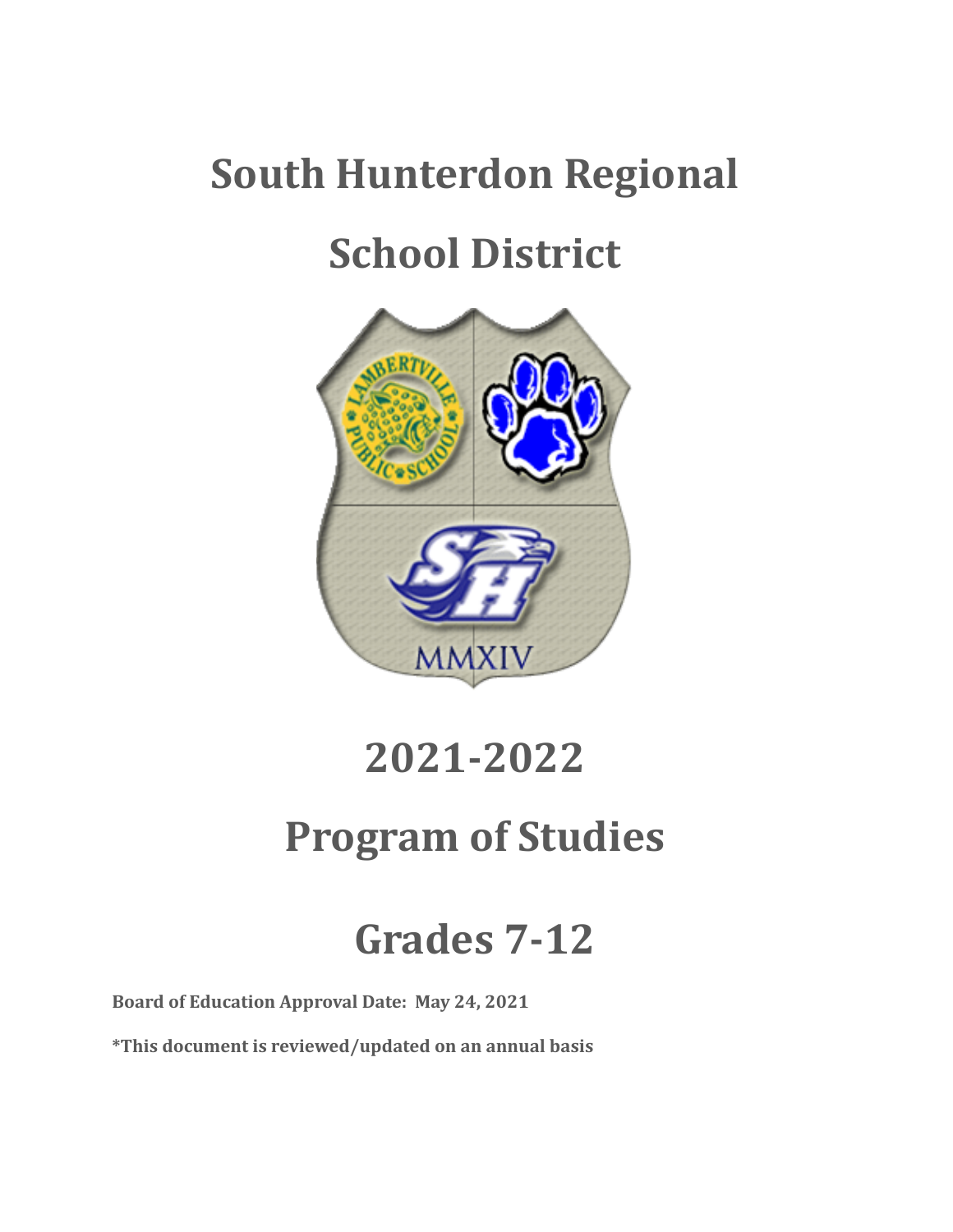| <b>Table of Contents</b>                                    |                |  |
|-------------------------------------------------------------|----------------|--|
| Mission Statement $(7th-12th)$ and Belief Statements        | $\overline{4}$ |  |
| <b>Non-Discrimination Statement</b>                         | $\overline{4}$ |  |
| Financial Assistance/Fee Waiver                             | 5              |  |
| <b>Counseling Vision Statement</b>                          | 5              |  |
| <b>Scheduling Questions</b>                                 | 5              |  |
| College Planning and Considerations for Selecting a College | $5-6$          |  |
| <b>Requirements for Graduation</b>                          | $6 - 7$        |  |
| Community Service Requirement                               | $\overline{7}$ |  |
| New Jersey State Assessments                                | $\overline{7}$ |  |
| Attendance & Loss of Credit                                 | $\overline{7}$ |  |
| <b>Medical Leave</b>                                        | $7 - 8$        |  |
| Add/Drop Course(s) Period                                   | 8              |  |
| <b>Course Withdrawals</b>                                   | 8              |  |
| Honor Roll                                                  | 8              |  |
| <b>Course Level Waivers</b>                                 | $8-9$          |  |
| <b>Study Blocks</b>                                         | 9              |  |
| Seal of Biliteracy                                          | 9              |  |
| <b>Placement Testing</b>                                    | 9              |  |
| Proficiency Testing - World Languages                       | 10             |  |
| <b>Advanced Placement Course Expectations/Requirements</b>  | 10             |  |
| <b>Dual Enrollment Courses</b>                              | $10 - 11$      |  |
| <b>Grading Scale</b>                                        | 11             |  |
| <b>Incomplete Assignments</b>                               | 12             |  |
| <b>Marking Period Percentages</b>                           | 12             |  |
| Weighted Grade Point Average (WGPA)                         | $12 - 13$      |  |
| Grade Point Average (GPA) Calculation                       | $13 - 14$      |  |
| High School Promotion and Retention                         | 14             |  |
| <b>Summer School Courses</b>                                | 15             |  |
| Supplemental and Online Courses                             | 15             |  |
| <b>Early Graduation</b>                                     | $15 - 16$      |  |
| Parent Portal/Grade Entry                                   | 16             |  |
| Hunterdon County Polytech Program                           | 16             |  |
| Specialized Programs                                        | 16             |  |
| Home Instruction                                            | 16             |  |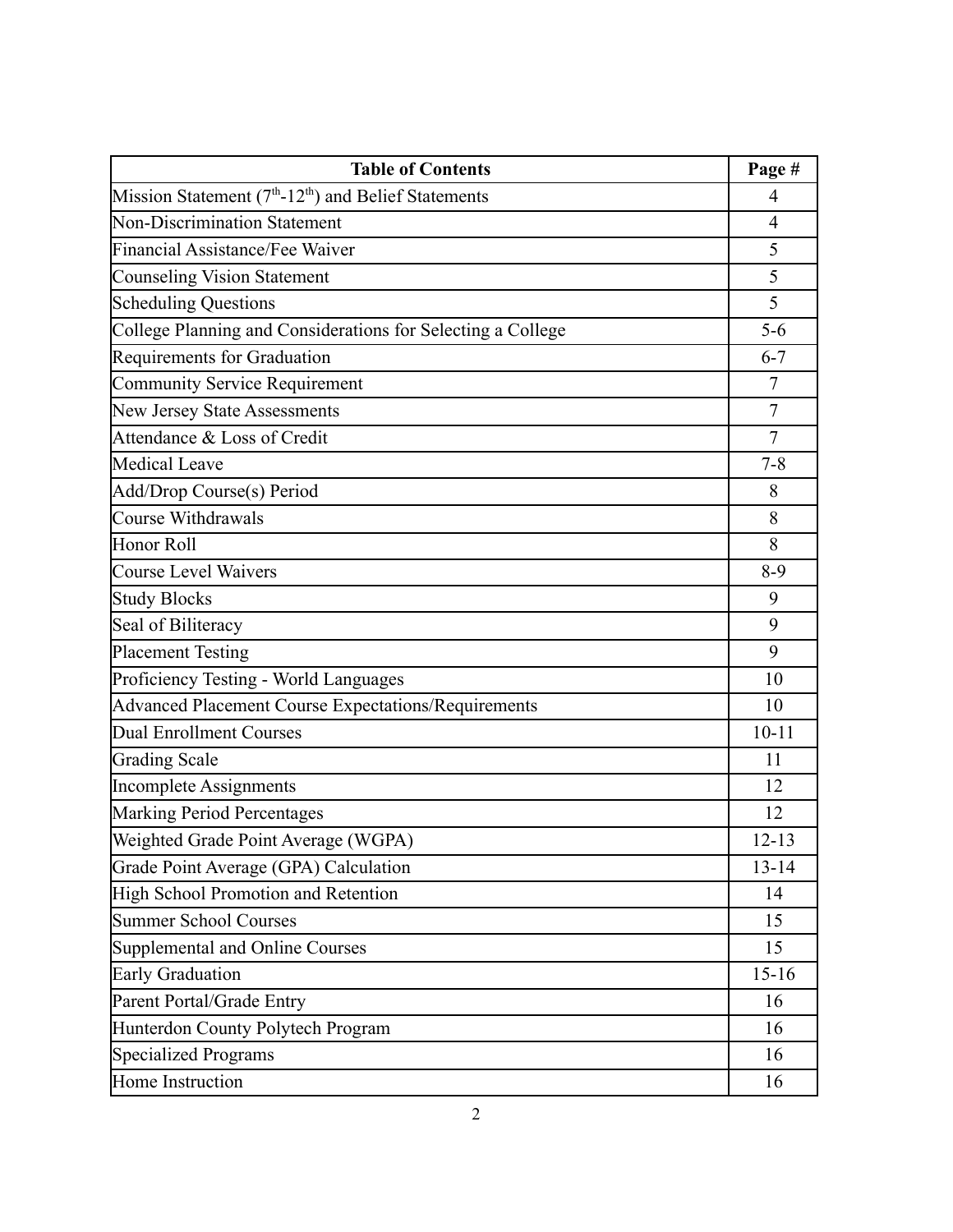| Eligibility for Athletics & Extracurricular Activities                      |           |  |  |
|-----------------------------------------------------------------------------|-----------|--|--|
| National Collegiate Athletic Association's (NCAA) Regulations               | 17        |  |  |
| Co-curricular Activity Offerings                                            | $17 - 18$ |  |  |
| Middle School Related Arts/"Specials" Rotation Courses                      | 18-19     |  |  |
| <b>Technology Policy</b>                                                    | 19        |  |  |
| Language Arts Literacy/English Courses                                      | $19 - 25$ |  |  |
| Mathematics                                                                 | $25 - 31$ |  |  |
| Science                                                                     | $31 - 37$ |  |  |
| Social Studies/History                                                      | $37 - 43$ |  |  |
| World Language                                                              | 43-48     |  |  |
| Health, Safety, and Physical Education                                      | $48 - 50$ |  |  |
| <b>Business Education</b>                                                   | 50-51     |  |  |
| $21st$ Century Life & Careers and Career Technical Education/Practical Arts | $52 - 61$ |  |  |
| Visual & Performing Arts/Fine Arts                                          | 61-66     |  |  |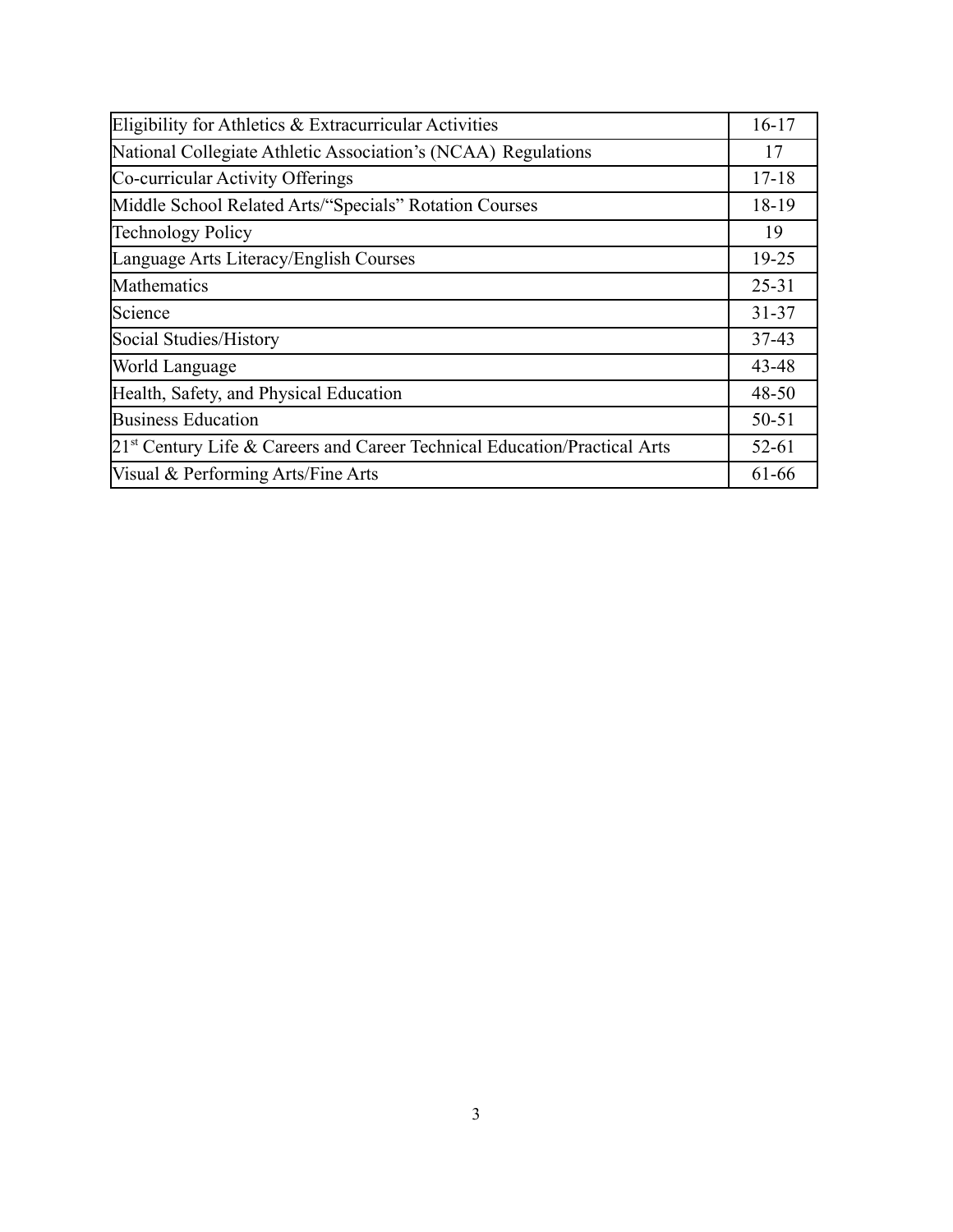# **Mission Statement (7th -12th)**

The South Hunterdon Regional School District includes a close- knit  $7<sup>th</sup>$ -12<sup>th</sup> grade school that works in partnership with a diverse, supportive community anchored in a strong sense of belonging dedicated to offering an integrated, balanced, and creative education in a challenging, encouraging environment. Our mission is to empower all students with the confidence, vision, opportunity, knowledge, and skills to reach their potential, to be lifelong learners, and to adapt to and to transform their diverse and dynamic world.

## **Belief Statements**

### **At South Hunterdon Regional School District, we believe:**

- All members of our community are learners.
- A safe and secure learning environment is the right and responsibility of all.
- Each child is supported in his/her academic, emotional and social development.
- Our school is an essential/vital resource to/for our community.
- The manner in which something is learned is as valuable as what is learned.
- Children learn in different ways at different rates.
- The purpose of education is to connect students to ideas, people and the world.
- Education is a civic responsibility and a public good.
- Teachers, parents and community working together enable our students to succeed.
- Learning how to learn is a framework for lifelong success.
- Encouraging the development of self-discipline allows students to assume responsibility for and take an active role in their own learning.
- Each child is directed on a path of self-acceptance and tolerance of others.
- A nurturing environment is necessary for all students to reach their goals.
- Every student has inherent worth, unique talents, and deserves to be treated with respect and fairness.
- Community and family values based upon lasting traditions are valuable assets.
- Providing students with a variety of extra-curricular and service learning activities enables opportunities for personal growth and excellence.

# **Non-Discrimination Notice Section 504 and Title IX**

The South Hunterdon Regional School District does not discriminate in admissions or access to, or treatment of or employment on the basis of race, color, national origin, sex, disability, or age in its programs and activities.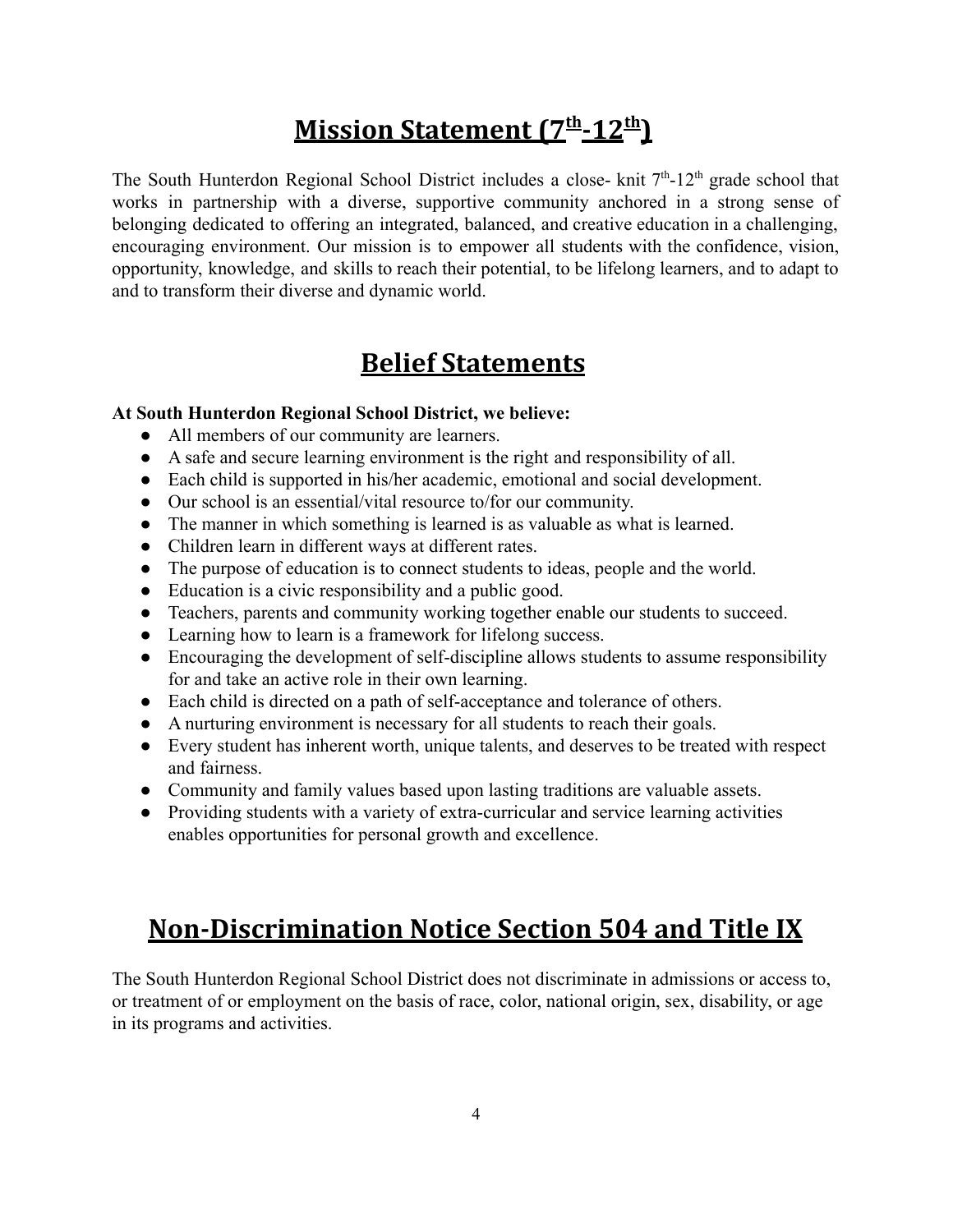# **Financial Assistance/Fee Waivers**

It is the intent of the Board that no student is denied the right to participate due to the inability to pay. Should you need an exemption, please contact your building principal who will review your situation and make a determination based on your eligibility for Free  $\&$  Reduced Lunch. This matter will be held confidential.

# **Counseling Vision Statement**

The overarching goal of the South Hunterdon Regional Middle/High School Counseling Program is to support all students' total development: academic, social-emotional, and personal. We are advocates for students as they navigate their world and gain necessary academic and life skills, and develop healthy relationships with self and others. Additionally, through the exploration of postsecondary options and the regular setting of academic and personal goals, we guide students toward an independent future as productive members of our global society. Our curriculum is aligned with the American School Counselor Association (ASCA) National model, which offers a comprehensive framework of best practice in meeting the needs of all students.

# **Scheduling Questions**

Events to assist families in planning for students beyond high school (i.e. financial aid information, college fair(s), college planning, etc.) will be held throughout the school year for parents/guardians and students. All families are welcome to attend. The school counselors at both the Middle and the High School will meet individually with students and/or parents/guardians to develop schedules for each following school year. Questions regarding scheduling should be directed to the appropriate counselor.

# **College Planning**

Most colleges require the following:

| English:                                                              | 4 years                                               |  |  |  |
|-----------------------------------------------------------------------|-------------------------------------------------------|--|--|--|
| Math:                                                                 | 3 years                                               |  |  |  |
| <b>Laboratory Science:</b>                                            | 3 years (some colleges require or recommend 4 years)  |  |  |  |
| <b>Social Studies/History:</b>                                        | 3 years (some colleges require or recommend 4 years)  |  |  |  |
| <b>World Language:</b>                                                | 2 consecutive years of the same language at a minimum |  |  |  |
| (some colleges require or recommend 3 or 4 years of a world language) |                                                       |  |  |  |

Colleges differ greatly in their requirements for admission, and their programs frequently change to reflect the shifts in ideas, data and information, social, political, and global contexts. Students, parents/guardians, and school counselors should partner together in planning each student's coursework selections with college or university and/or career goals in mind at all times. When considering college, students should utilize Naviance and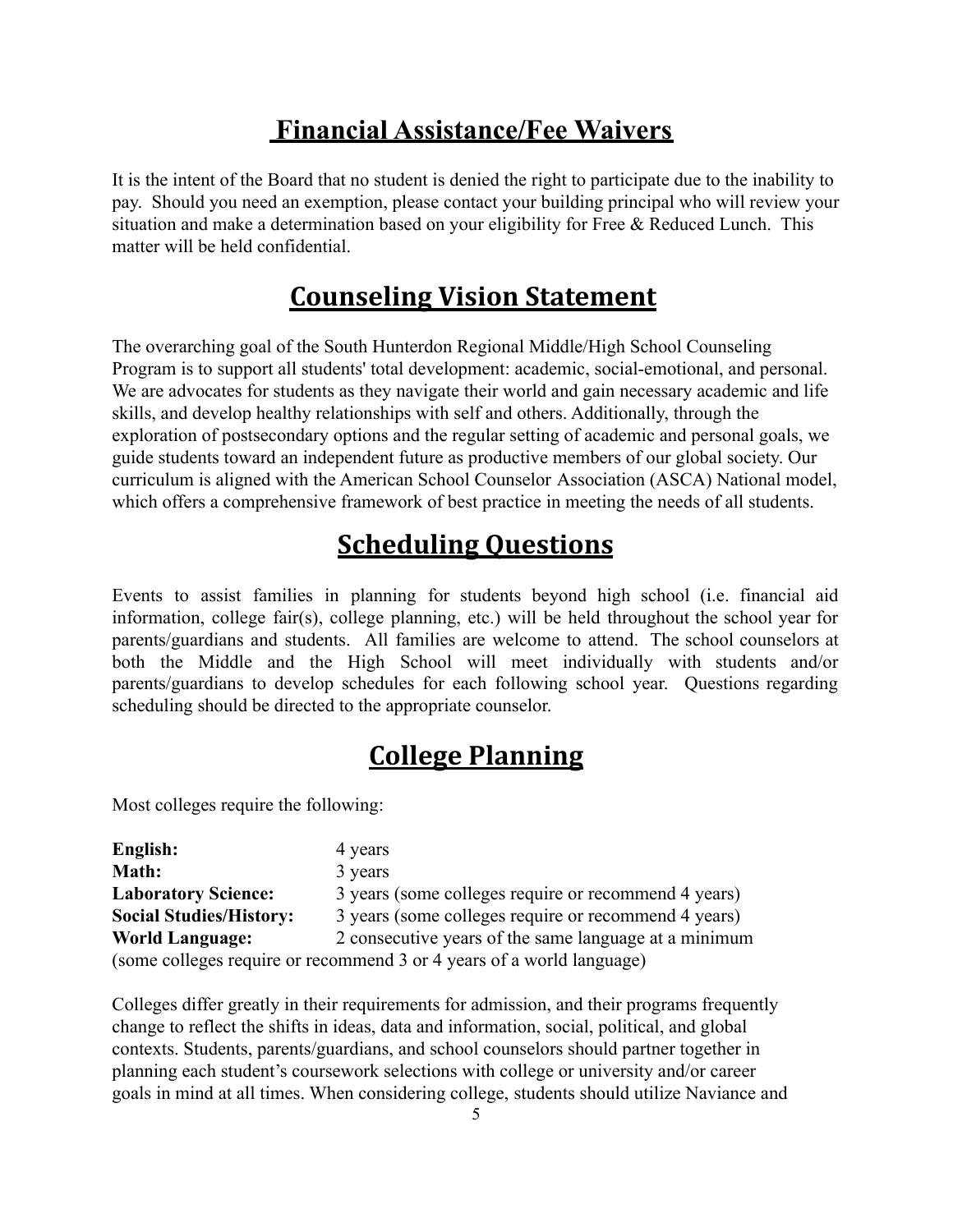begin to consult college admissions websites early in their high school career to note what is required.

# **Considerations for Selecting a College**

| Type of college           | Majors offerings        |
|---------------------------|-------------------------|
| Size of college           | Co-curricular offerings |
| Geographic location       | Education options       |
| Size of community         | Social life             |
| Admissions requirements   | Faculty                 |
| Degree of competitiveness | Religious affiliations  |
| Financial considerations  | Career-based program    |

# **Requirements for Graduation**

The New Jersey School Department of Education and the South Hunterdon Regional School District's Board of Education policies require a minimum of **120 credits** be earned during a student's  $9<sup>th</sup>$ –12<sup>th</sup> grade years (excludes 7<sup>th</sup>/8<sup>th</sup> grade courses) in order to receive a high school diploma. It is recommended that students take a full 40 credits of classes each year. Credits must be earned as follows:

| <b>Content Area</b>                          | <b>Minimum Credits</b> | <b>Additional Information</b>               |
|----------------------------------------------|------------------------|---------------------------------------------|
| English (Language Arts Literacy)             | 20                     | Must be aligned with the most up to date NJ |
|                                              |                        | standards                                   |
|                                              |                        | Must include Algebra I and Geometry and a   |
| Mathematics                                  | 15                     | third year of math that builds upon these   |
|                                              |                        | two courses                                 |
|                                              |                        | Must include the following: 1) biology, 2)  |
| Science                                      | 15                     | chemistry, physics or environmental science |
|                                              |                        | and 3) a third inquiry-based lab science    |
| Social Studies                               | 15                     | Must include World History, US History I    |
|                                              |                        | and US History II (or equivalent)           |
|                                              |                        | Must be enrolled in a full year of Health,  |
| Health, Safety, & Physical Education         | 20                     | Safety & Physical Education course each     |
|                                              |                        | year in attendance at SHRSD                 |
|                                              | 5                      | Must complete 1 full year of Spanish OR     |
| World Languages                              |                        | French                                      |
| Financial, Economic Business, and            | 2.5                    | Must complete a half-year course in         |
| <b>Entrepreneurial Literacy</b>              |                        | <b>Financial Literacy OR Economics</b>      |
|                                              |                        | List of approved courses found in this      |
| Visual and Performing Arts/Fine Arts         | 5                      | Program of Studies                          |
| 21 <sup>st</sup> Century Life and Careers or |                        | List of approved courses found in this      |
| Career-Technical Education/Practical         | 5                      | Program of Studies                          |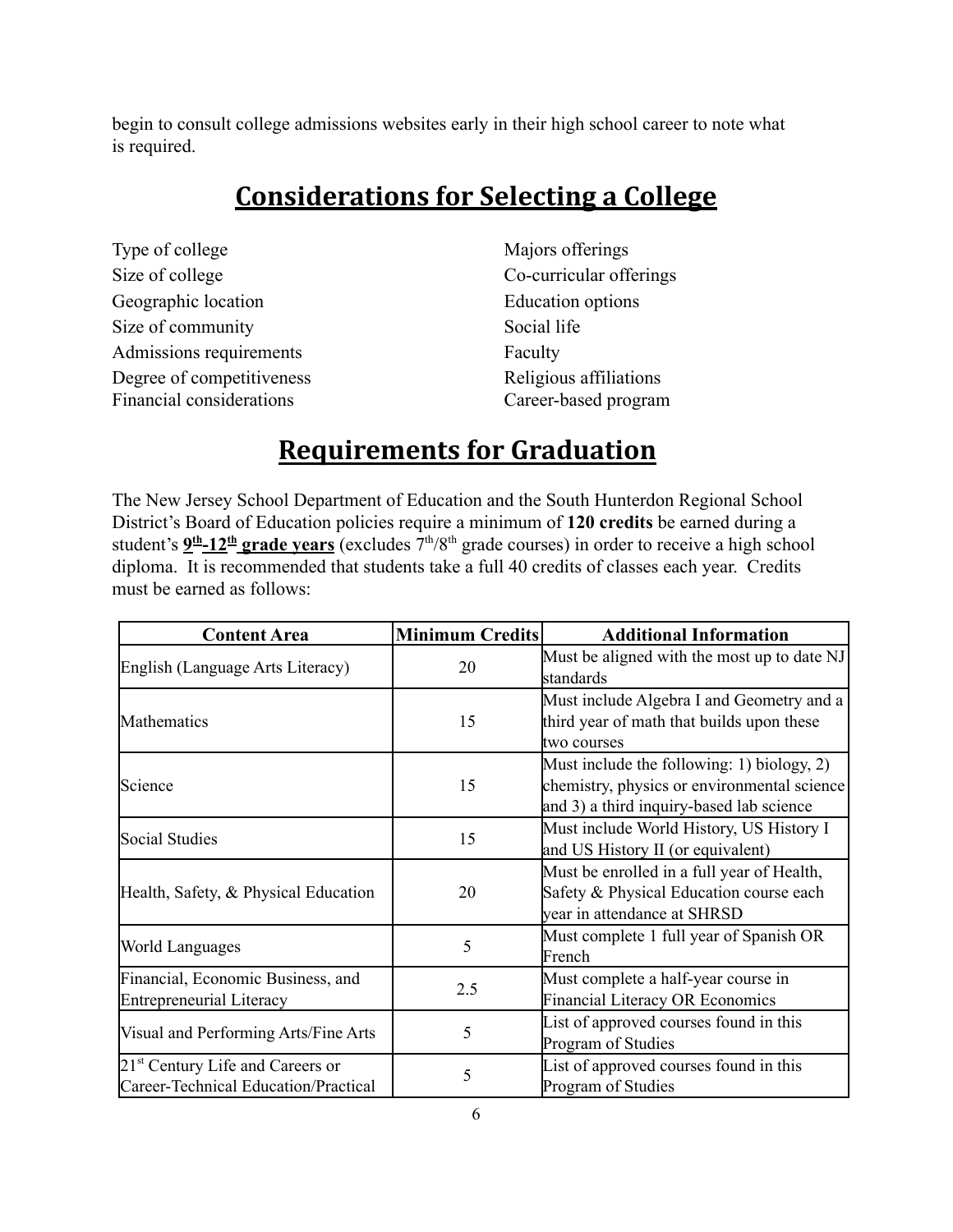| <b>Arts</b>       |          |                                       |
|-------------------|----------|---------------------------------------|
| Electives         |          | Identified in this Program of Studies |
| Community Service | 60 hours | 15 hours per school year $(9th-12th)$ |

# **Community Service Requirement**

All students are required to complete community service hours.

- Middle school  $(7^{\text{th}} \& 8^{\text{th}})$  students must complete 10 hours per year of enrollment.
- $\bullet$  High school ( $9<sup>th</sup>$ -12<sup>th</sup>) students must complete **15 hours per year of enrollment**.

All placements not identified on the Community Service Log must be administratively approved prior to participation. In order to keep students on track for graduation,  $7<sup>th</sup>$ -12<sup>th</sup> grade students are required to submit logs of hours earned three times a year (by December  $1<sup>st</sup>$ , March 1<sup>st</sup>, and June 1<sup>st</sup>) to their School Counselor/Community Service Coordinator. Should extenuating circumstances exist (i.e. the global pandemic), adjustments to this requirement will be made.

# **New Jersey State Assessments**

All mandated assessments, set forth by the State of New Jersey, must be satisfied by students in order to meet graduation requirements. Parents/Guardians and students will be notified on an annual basis of the type, content area, and dates of standardized assessments given during the school year.

# **Attendance & Loss of Credit**

All students must meet the requirements outlined in the district Attendance Policy (Policy #5200). Please know that incomplete assignments must be handed in no later than two school days for each day absent. Prolonged or repeated absences from school or a class may result in retention at that grade level and/or loss of credit for that course. Students who are absent nine (9) or more classes during a full year course or five (5) or more classes during a half-year course may be removed, denied credit, and/or required to repeat the course. Students late or dismissed early for two (2) classes may equate to an absence from that class.

Any student removed from a course as a result of attendance will receive a "Loss of Credit" (LC) on his/her transcript. Parents/Guardians will be notified of their child's loss of credit.

# **Medical Leave**

Grade of "M" (Medical): If a student receives an "M" for more than one marking period, he/she shall receive an "M" for a final grade for the year. If a student received an "M" for one of the marking periods, his/her final grade shall be computed according to the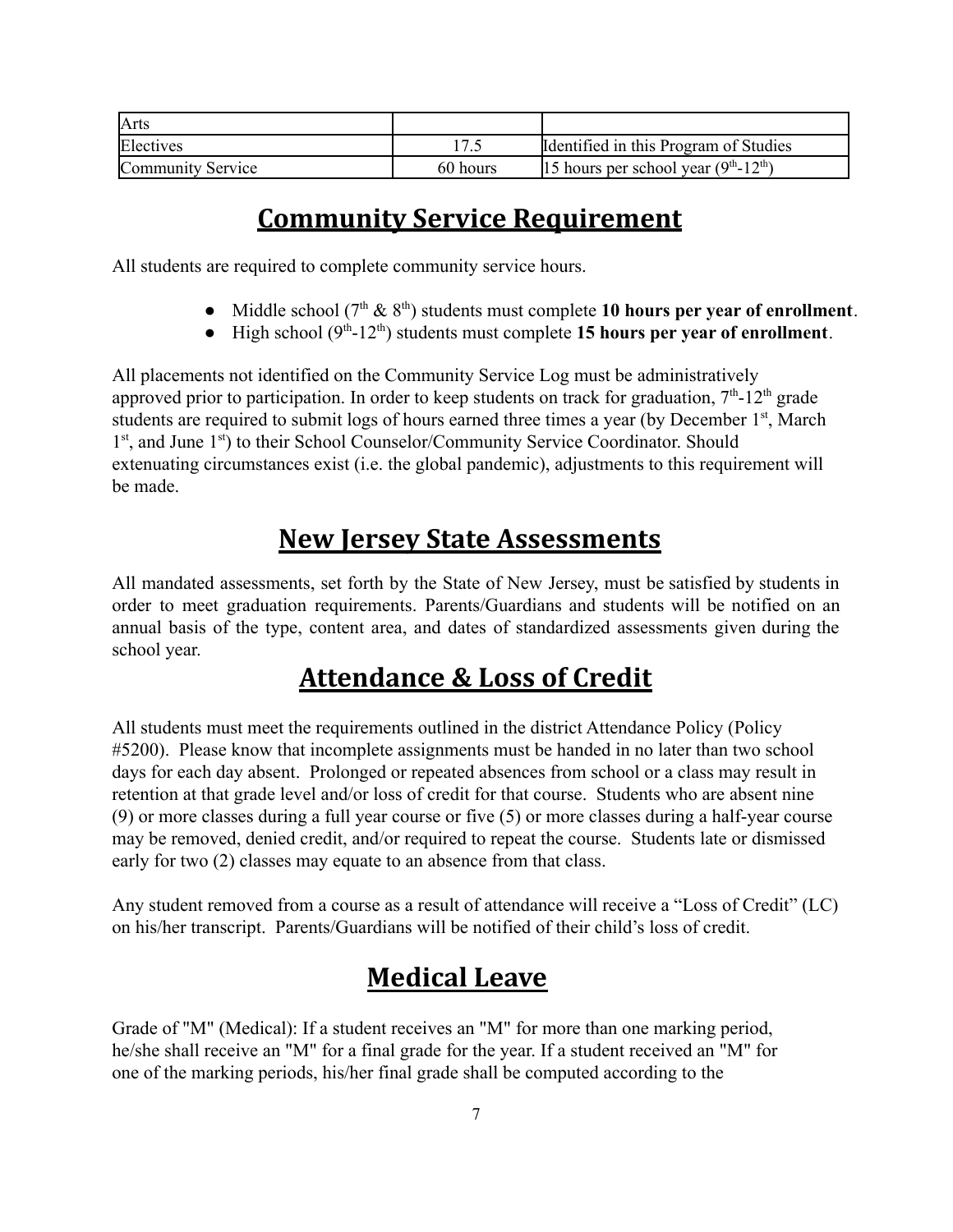procedures used in a semester course. Students with an "M" (Medical) excuse from physical education class are not eligible to participate in after-school sports activities. Students with an "M" (Medical) excuse from physical education class for one week or more are required to complete written assignments in order to earn course credit.

# **Add/Drop Course(s) Period**

Prior to the start of the school year, only requests for changes related to unscheduled blocks, prerequisite sequencing errors, or incorrect level placement will be considered. The deadline for submitting scheduling requests to your School Counselor is no later than ten (10) days prior to the first day of the school year.

Once the school year has begun, should a student request to add a course to or drop a course from their schedule, the request must be made within the first two weeks (10 school days) of any course (full or half-year). Requests must be made in writing explaining the reason. The request must be signed and agreed upon by the student, parent/guardian, teacher(s), and school counselor.

# **Course Withdrawals**

A course withdrawal occurs when a student drops a course outside of the "Add/Drop" period. A student who withdraws from a course after the course drop deadline will be removed from the class roster. A record of "Withdraw Passing" (WP) or "Withdraw Failing" (WF) will be recorded and maintained on the student's permanent transcript.

A student may NOT withdraw from a course once half of the course sessions have occurred. Requests for an exception to this policy submitted to the student's counselor will be viewed and determined on an individual basis by the counselor and administration. Written documentation of extenuating circumstances must be provided for requests to be considered. Permission of such a request must be agreed upon by the student, parent/guardian, school counselor, and administration.

# **Honor Roll**

The Honor Roll is compiled at the end of each marking period. A student must take a minimum of **30 credits** (in grades 9-12) to be eligible for the Honor Roll. The 7-12 grade Honor Roll requirements are as follows:

Distinguished – Grades of A- or above and/or P/O/Ss in all subjects Meritorious – Grades of B- or above and/or P/O/Ss in all subjects

# **Course Level Waivers**

Course recommendations are based on student performance, assessment data, and prerequisite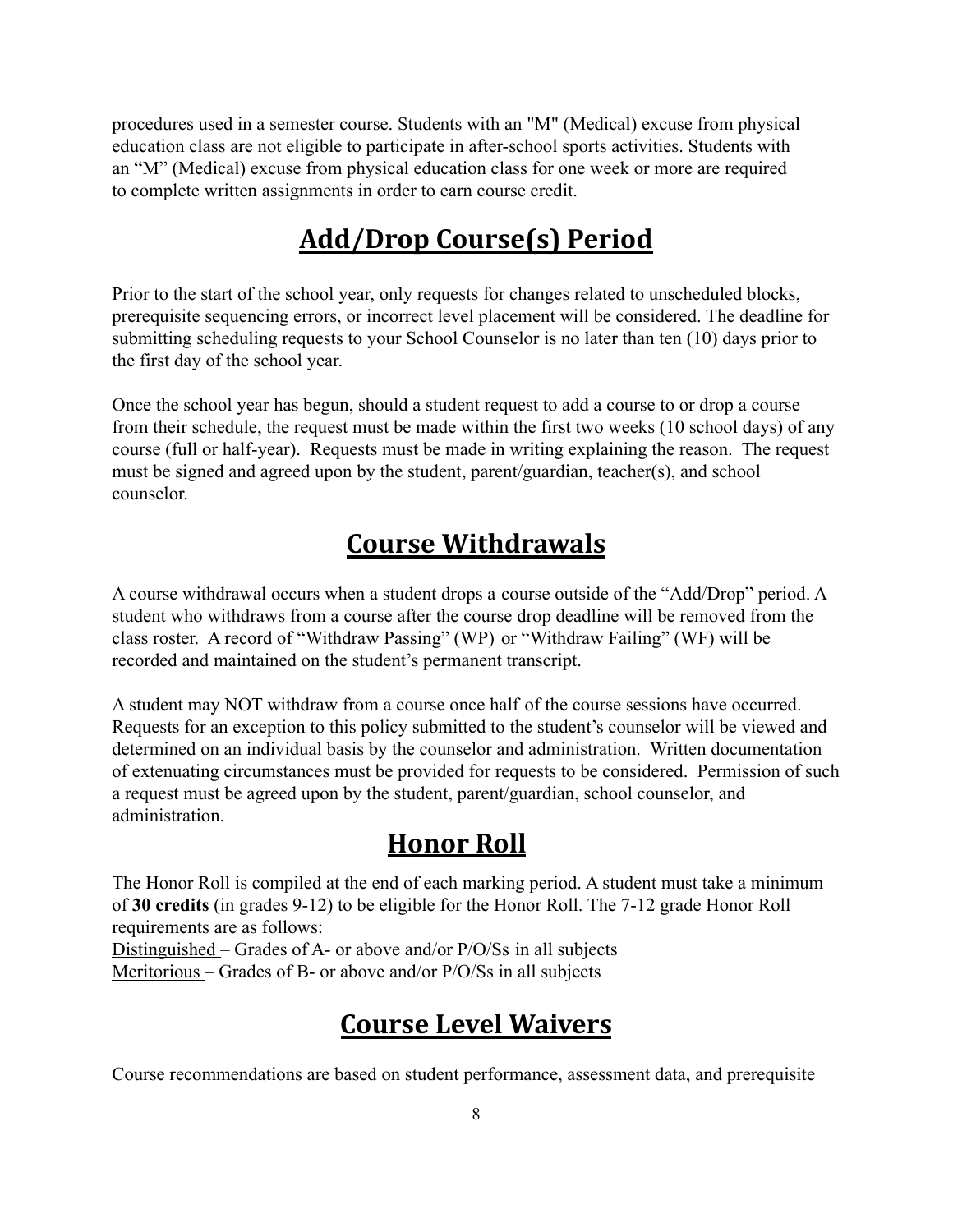courses. Students requesting consideration for courses outside their recommended program may apply for a course waiver. Waiver applications will include a parent/guardian meeting with the student's guidance counselor. Once a waiver request is approved and a student is enrolled in the requested course, no further changes will be made. Requests for course waivers must be submitted prior to the start of the school year.

## **Study Blocks**

The South Hunterdon Regional School District strives to provide a rigorous program for all students with high expectations utilizing all possible instructional time within the school day. Students who choose to enroll in three (3) or more Advanced Placement (AP) courses in one school year may request a Study Block during that same school year. In order to demonstrate a high level of rigor and to be competitive when applying to colleges/universities, Study Blocks are not recommended. However, if granted, this block of time is permitted for the sole purpose of completing the work associated with the AP courses in which the student is currently enrolled.

### **Seal of Biliteracy**

The New Jersey Seal of Biliteracy is an acknowledgment by the New Jersey Department of Education that a student has achieved mastery of two or more languages. It encourages students to pursue biliteracy, honors the skills they attain, and provides evidence of skills that are attractive to future employers and college admissions offices. Interested students must sit for a state-approved language proficiency exam on which they achieve the Intermediate Mid-level according to the American Council on the Teaching of Foreign Languages' Proficiency Guidelines. They also must demonstrate English proficiency by meeting the New Jersey English Language Arts graduation requirement or the appropriate cut score on the ACCESS for English Language Learners. Information and an application to participate is distributed to juniors and seniors in the fall by their world language teacher(s) or school counselor(s). Further information may be found on the NJDOE's official Biliteracy Seal webpage.

### **Placement Testing**

Placement tests are used to measure student knowledge and performance along the program continuum for the purposes of determining the course for which that student should register. The following students may participate in placement testing:

- Students new to the district or to the program whose placement needs to be determined;
- Students new to the district who have met honors course requirements in another school and who wish to continue in honors at SHRSD.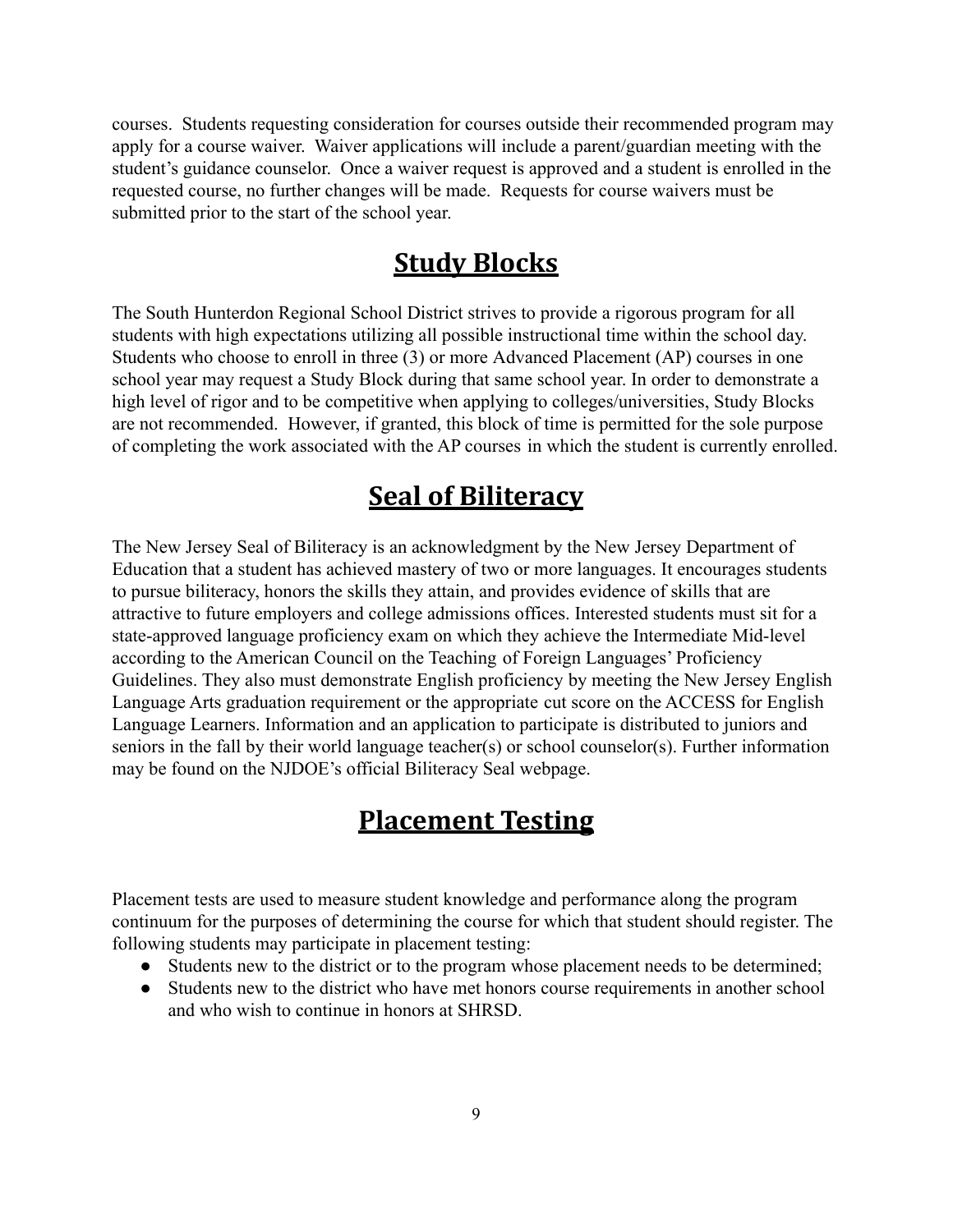# **Proficiency Testing - World Languages**

Language proficiency tests are used to assess student skills at various stages of their world language education. These tests reflect language structure mastery and vocabulary development as assessed on unit and final exams for various courses offered by the department and measure student proficiency in reading, writing, speaking and listening. Students wishing to study a language with which they have extensive experience in an immersion setting, or of which they are a native or heritage speaker must participate in the proficiency testing.

\*Note: Summer and online courses traditionally do not cover the curriculum in as much depth as a full-year course. Therefore, although summer or online courses are good for enrichment, they are not recommended as a replacement for a full-year world language course.

# **Advanced Placement (AP) Course Expectations/Requirements**

Students who enroll in AP courses will be required to register and pay for each corresponding exam (administered in the spring of that school year). The cost of AP exam(s), determined by College Board, will be non-refundable and collected in the fall of that school year.

Due to the rigor and demands of the AP curricula, some courses require additional instructional time. Specifically, some AP courses require students to attend virtual sessions outside of the school day. Summer work may be required to be completed prior to the start of an AP course. This summer work will be provided to students at the end of the previous school year and be due as per course instructions.

# **Dual Enrollment Course Offerings**

SHRSD has partnered with Seton Hall University to offer dual enrollment courses within our English department. This dual enrollment offering allows qualified high school students the opportunity to take college-level courses and earn college credits while still in high school. Through dual enrollment, students will receive an early start on their college career, while saving money on the cost of a college education. Students will need to pay a per credit fee (\$100/credit) to obtain actual college credit, which is based upon progress throughout the course and course grade as opposed to a single score on a standardized examination. SHRSD is proud to have partnered with Seton Hall University to offer the following opportunities:

| <b>SHRSD</b><br>Department | <b>SHRSD</b><br>Course #<br>/ Name | <b>Seton Hall</b><br><b>University</b><br>Course #<br>' Name | Number of<br>College<br><b>Credits</b> | <b>Minimum</b><br>Passing<br><b>Grade to</b><br>Earn<br><b>Credits</b> | Anticipated<br><b>Tuition Cost</b> | <b>College Course</b><br><b>Eligibility</b> |
|----------------------------|------------------------------------|--------------------------------------------------------------|----------------------------------------|------------------------------------------------------------------------|------------------------------------|---------------------------------------------|
|----------------------------|------------------------------------|--------------------------------------------------------------|----------------------------------------|------------------------------------------------------------------------|------------------------------------|---------------------------------------------|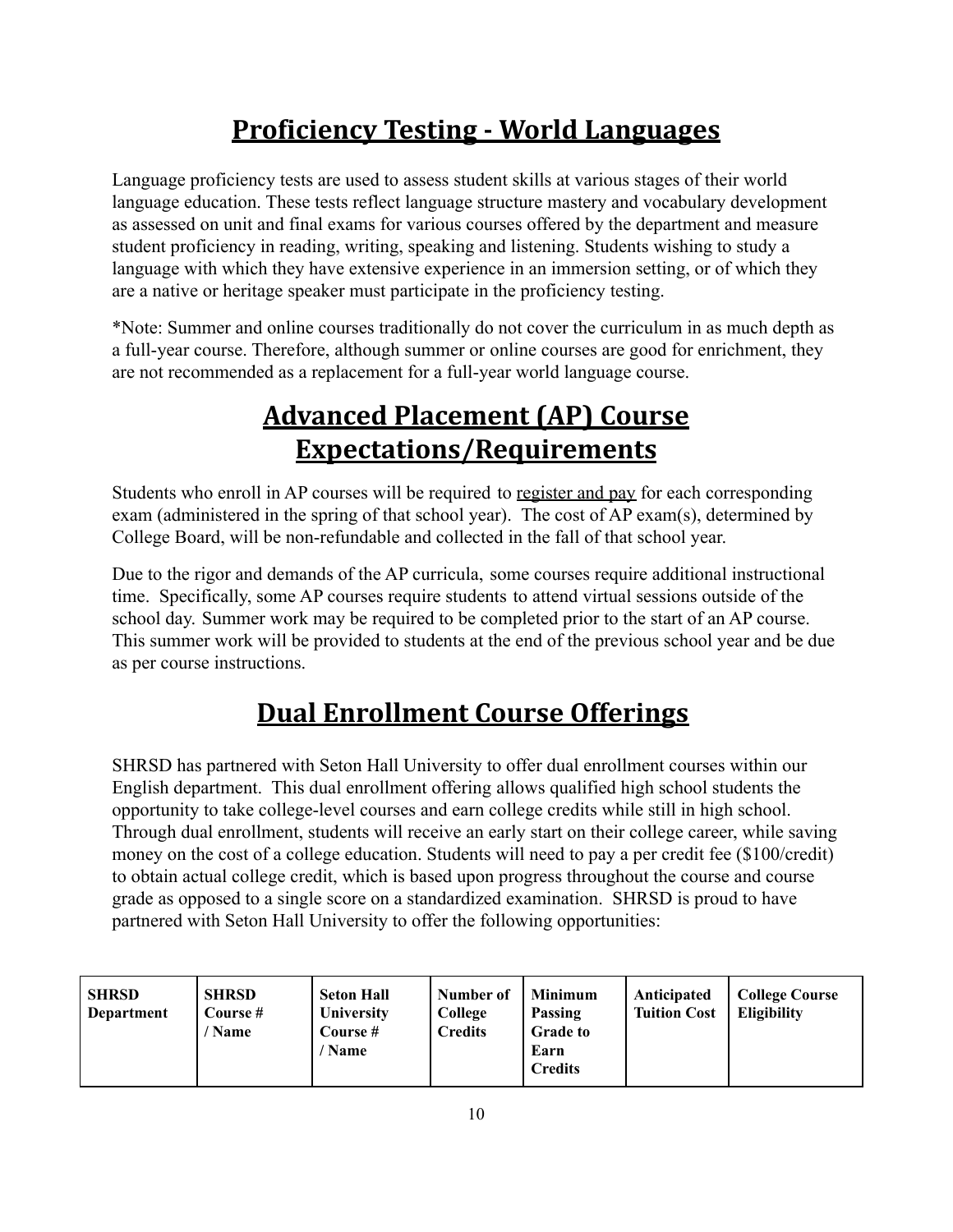| English | #10124 $/$<br>AP<br>Language $&$<br>Composition    | <b>ENGL1201-</b><br>POH / Core<br>English I | 3 | $\mathcal{C}$ | \$300 | This dual<br>enrollment<br>course is<br>available to<br>students<br>eligible for<br>SHR's AP<br>Language $&$<br>Composition<br>course |
|---------|----------------------------------------------------|---------------------------------------------|---|---------------|-------|---------------------------------------------------------------------------------------------------------------------------------------|
| English | #10123 $/$<br>AP<br>Literature $\&$<br>Composition | <b>ENGL1201-</b><br>POU / Core<br>English I | 3 | $\mathcal{C}$ | \$300 | This dual<br>enrollment<br>course is<br>available to<br>students<br>eligible for<br>SHR's AP<br>Literature &<br>Composition<br>course |

\*Students with financial needs should refer to the "Financial Assistance/Fee Waiver" section (page 5) of this document.

# **Grading Scale**

| Letter                                                                                    | Percentage | <b>Grade Point</b> |
|-------------------------------------------------------------------------------------------|------------|--------------------|
| $A+$                                                                                      | $97 - 100$ | 4.33               |
|                                                                                           | $93 - 96$  | 4.0                |
| $\frac{A}{A}$                                                                             | $90 - 92$  | 3.67               |
| $\overline{B+}$                                                                           | $87 - 89$  | 3.33               |
| $\mathbf{B}$                                                                              | $83 - 86$  | 3.0                |
|                                                                                           | $80 - 82$  | 2.67               |
|                                                                                           | $77 - 79$  | 2.33               |
| $\frac{\mathbf{B}}{\mathbf{C} + \mathbf{C}}$ $\frac{\mathbf{C}}{\mathbf{D} + \mathbf{D}}$ | $73 - 76$  | 2.0                |
|                                                                                           | $70 - 72$  | 1.67               |
|                                                                                           | $67 - 69$  | 1.33               |
| $\overline{\mathbf{D}}$                                                                   | $63 - 66$  | 1.0                |
| $\overline{\mathbf{D}}$ -                                                                 | $60 - 62$  | 0.67               |
| $\overline{\mathbf{F}}$                                                                   | 59 & below | 0.0                |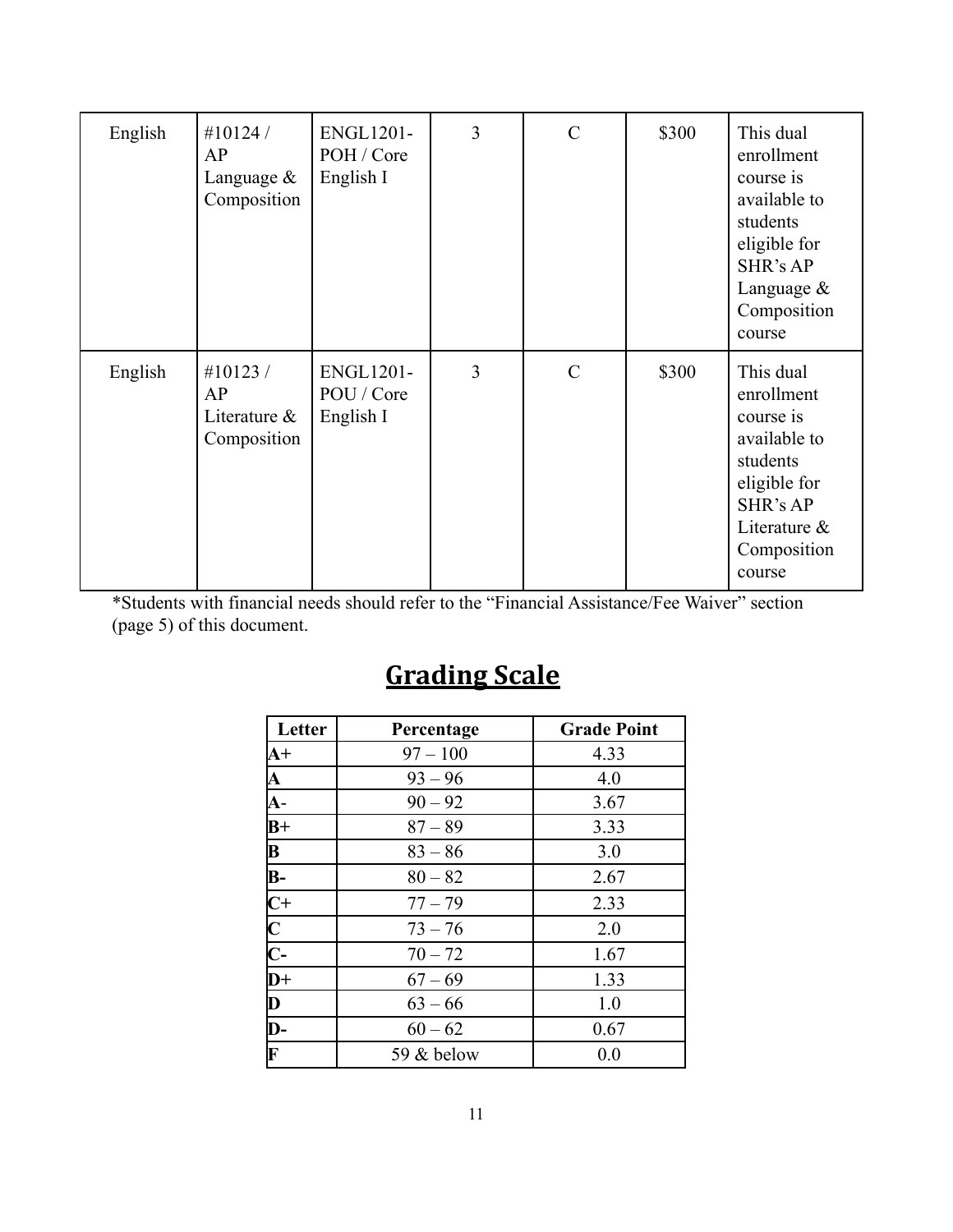# **Incomplete Grades**

Within any given marking period, students may receive an Incomplete *(INC)* for various reasons. Students who receive an Incomplete at the end of the marking period will have two weeks to complete outstanding assignments in order to calculate an overall marking period grade. If the incomplete assignments are not handed in within the two week timeframe, the grade for the incomplete work will be calculated as a zero.

# **Marking Period Grade Percentages**

Each marking period and the final exam grade will equate to a percentage of a student's overall grade as outlined below:

| <b>Example:</b>    | <b>MS Full Year</b> | <b>HS Full Year</b> | <b>Example:</b>                         | <b>HS</b> 1/2 Year |
|--------------------|---------------------|---------------------|-----------------------------------------|--------------------|
| 1st marking period | 25%                 | 23%                 | $1st$ or $3rd$ marking period           | 46%                |
| 2nd marking period | 25%                 | 23%                 | $2nd$ or 4 <sup>th</sup> marking period | 46%                |
| 3rd marking period | 25%                 | 23%                 | Final Exam                              | 8%                 |
| 4th marking period | 25%                 | 23%                 |                                         |                    |
| Final Exam         | N/A                 | 8%                  |                                         |                    |

| <b>Example:</b>               | $HS \frac{1}{2}$ Year |
|-------------------------------|-----------------------|
| $1st$ or $3rd$ marking period | 46%                   |
| $2nd$ or $4th$ marking period | 46%                   |
| Final Exam                    | $8\%$                 |

# **Weighted Grade Point Average (WGPA)**

- The WGPA is determined by dividing the total number of quality points earned by the total number of credits for which the student has received final grades.
- All courses are placed in three possible ranking category designations based on degree of difficulty. Bonus points are awarded according to the category in which the subject is placed.
- When a course is repeated due to failure, the student will receive the grades earned in both courses. The original failing grade will be maintained on the students' permanent records and will be calculated into the student's GPA.

| <b>Weight Category 1</b><br>0.5 added to GPA | <b>Weight Category 2</b><br>1.0 added to GPA | <b>Weight Category 3</b><br>2.0 added to GPA        |
|----------------------------------------------|----------------------------------------------|-----------------------------------------------------|
| $-$ English (9-12) CP                        | English (9-12) Honors                        | -AP English Lit & Comp<br>-AP English Lang $& Comp$ |
| -Algebra I CP                                | -Algebra II Honors                           | <b>-AP Calculus</b>                                 |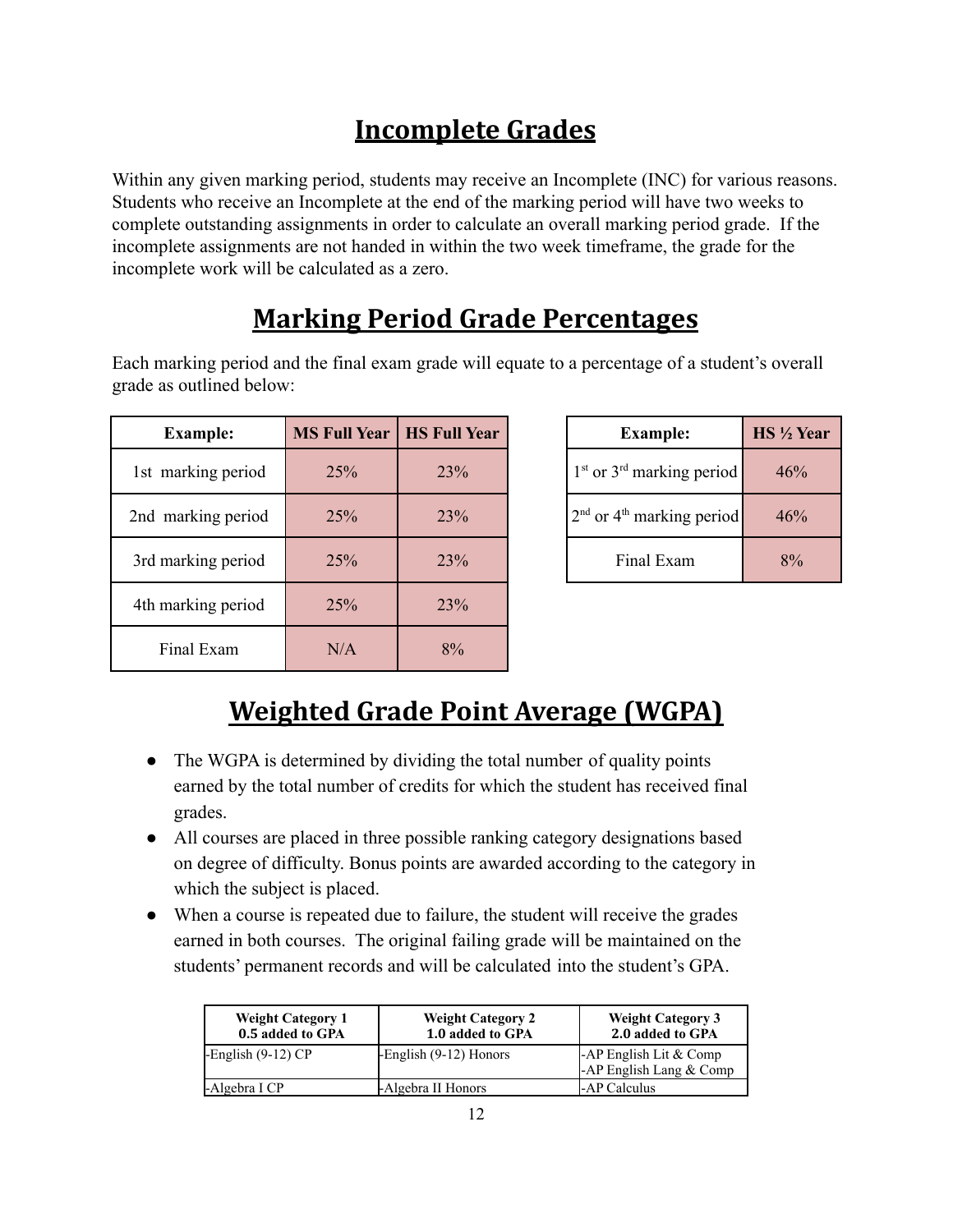| -Algebra II CP                             | -Geometry Honors             | -AP Statistics         |
|--------------------------------------------|------------------------------|------------------------|
| -Geometry CP                               | Pre-Calculus Honors          |                        |
| -College Algebra CP                        | Calculus Honors              |                        |
|                                            |                              |                        |
| -Biology CP                                | -Biology Honors              | -AP Biology            |
| -Chemistry CP                              | Chemistry Honors             | -AP Chemistry          |
| -Environmental Science CP                  | Environmental Science Honors |                        |
| -Physics CP                                | -Physics Honors              |                        |
|                                            | Anatomy & Physiology Honors  |                        |
| -World History CP                          | -World History Honors        | -AP US History         |
| -US History I CP                           | -US History I Honors/Pre-AP  |                        |
| -US History II CP                          | -US History II Honors        |                        |
| -Modern US History                         |                              |                        |
| $(1960s-Present)$                          |                              |                        |
| -Spanish I CP                              | Spanish III Honors           | -AP Spanish Language & |
| -French I CP                               | -French III Honors           | Culture                |
| -Spanish II CP                             | Spanish IV Honors            | -AP French Language &  |
| -French II CP                              | French IV Honors             | Culture                |
| -Physical Education                        |                              |                        |
| -Health                                    |                              |                        |
| -Driver's Education                        |                              |                        |
| -Financial, Economic                       |                              |                        |
| Business, and Entrepreneurial              |                              |                        |
| Literacy                                   |                              |                        |
| -Visual and Performing Arts                |                              | -AP Studio Art         |
| Classes/Fine Arts                          |                              |                        |
| -21 <sup>st</sup> Century Life and Careers |                              |                        |
| or Career-Technical                        |                              |                        |
| <b>Education/Practical Arts</b>            |                              |                        |
| -All Polytech Courses                      |                              |                        |
|                                            |                              |                        |

# **Grade Point Average (GPA) Calculation**

The SHRHS grading scale is a modified ten-point scale that uses pluses and minuses and increases the grade point weight for College Prep courses, Honors courses, and Advanced Placement courses.

| Grade                  | Numeric  | <b>GPA</b> | WGPA – CP | $WGPA -$ | $WGPA -$ |
|------------------------|----------|------------|-----------|----------|----------|
| Equivalent             |          |            |           | Honors   | AP       |
| $A+$                   | 97-100   | 4.33       | 4.83      | 5.33     | 6.33     |
| A                      | 93-96    | 4.0        | 4.5       | 5.0      | 6.0      |
| $A-$                   | 90-92    | 3.67       | 4.17      | 4.67     | 5.67     |
| $B+$                   | 87-89    | 3.33       | 3.83      | 4.33     | 5.33     |
| B                      | 83-86    | 3.0        | 3.5       | 4.0      | 5.0      |
| $B-$                   | 80-82    | 2.67       | 3.17      | 3.67     | 4.67     |
| $C+$                   | 77-79    | 2.33       | 2.83      | 3.33     | 4.33     |
| $\mathcal{C}$          | 73-76    | 2.0        | 2.5       | 3.0      | 4.0      |
| $C-$                   | 70-72    | 1.67       | 2.17      | 2.67     | 3.67     |
| $D+$                   | 67-69    | 1.33       | 1.83      | 2.33     | 3.33     |
| D                      | 63-66    | 1.0        | 1.5       | 2.0      | 3.0      |
| $D-$                   | 60-62    | 0.67       | 1.17      | 1.67     | 2.67     |
| F                      | Below 60 | 0.0        | 0.0       | 0.0      | 0.0      |
| LC - Loss of<br>Credit | N/A      | N/A        | N/A       | N/A      | N/A      |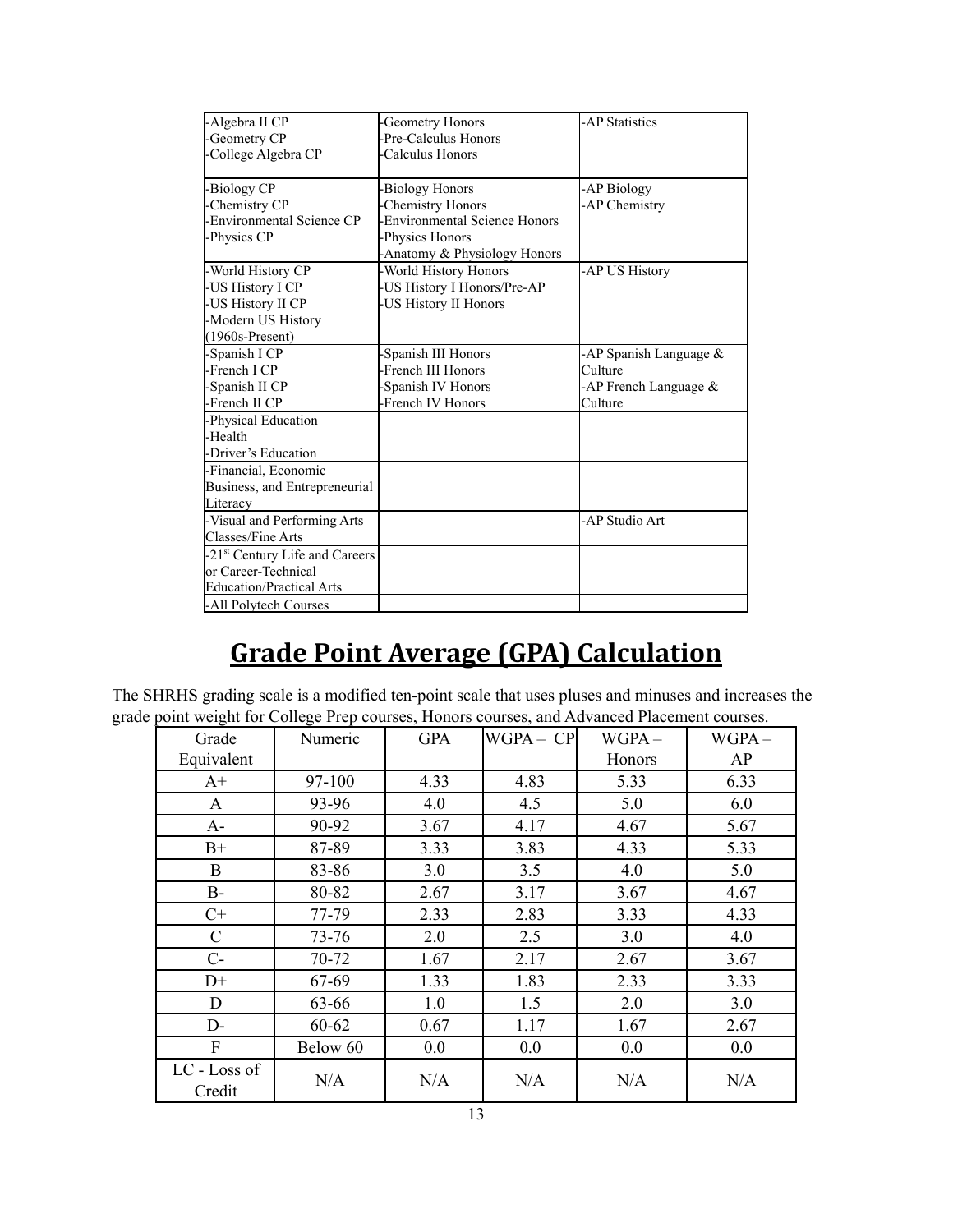| (Attendance)             |     |     |     |     |     |
|--------------------------|-----|-----|-----|-----|-----|
| I - Incomplete           | N/A | N/A | N/A | N/A | N/A |
| WP - Withdraw<br>Passing | N/A | N/A | N/A | N/A | N/A |
| WF - Withdraw<br>Failing | N/A | N/A | N/A | N/A | N/A |

When calculating GPA, first multiply the credit value of the course times the grade point value of the grade received in the course. For example:

Grade of A (4.0) x 5 credits for course  $1 = 20$  grade points Grade of C+ (2.33) x 2.5 credits for course  $2 = 5.83$  grade points

The GPA is then calculated as follows: Sum of all (grade point values x credits) divided by the sum of credits for all courses graded = GPA

Example: you receive a B- in course 1 (5 credits), an A- in course 2 (2.5 credits) and a B+ in course 3 (1.25 credits): To derive the numerator, multiply the grade point value for each course by the credits for that course and add the results for all courses. To derive the denominator, sum the credits for all courses graded A+ through F.

| $(2.67 \times 5) + (3.67 \times 2.5) + (3.33 \times 1.25)$ | $13.35 + 9.18 + 4.16$ | 26.69 |              |
|------------------------------------------------------------|-----------------------|-------|--------------|
|                                                            |                       |       | $= 3.05$ GPA |
| $5 + 2.5 + 1.25$                                           | 8.75                  | 8.75  |              |

The same method is used for calculating WGPA and GPA. For CP courses, grade point equivalents increase 0.5. For Honors course, grade point equivalents increase 1.0. For AP courses, grade point equivalents increase 2.0.

It is important to note that a 'P' does not carry grade points, and it is not calculated in the student's GPA.

### **High School Promotion and Retention**

Refer to the promotion and retention policy (#5410) for students enrolled in South Hunterdon Regional High School. Parent(s) or legal guardian(s) and students shall be regularly informed during the school year of the student's progress toward meeting promotion standards. A teacher who determines that a student's progress may not be sufficient to meet promotion standards shall notify the parent(s) or legal guardian(s), notify the student, and offer immediate consultation to the student's parent(s) or legal guardian(s). Every effort shall be made to remediate a student's deficiencies before retention is recommended. School attendance shall be a factor in the determination of a student's promotion or retention.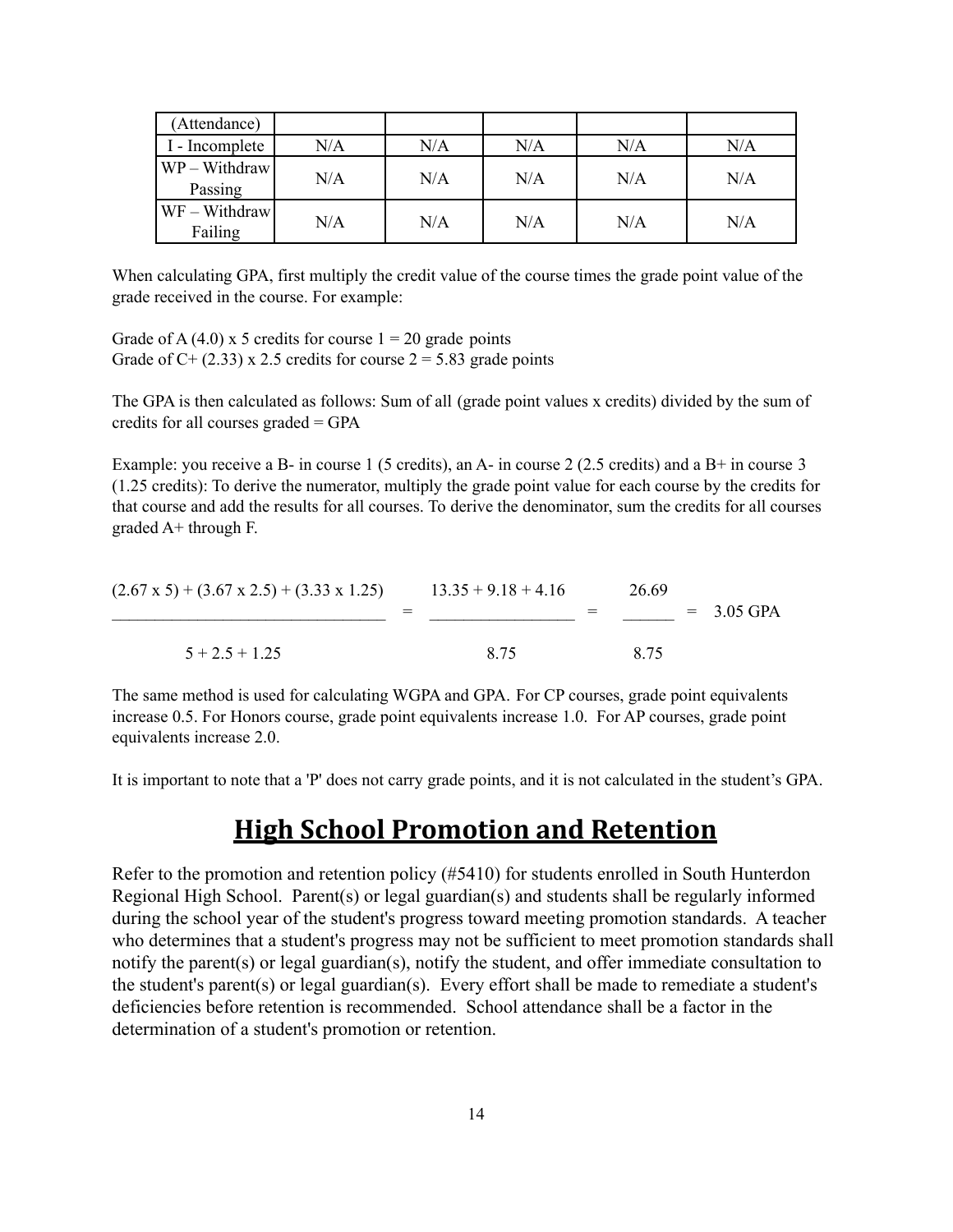# **Summer School Courses**

Students who need to attend summer school to make up failed/needed courses must do so at an approved summer school for a minimum of **30 hours for a half-year course and 60 hours for a full-year course**. A private tutor cannot be used to satisfy this requirement. If a student fails a course, it is highly recommended that the student attend an approved summer school, on a school campus (face-to-face instruction). Should extenuating circumstances exist, students may request approval to attend an online course. These requests must be **in writing** to administration and clearly explain the extenuating circumstance(s). A meeting with the counselor, administration, parent/guardian, and student will be held to determine approval. Approved summer courses will be at the expense of the student/family. Courses completed outside of the regular school year will not be calculated in a student's GPA.

\*Students with financial needs should refer to the "Financial Assistance/Fee Waiver" section (page 5) of this document.

# **Supplemental & Online Courses**

Students seeking supplemental or online courses, outside of this program of studies' course sequencing, including additional courses not offered at SHRSD, and/or outside of graduation requirements must submit a written request to an administrator for course approval no later than **May 15th of the current school year**. Approved online courses will be identified on the student's transcript as "online". Supplemental courses will not bear credit or weight. All supplemental course tuition and fees will be the responsibility of the student/family.

\*Students with financial needs should refer to the "Financial Assistance/Fee Waiver" section (page 5) of this document.

# **Early Graduation**

A student may be a candidate for early graduation if all of the following criteria are met according to Policy #5465:

- 1. Has demonstrated proficiencies in the Statewide assessments as required by the New Jersey Department of Education for high school graduation; and
- 2. Has presented official transcripts showing at least thirty general education credits leading to a degree at an accredited institution of higher education (this applies to unenrolled students who are at least sixteen year of age) ; and
- 3. Has formally requested an early award of a State-endorsed high school diploma.

In addition, the student must:

Complete and pass all the requirements as set forth for graduation in less than four years (includes completing the 120 credit requirement),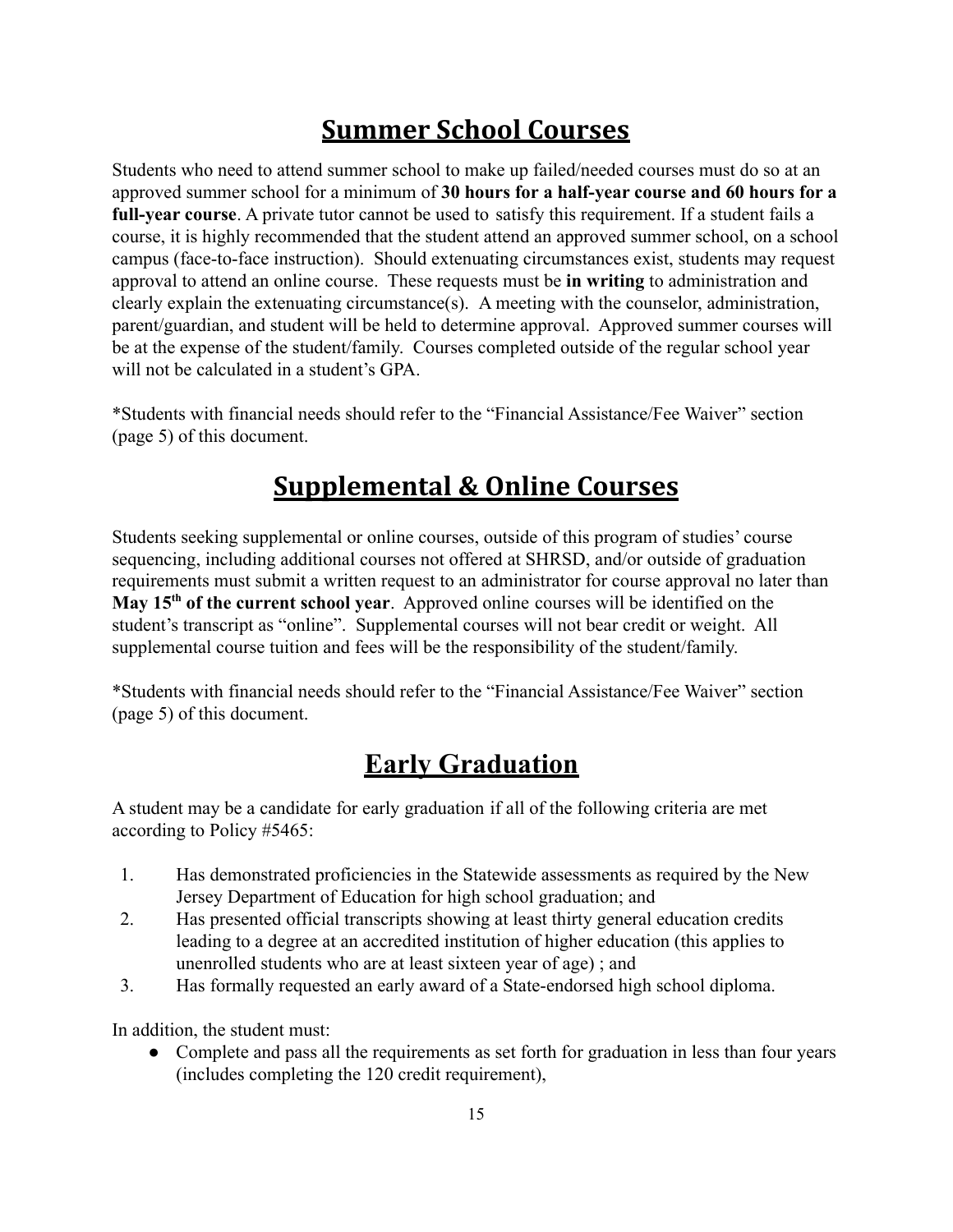- Receive parental approval in writing,
- Submit a narrative explaining reason(s) for the request by the closure of the first marking period of his/her sophomore year to the Superintendent,
- Obtain a letter of approval from the high school principal and the Director of Curriculum to graduate early.

\*All diplomas are issued at the end of each school year

# **Parent Portal/Grade Entry**

Barring any extenuating circumstances, teachers responsible for grading assignments for any given course will enter grades in the electronic gradebook (to be accessible through the Parent Portal) within three (3) classes after the assignment was due. Parents/Guardians will be notified when mid-marking period, marking period, and final course grades are posted and are asked to review their child's grades.

# **Hunterdon County Polytech Program**

The Hunterdon County Polytech program is open to all students in 11th and 12th grades. Students must complete an application prior to being considered for the Polytech programs offered outside of South Hunterdon. A student is selected by a committee that considers students' attendance, grades, and level of engagement and seriousness about the subject matter. More information can be found at: <http://www.hcpolytech.org> Students considering this path MUST recognize enrollment in the Hunterdon Polytech program may not be an option due to other needed courses for graduation at SHRSD.

# **Specialized Programs**

The district provides a full range of programs and services to all students' specific and personalized educational needs. The district provides support as found eligible through specialized criteria.

# **Home Instruction**

Students will be placed on home instruction in accordance with New Jersey Administrative Code 6A:14-4.8 and 6A:16-10.1 & 10.2

# **Eligibility for Athletics & Extracurricular Activities**

- Students will be ineligible to join any athletic or extracurricular activity if they receive 2 Fs in a marking period or earn a GPA that is equal to or below a 1.99 at the end of any marking period prior to the start of the athletic or extracurricular activity.
- Students who fall below standards (outlined above) mid-season/activity may have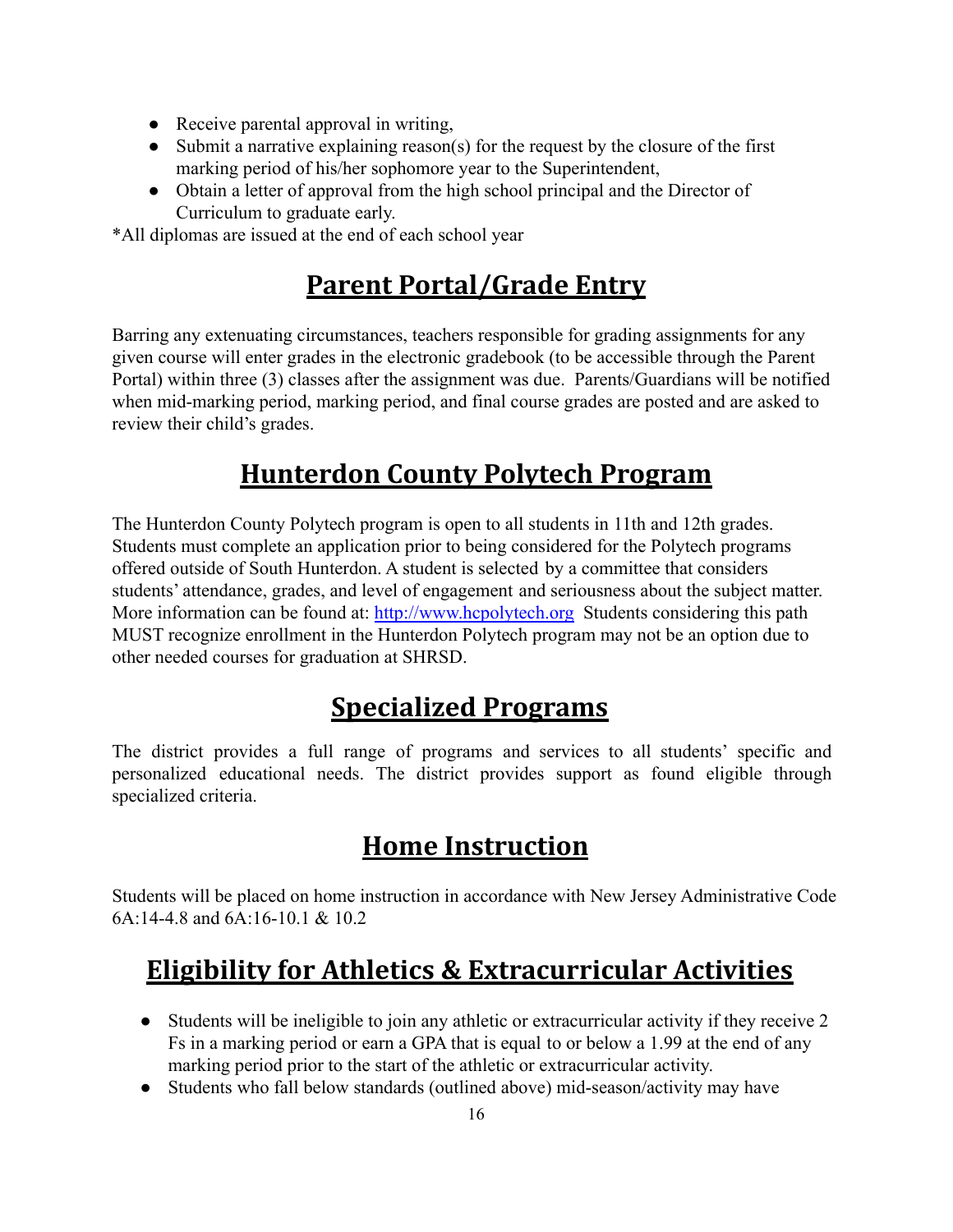negative consequences. Coaches/Advisors reserve the right to limit participation based on program-specific standards.

- A Withdraw Fail (WF) will be considered a failure for the marking period.
- To participate in athletics a student must have submitted a current physical reviewed by a physician and have completed the online registration which includes the following:
	- Concussion protocol
	- Update health information (current physical or health history update form)
	- Pay to Play
	- Athletic Code of Conduct
	- Drug testing consent forms
	- Media and videotaping of events
	- Opioid Awareness
	- NJSIAA steroid testing policy
	- Sports related eye injury information
	- Sudden Cardiac Death Information
	- Proof of Residency Affidavit (9-12 transfer students only)
- On a day school is in session, participation in any extracurricular activity requires that the student be in attendance a minimum of a half day of school (at least 3 hours and 30 minutes) unless excused by the principal.
- In addition to the Board of Education eligibility standards, participants in interscholastic athletics must adhere to all rules and regulations of the New Jersey State Interscholastic Athletic Association (NJSIAA).

# **The National Collegiate Athletic Association's (NCAA) Regulations**

If a student believes he/she is eligible for an athletic scholarship or to participate in athletics beyond graduation, he/she should carefully review the National Collegiate Athletic Association's (NCAA) rules and regulations for receiving a financial award. These rules and regulations include a minimum of 14 core (academic) courses and a minimum SAT or ACT score that coincides with a core course grade point average.

The guidance department strongly recommends a student enroll in a mixture of college prep and honors courses for his or her academic program as a person aspiring for NCAA financial awards. Moreover, students should strive to receive grades of C or better and take the SAT/ACT and receive the necessary score that correlates with or is higher than his/her GPA. If a student-athlete has any concerns regarding this topic, the student should talk with his/her guidance counselor. For further information please see: [www.ncaaclearinghouse.net](http://www.ncaaclearinghouse.net)

# **Co-curricular Activity Offerings**

Activities and clubs support students' cognitive and emotional development. The SHRSD requires a nonrefundable Pay to Play membership fee (\$100/student) on a yearly basis that covers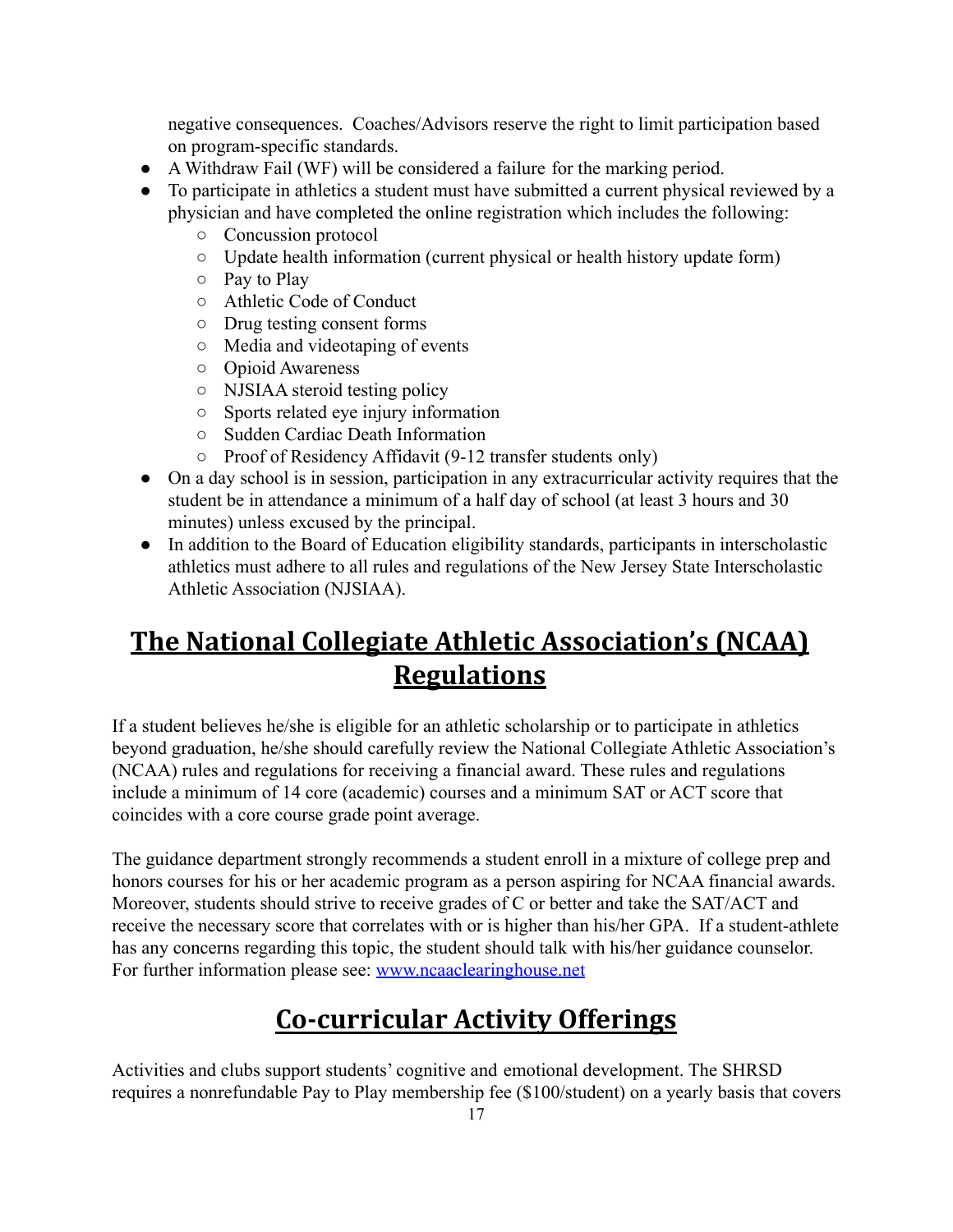a student's participation in any sport(s) and/or co-curricular activity.

\*Students with financial needs should refer to the "Financial Assistance/Fee Waiver" section (page 5) of this document.

The following lists the co-curricular activities that may be offered:

| Art Club                              |                              | Intramurals                                |
|---------------------------------------|------------------------------|--------------------------------------------|
| Athletes for Athletes                 | ۰                            | Key Club                                   |
| Band (Concert, Jazz, Marching)        | $\overline{\phantom{0}}$     | Library Squad                              |
| Baseball                              | $\qquad \qquad -$            | Literary Magazine                          |
| Basketball (Boys/Girls)               | $\overline{\phantom{a}}$     | Soccer (Middle School)                     |
| Bowling (Boys/Girls)                  | $\overline{\phantom{a}}$     | National Honor Society (Requires 3.75 GPA) |
| <b>BIPOC</b> Alliance                 | $\overline{\phantom{a}}$     | Night at the Nest (High School)            |
| Cheerleading                          | $\overline{\phantom{a}}$     | Peer Leadership                            |
| Chorus (Middle School & High School)  | $\overline{\phantom{a}}$     | Recycling Club                             |
| Computer Science Club                 | $\overline{\phantom{a}}$     | Robotics (Middle School & High School)     |
| Cross Country (Boys/Girls)            | $\qquad \qquad \blacksquare$ | School Play                                |
| Dance Club                            | $\overline{\phantom{a}}$     | School Newspaper (The Southern Eagle)      |
| Drama                                 |                              | Ski Club                                   |
| Dungeons & Dragons Club               | $\overline{\phantom{a}}$     | Soccer (Boys/Girls)                        |
| <b>Esports</b>                        | $\overline{\phantom{0}}$     | Softball                                   |
| Field Hockey                          | $\qquad \qquad -$            | Spanish Honor Society (Spanish III/IV/V)   |
| Football (High School)                | $\blacksquare$               | <b>Student Council</b>                     |
| French Honor Society                  | $\overline{\phantom{0}}$     | <b>Talent Show</b>                         |
| <b>FFA</b>                            | $\overline{a}$               | Track and Field (Boys/Girls)               |
| Gaming Club                           | $\qquad \qquad -$            | <b>Vocal Ensemble</b>                      |
| Golf (Boys/Girls)                     | $\overline{\phantom{a}}$     | Weight Training                            |
| Gourmet Crafters Club                 |                              | Winter Track                               |
| Gender and Sexuality Alliance (GSA)   | $\overline{\phantom{a}}$     | <b>Wrestling Club</b>                      |
| <b>International Thespian Society</b> |                              | Yearbook                                   |

# **Middle School (7th/8th) Related Arts/"Specials" Rotation Courses**

| $7th$ Grade             | 8 <sup>th</sup> Grade    |
|-------------------------|--------------------------|
| Art                     | Art                      |
| Agricultural Leadership | <b>Agricultural STEM</b> |
| French                  | French                   |
| Spanish                 | Spanish                  |
| <b>STEM</b>             | <b>STEM</b>              |
| General Music           | General Music            |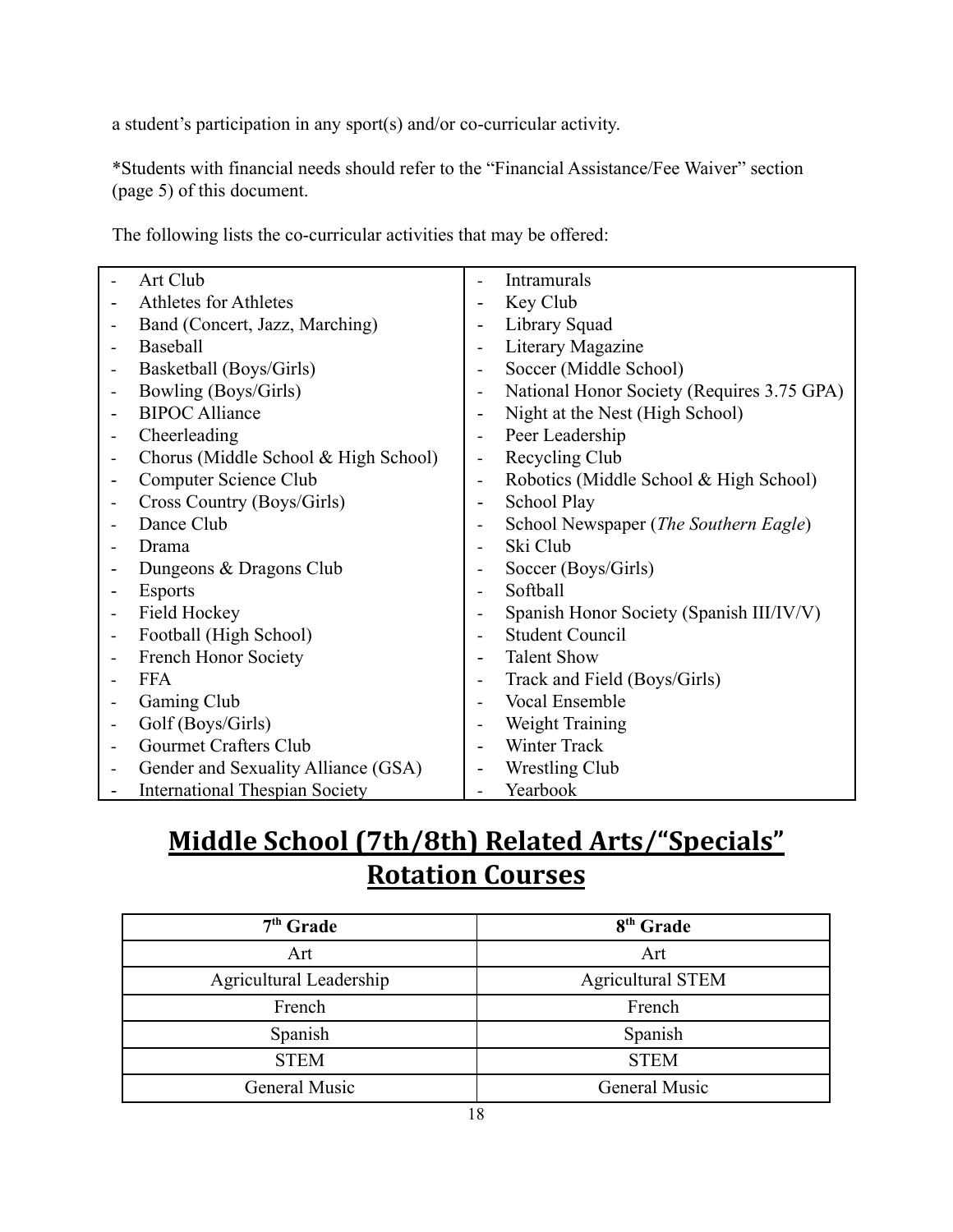| Band/Chorus (optional)                 | Band/Chorus (optional)                 |
|----------------------------------------|----------------------------------------|
| Introduction to Financial Literacy (A) | Introduction to Financial Literacy (B) |

# **Technology Policy**

Each student in grades 7-12 is provided a technological device to be used as a means to enhance their education while at SHRSD. A "1:1 Device Agreement" must be completed and submitted prior to obtaining a school-issued device. It is the student's responsibility to care for the device issued. It is **strongly recommended** that families take advantage of the insurance policy that can be purchased through the district. Damaged (due any circumstance), lost, or stolen devices will be repaired or replaced at the expense of the student.

# **Language Arts Literacy/English**

English Language Arts (ELA) is a requirement for every middle and high school student in the State of New Jersey. The English courses at South Hunterdon Regional High School are designed and aligned with the New Jersey Student Learning Standards (NJSLS) for English Language Arts. They are intended to capture language experiences all students need in order to grow intellectually, socially, and emotionally and to promote students' capacities to construct meaning with other people and on one's own in the college or career of his or her choice. The standards also advocate students to learn to read, write, speak, listen and view language critically, strategically, and creatively. By the end of their 7<sup>th</sup> through 12<sup>th</sup> grade journey, students will be able to use language to discover and to create a rich and dynamic life in our now global society.

### **Course Name: English Language Arts (ELA) - 7**

Course #: 10117 Length of Course: Full Year (meets 1 ½ Blocks over a 2-day period) Grade Level(s): 7 Number of Credits: N/A Description of Course: 7th-grade ELA is designed to enhance a students' abilities to interpret literature and introduces the foundations for analytical skills. Students will engage in learning through novels and anthology selections in order to make meaningful applications of their studies. Students are expected to interpret literature and express themselves effectively in writing. Students will focus on forming opinions, and make meaningful applications of their studies. Guided Reading, Literature Circles, Writing Workshops, completion of a research assignment, and practicing of skills for participation in standardized assessments are additional course goals.

### **Course Name: English Language Arts (ELA) - 8**

Course #: 10118 Length of Course: Full Year (meets 1 ½ Blocks over a 2-day period) Grade Level(s): 8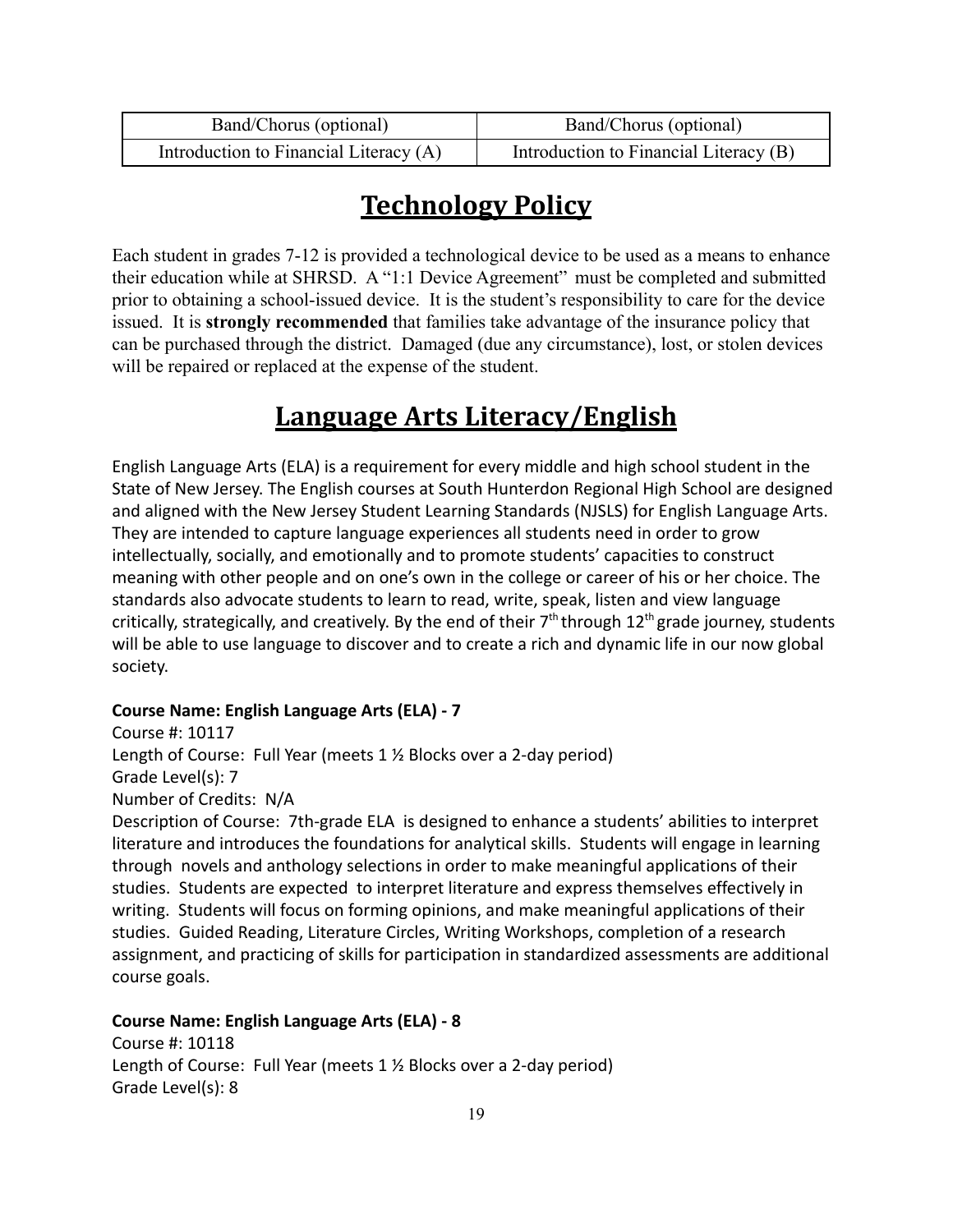#### Number of Credits: N/A

Description of Course: 8th-grade ELA students will interpret literature and express themselves in writing. Students will focus on forming opinions, and make meaningful applications of their studies. In addition, the course expects students' to interpret multiple genres of literature and further develop analytical skills. Students will engage with novels, plays, and short stories in order to make meaningful applications of their studies. Explanatory essays, analytic essays, a personal narrative, a persuasive essay, and vocabulary quizzes serve as assessments within this course. Guided Reading, Literature Circles, Close Reading Signposts, and preparation for successful achievement in state required standardized assessments are additional course goals.

#### **Course Name: Middle School Enrichment**

Course #: 72111 Length of Course: Half Year 7, Half Year 8 Grade Level(s): 7-8

Number of Credits: N/A

Description of Course: Middle School Enrichment is an opportunity for students to explore and develop interests in a variety of subjects. Students will explore the nature of moral development, the history and development of the fairytale, as well as what it means to be a teen in today's fast-paced society. All students in grade 7 will be tested for participation in this course. Selected students MUST meet criteria set forth on the Middle School Enrichment Identification Matrix.

Prerequisite(s): Eligibility determined by district criteria

#### **Course Name: English 9 – CP**

\*Credits obtained count toward English graduation requirements Course #: 10902 Length of Course: Full Year Grade Level(s): 9 Number of Credits: 5 Description of Course: English 9 provides students an introduction to the skills required to properly analyze all genres of literature, including poetry, drama, fiction and nonfiction. Students will develop critical thinking skills and a college and career rich vocabulary in creating original arguments about literature and informational texts. Students will read and discuss works by Shakespeare, Steinbeck, Sophocles, among other important writers.

#### **Course Name: English 9 – Honors**

\*Credits obtained count toward English graduation requirements Course #: 10903 Length of Course: Full Year Grade Level(s): 9 Number of Credits: 5 Description of Course: Students will be introduced to the analysis of literature and literary theory through thematic pairings of poetry, drama, fiction, and nonfiction. Students will strengthen their reading and writing skills through the discipline of critical analysis. Vocabulary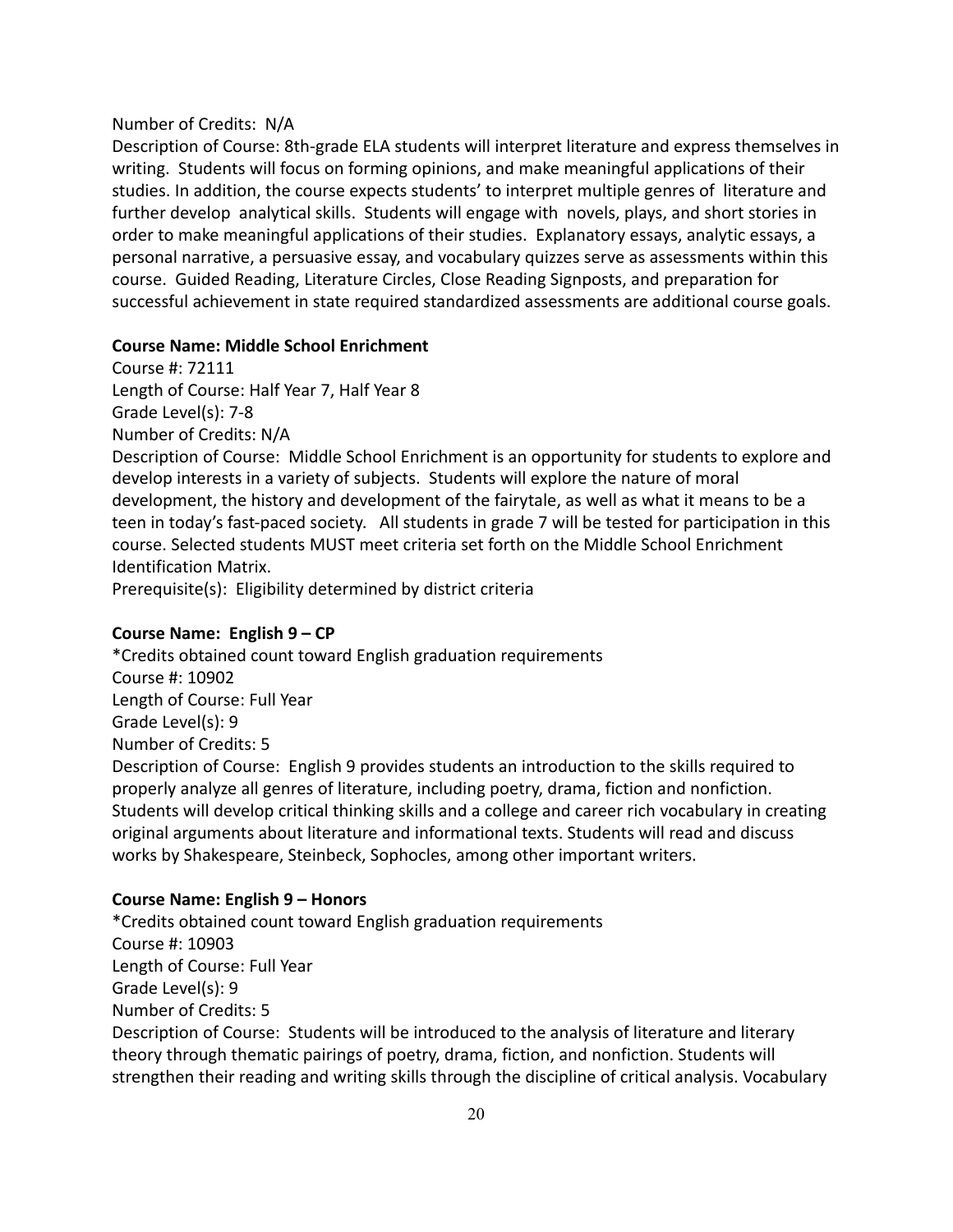and grammar skills will be developed through academic and creative writings. In-depth study of literature and thematically linked informational texts will broaden students' educational experiences. The students will read and discuss works by Shakespeare, Steinbeck, Sophocles, Vonnegut, and a host of other important writers. The students will show a mastery of level-appropriate conventions through the writing of extended, analytical and research-based essays.

Prerequisite(s): Standardized assessment review, an 85% average in English Language Arts 8, and teacher recommendation

### **Course Name: English 10 – CP**

\*Credits obtained count toward English graduation requirements Course #: 10102 Length of Course: Full Year Grade Level(s): 10 Number of Credits: 5 Description of Course: English 10 (American Literature) is an engaging, challenging, hands-on class exploring American literature, the rules of verbal and visual rhetoric, verbal communication/speaking, active reading and various forms of writing. Members of the class engage in discussions, writing tasks, public speaking, and more, and learning by doing and by practicing various strategies for the development of critical thinking. Prerequisite(s): Passing grade in English 9

### **Course Name: English 10 – Honors**

\*Credits obtained count toward English graduation requirements Course #: 10103 Length of Course: Full Year Grade Level(s): 10 Number of Credits: 5 Description of Course : English 10 Honors (American Literature) is an engaging, challenging, hands-on class exploring American literature, the rules of verbal and visual rhetoric, verbal communication/speaking, active reading and various forms of writing. Members of the class engage in discussions, writing tasks, public speaking, and more, and learning by doing and by practicing various strategies for the development of critical thinking. The class is a graduation requirement.

Prerequisite(s): Standardized assessment review, an 90% (A-) average in English 9 CP or a 85% (B) average in English 9 Honors, and teacher recommendation

### **Course Name: English 11 – CP**

\*Credits obtained count toward English graduation requirements Course #: 10111 Length of Course: Full Year Grade Level(s): 11 Number of Credits: 5 credits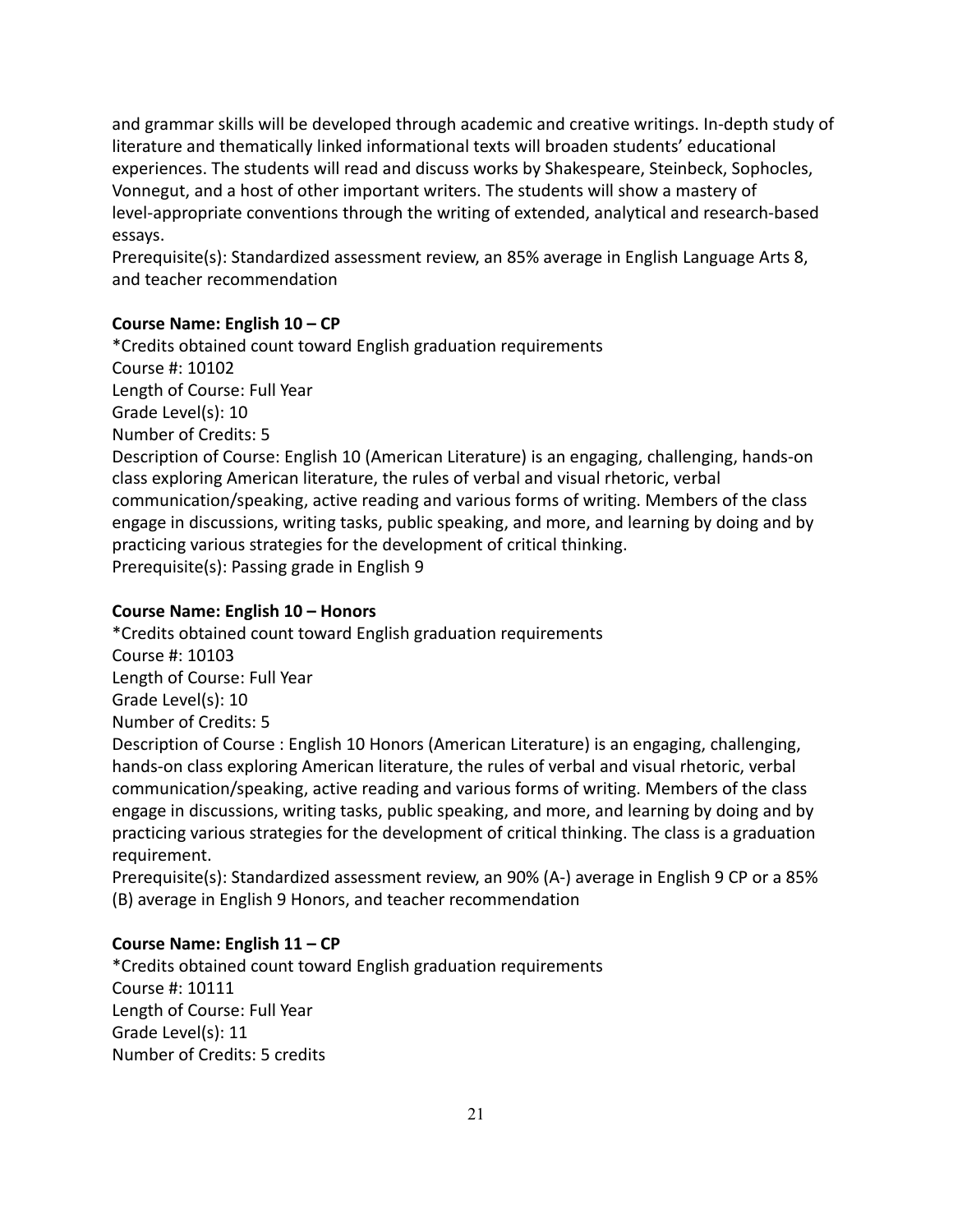Description of Course: With a focus on college and career readiness, as well as 21st-century literacy skills, students in this course will strive to fine-tune a variety of communication skills in the following areas: critical thinking, reading, and writing, with a specific focus on analysis. Fiction and nonfiction texts encountered through this course will sample the rich and colorful writing tradition of British authors spanning nearly two thousand years. Prerequisite(s): Passing grade in English 10

#### **Course Name: English 11 – Honors**

\*Credits obtained count toward English graduation requirements Course #: 10112 Length of Course: Full Year Grade Level(s): 11 Number of Credits: 5 Description of Course: Students in this honors course are expected to be self-directed, independent thinkers, willing to explore advanced literary constructs inherent in British literature from the Anglo-Saxon period to the present. Students will be expected to expand their knowledge of literary criticism through the analysis and comparison of major works. Specific focus will be placed on critical thinking skills. Analytical, literature-based writing will be required for successful completion of the course.

Prerequisite(s): Standardized assessment review, an 90% (A-) average in English 10 CP or a 85% (B) average in English 10 Honors, and teacher recommendation

#### **Course Name: English 12 – CP**

\*Credits obtained count toward English graduation requirements Course #: 10122 Length of Course: Full Year Grade Level(s): 12 Number of Credits: 5 Description of Course: English 12CP provides for the college-bound senior a literature-based approach to analytical writing and critical thinking. Students will study a wide variety of literary works and genres from around the world, all focusing on issues of identity, self, and individual responsibility. Writing assignments are specifically designed to prepare students for college and future careers. Throughout the year, students are asked to consider the connections that exist between themselves, art, and the world around them. Prerequisite(s): Passing grade in English  $11<sup>th</sup>$ 

### **Course Name: English 12 - Honors**

\*Credits obtained count toward English graduation requirements Course #: 10224 Length of Course: Full Year Grade Level(s): 12th Grade Number of Credits: 5 Description of Course: English 12 Honors provides for the highly motivated, college-career bound senior a literature-based approach to analytical writing and critical thinking useful for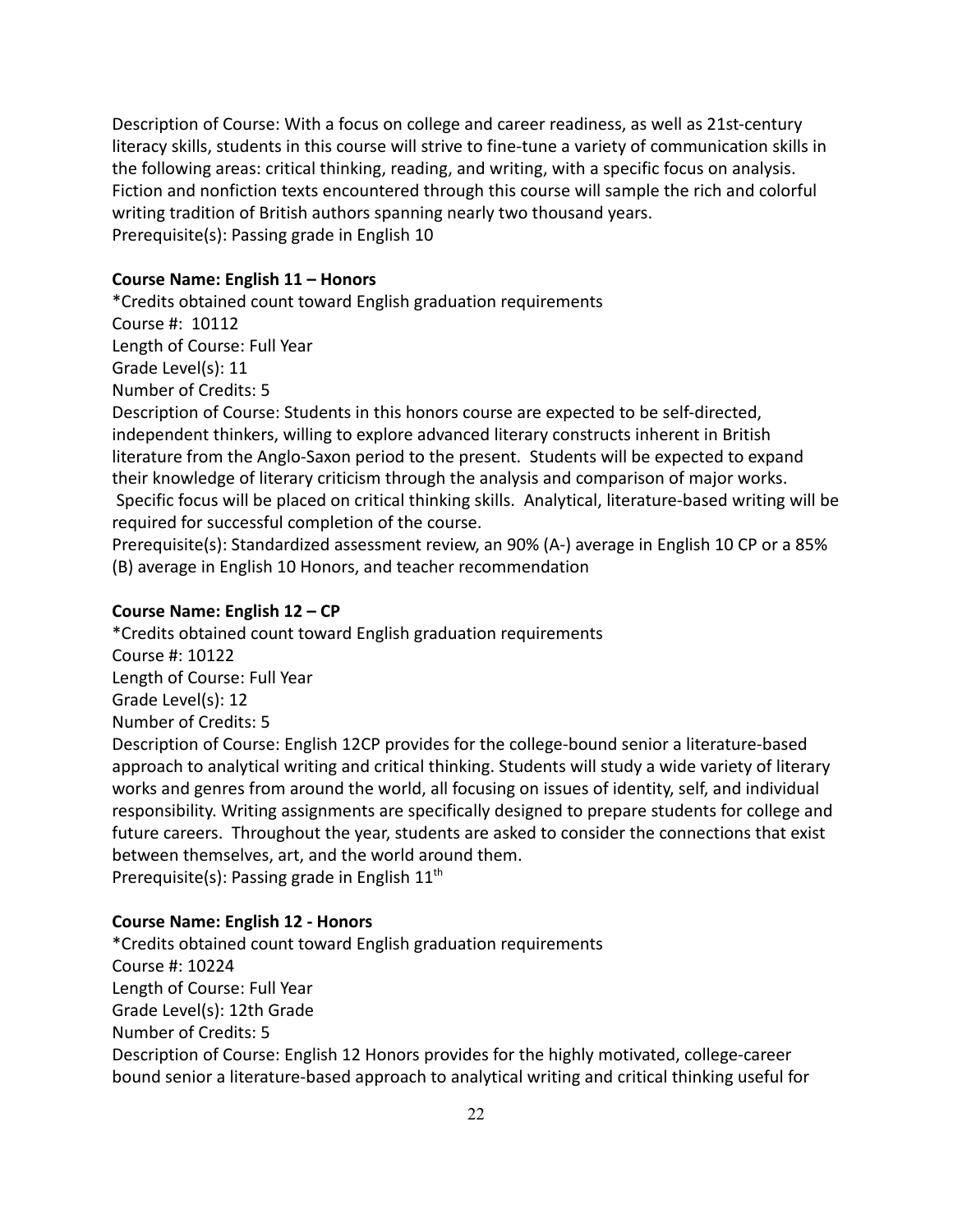academics and skilled writing for career readiness. With a focus on the study of style, this course explores the complexities of spoken and written language in all of its forms. Students will study a wide variety of literary works and genres from around the world, and will continue to focus on writing assignments specifically designed to prepare them for college and career readiness.

Prerequisite(s): Standardized assessment review, an 90% (A-) average in English 11 CP or a 85% (B) average in English 11 Honors, and teacher recommendation

### **Course Name: Language and Composition – AP**

Course #: 10124 Length of Course: Full Year \*This course is a dual enrollment course with Seton Hall University Grade Level(s): 11 Number of Credits: 6

Description of Course: Advanced Placement Language and Composition a junior-level course that introduces students to college-level rhetorical analysis. In addition to covering the British literature taught in English 11 Honors, the course teaches students how to examine the relationships that exist between form and function. Students will immerse themselves in a wide variety of fiction, nonfiction, and poetry through annotations, explications, and essays. Students will also expand their research skills by reading literary criticism and incorporating their findings into their own work. A major emphasis is also placed on reviewing for the Advanced Placement Language and Composition Exam, which students are encouraged to take in May. Prerequisite(s): Standardized assessment review, 85% (B) average in English 10 Honors, and teacher recommendation

### **Course Name: Literature and Composition – AP**

Course #: 10123

Length of Course: Full Year

\*This course is a dual enrollment course with Seton Hall University

Grade Level(s): 12

Number of Credits: 6

Description of Course: Advanced Placement English is a senior level course with a major emphasis on world literature and philosophy. Students will study some of the major works of Shakespeare, Conrad, Hesse, Camus, Bronte, among other authors. The course will include an in depth thematic and analytical exploration of a variety of literary genres, including the novel, the short story, poetry, Greek and Elizabethan drama, and essays. While a thematic approach is taken in the presentation of literature, there is a major focus on analytical literature based writing. A major emphasis is also placed on reviewing for the Advanced Placement Literature and Composition Exam, which all qualified students enrolled in the class, are required to take in May.

Prerequisite(s): Standardized assessment review, 85% (B) average in English 11 Honors or Language and Composition - AP, and teacher recommendation

#### **Course Name: SAT Preparation & College Planning**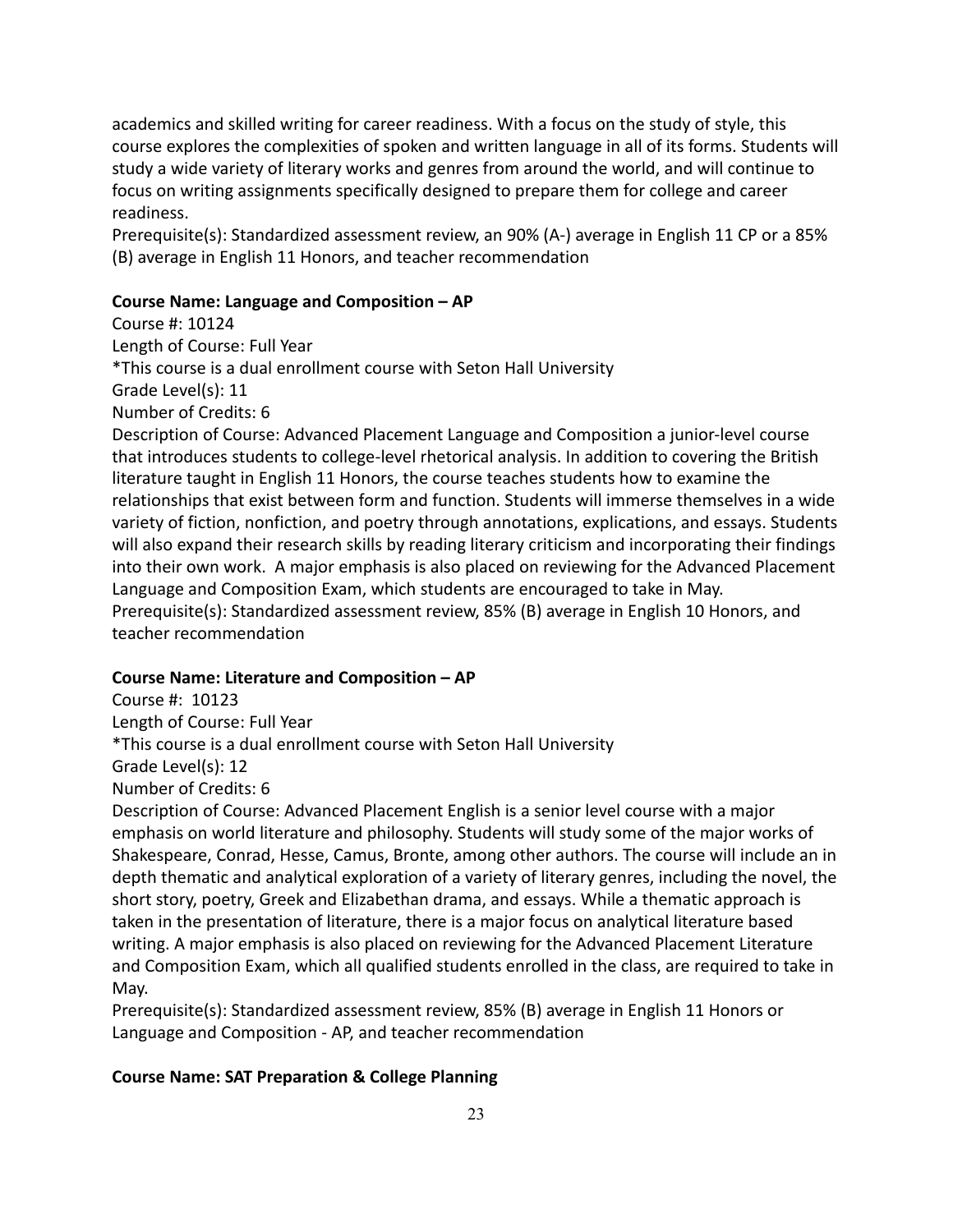\*The credits earned for this course count toward Elective credits Course #: 13000 Length of Course: Semester Grade Level(s): 10-12 Number of Credits: 2.5 Description of Course: SAT Prep is a semester-long course that will provide students with the opportunity to prepare for the College Preparation processes. In the initial phase of this course, students will be introduced to the college process. Students will complete a College Match search that will introduce students to the different types of colleges and universities that fit

their intended majors of study and career path(s). Students will use the Naviance program to organize the materials and documents needed for college admissions. Students will study for the SAT using the College Board textbook and the Khan Academy website in preparation for taking the SAT for college admission. This course is intended for Sophomores, Juniors, and Seniors that are interested in attending a college or university after graduation.

### **Course Name: Film as Literature: An analytical approach to experiencing innovative and independent films**

\*The credits earned for this course count toward Elective credits Course #: 10032 Length of Course: Semester Grade Level(s): 11-12 Number of Credits: 2.5 Description of Course: This course will look at film as an art rather than simple entertainment.

Students will view and analyze films from *Citizen Kane* (Orson Welles) and *Psycho* (Alfred Hitchcock) to *Star Wars* (George Lucas) and more modern independent films such as *Central Station* (Walter Salles) and *Garden State* (Zach Braff). In this semester course students will write reaction papers and literary analysis of the films viewed in class. In addition to discussion and writing based assignments, students will watch interviews with directors, writers and actors about the artistic elements of the films viewed in class. In this upper level English elective, students will write on a regular basis in a variety of styles and for a variety of purposes. Please note: This course is typically paired with Creative Writing: Focus on Film.

### **Course Name: Journalism I**

\*The credits earned for this course count toward Elective credits Course #: 10040 Length of Course: Full Year Grade Level(s): 10-12 Number of Credits: 5 Description of Course: Journalism I is an introduction to journalism and a "hands-on" workshop

designed to produce our school newspaper. Students interested in writing, reporting, design and photography are encouraged to enroll.

Prerequisite(s): Grade of at least a B in English class, 500 word journalistic writing sample due mid-summer and summer work to be completed prior to the start of the school year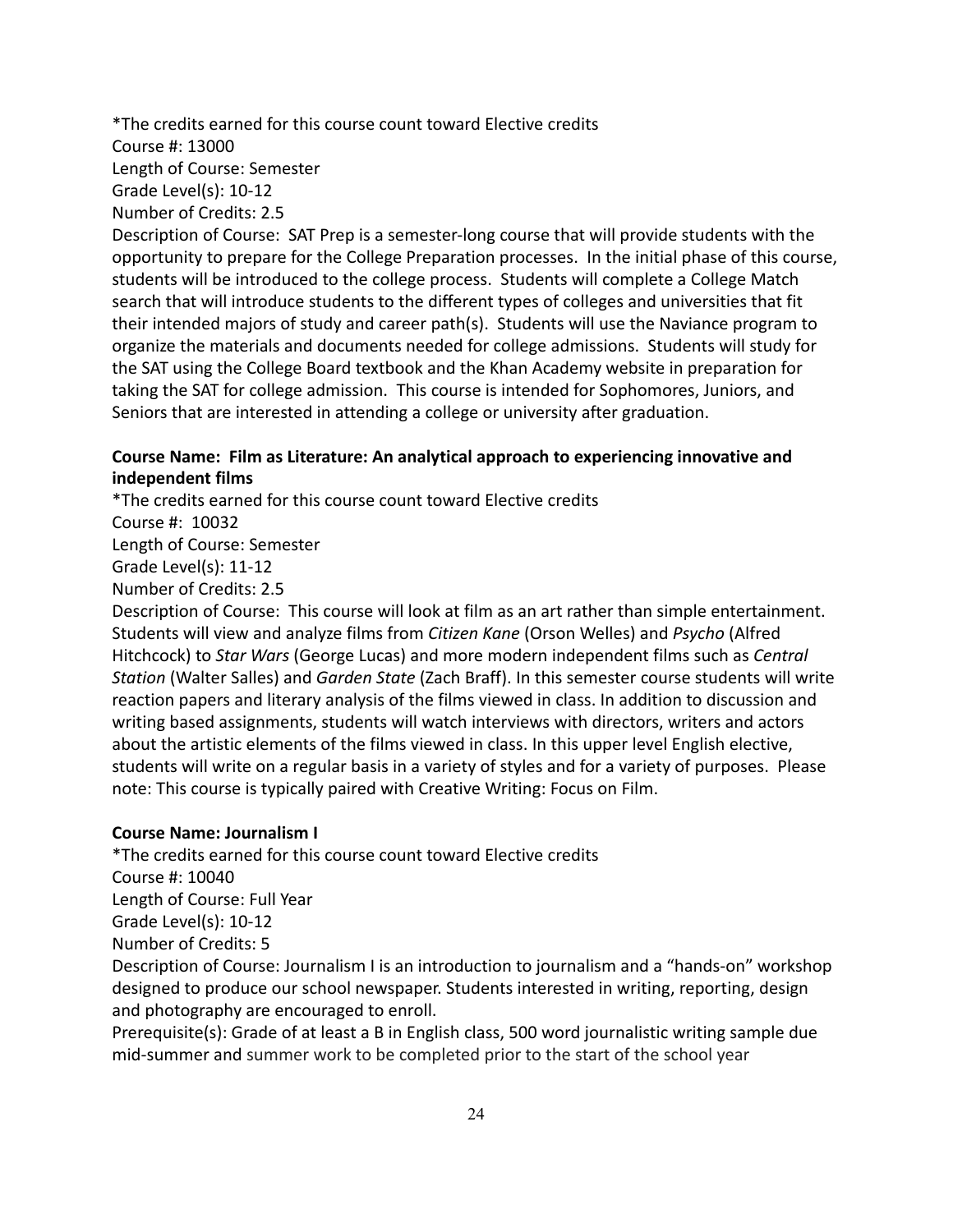### **Course Name: Graphic Novels**

\*The credits earned for this course count toward Elective credits Course #: 10071 Length of Course: Full Year Grade Level(s): 9-12 Number of Credits: 5 Description of Course: This course is designed to introduce students to the colorful, complex world of comics and graphic novels. In this course, students will read and analyze graphic novels as works of literature while also learning to appreciate the unique qualities of the medium. Thematic units range from autobiography (*Persepolis*) to the fragile humanity of the superhero (*Watchmen*). The units will also run the artistic gamut from silent woodcuts (Lynd Ward) to poetic, layered arrangements of words and images (Dave McKean). Students will critique the various works through scene breakdowns, analytical papers, and presentations.

### **Course Name: The Voices of Young Adult Literature**

\*The credits earned for this course count toward Elective credits Course #: 10082 Length of Course: Full Year Grade Level(s): 9-12 Number of Credits: 5 Description of Course: The Voices of Young Adult Literature is a course in which students will read, examine, discuss, and write about literature typically categorized as Young Adult. The contemporary texts selected for this class will be diverse in authorship, protagonists, themes, and genres, with specific attention given to the voices of those who have, in the course of history and general English classrooms, been marginalized or ignored.

# **Mathematics**

Students are required to successfully complete **3 years of Mathematics** in grades 9 through 12. Classes are designed to build upon number sense, mathematical fluency, introduce integral mathematical concepts, and refine mathematical reasoning and problem solving skills. The following proficiencies are emphasized in all courses:

- Demonstrate accuracy and facility in performing fundamental mathematical operations.
- Analyze and solve problems of varying types and degrees of difficulty.
- Develop an understanding of the nature and structure of mathematics that enables the student to apply principles and concepts in new contexts.

Students who complete Algebra I during their 8th grade year are positioned to take Calculus AB and/or AP Statistics their senior year of high school. Students who are interested in pursuing a more accelerated pace that may include Calculus BC should contact their guidance counselor with questions. Students completing Algebra I in 9th grade who aspire to take Calculus their senior year may request administrative approval to take Geometry and Algebra II concurrently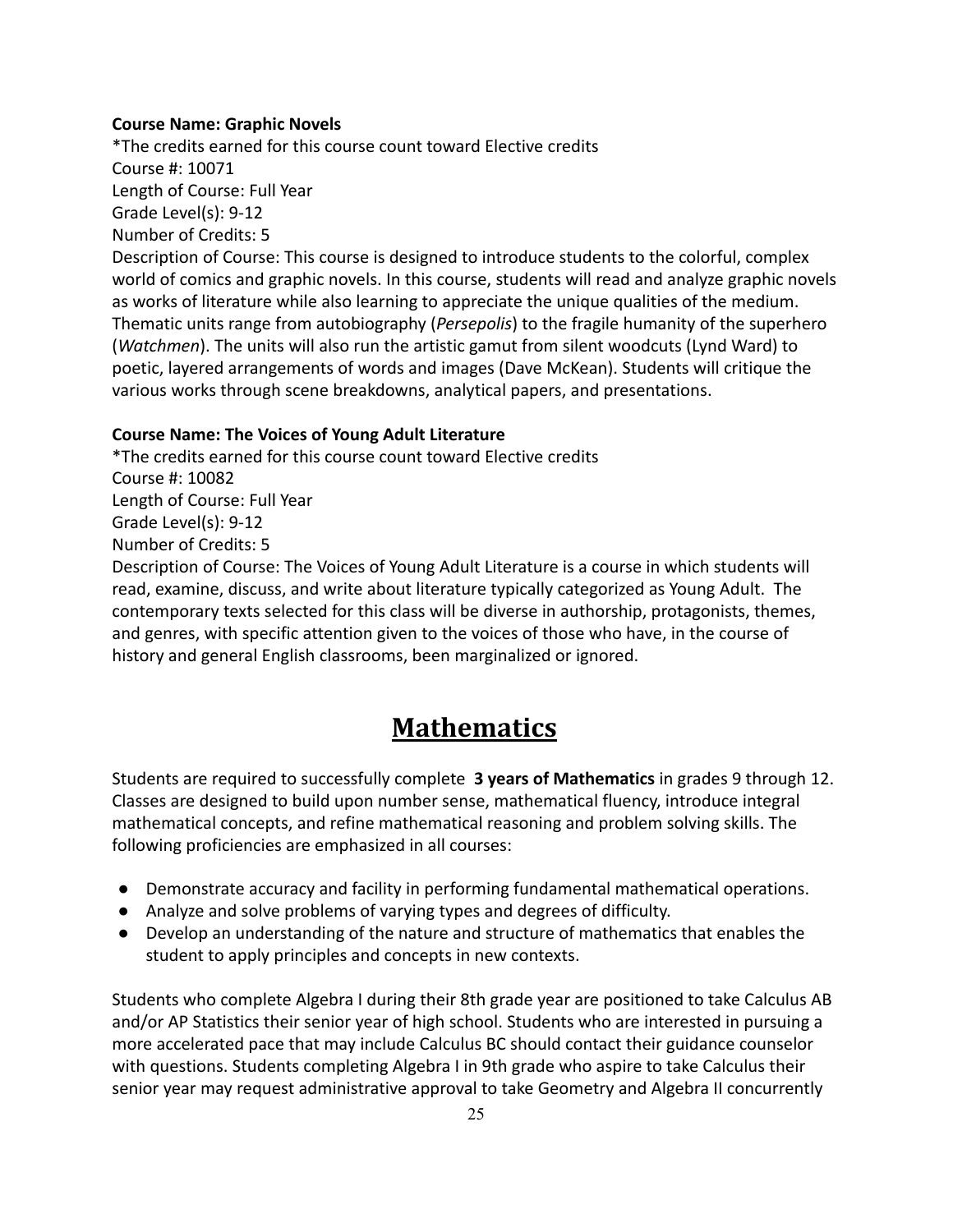in 10th grade.

Suggested sequences:

| - 00         |                                              |                                          |                                                                          |
|--------------|----------------------------------------------|------------------------------------------|--------------------------------------------------------------------------|
| $9th$ Grade  | 10 <sup>th</sup> Grade                       | 11 <sup>th</sup> Grade                   | 12 <sup>th</sup> Grade                                                   |
| Algebra I CP | Algebra II CP or<br><b>Algebra II Honors</b> | Geometry CP or<br><b>Geometry Honors</b> | College Algebra CP,<br>Pre-Calculus CP, or<br><b>Pre-Calculus Honors</b> |

| $9th$ Grade                                      | $10th$ Grade           | 11 <sup>th</sup> Grade                                                               | 12 <sup>th</sup> Grade                                                             |
|--------------------------------------------------|------------------------|--------------------------------------------------------------------------------------|------------------------------------------------------------------------------------|
| Algebra II CP<br>lor<br><b>Algebra II Honors</b> | <b>Geometry Honors</b> | <b>Pre-Calculus CP,</b><br><b>Pre-Calculus</b><br>Honors, or<br><b>AP Statistics</b> | College Algebra CP,<br>Calculus Honors,<br>AP Calculus, or AP<br><b>Statistics</b> |

### **Course Name: Math 7**

Course #: 21007 Length of Course: Full Year (daily) Grade Level: 7 Number of Credits: N/A

Course Description: This course will examine new concepts by extending previous knowledge. Topics include ratios and proportional reasoning, integers, positive and negative fractions and decimals, expressions, equations, geometry, data analysis, and probability. These topics are developed conceptually and are supplemented with enrichment activities to further challenge students and to evoke abstract thinking and problem-solving skills.

### **Course Name: Pre-Algebra 7**

Course #: 21117 Length of Course: Full Year (daily) Grade Level: 7

Number of Credits: N/A

Course Description: This course includes operations with positive and negative: whole numbers, fractions and decimals. Additional topics are: percentages, geometry, probability and data analysis. Algebra related topics will be studied in preparation for the formal study of Algebra 1. There will be a focus on building conceptual understanding and problem solving skills. Challenging problems are assigned and independent work is required. Prerequisite: Minimum grade of 80% in 6th grade Math, placement test score of 80% or higher, 75th percentile or higher on benchmark assessment(s), and a passing score on NJ state assessment in 6th grade.

**Course Name: Pre-Algebra 8**

Course #: 20118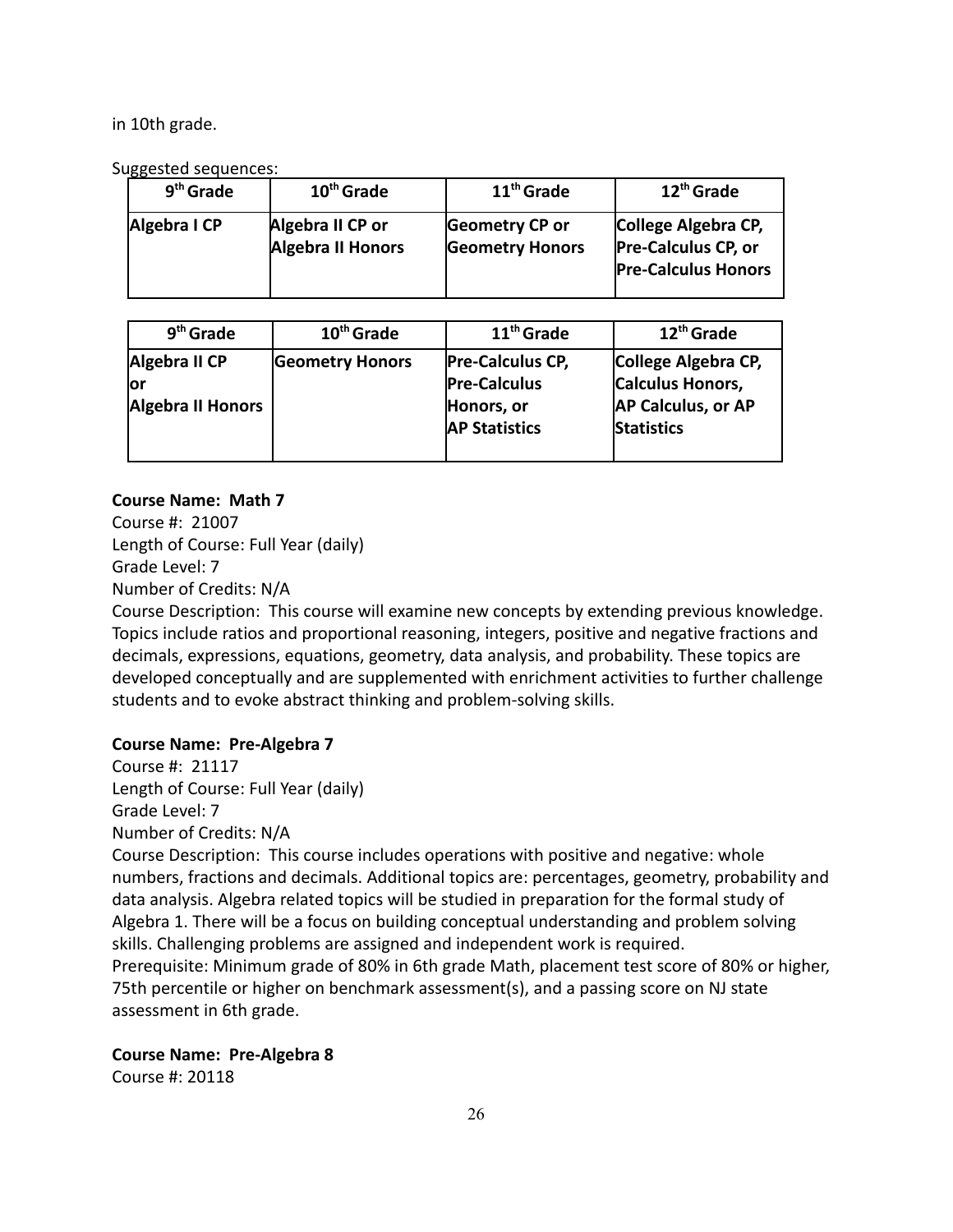Length of Course: Full Year (daily) Grade Level(s): 8 Number of Credits: N/A Description of Course: This course includes operations, properties and problem solving, data analysis and statistics, rational and irrational numbers, solving and graphing linear equations, algebra and geometry, and the number system. The use of critical thinking is constantly encouraged. Use of the calculator is incorporated throughout this program. Prerequisite(s): Passing grade in Math 7

#### **Course Name: Algebra I-8**

Course #: 21001 Length of Course: Full Year (daily) Grade Level(s): 8 Number of Credits: N/A

Description of Course: This course is for students whose previous scholastic record and ability indicate that they can succeed in a one year Algebra I in 8th grade. The course objectives are to develop a thorough understanding of basic algebra concepts and to apply those concepts to problem solving in multiple settings. Course content includes the solving linear equations, solving linear inequalities, graphing linear functions, writing linear functions, solving systems of linear equations, exponential functions, polynomial equations and factoring, graphing quadratic functions, solving quadratic functions, and radical functions and equations.

Prerequisite(s): Minimum grade of 80% in Pre-Algebra 7, 75th percentile or higher on district benchmark assessment(s), and meeting state expectations on NJ's standardized assessment in 7th grade.

#### **Course Name: Algebra I – CP**

\*This course (or the Honors level) is required and credits obtained count toward Mathematics graduation requirements

Course #: 20001

Length of Course: Full Year (daily)

Grade Level(s): 9-12

Number of Credits: 5 credits

Description of Course: This course is for students whose previous scholastic record and ability indicate that they can succeed in a one year Algebra I. The course objectives are to develop a thorough understanding of basic algebra concepts and to apply those concepts to problem solving in multiple settings. Course content includes the solving linear equations, solving linear inequalities, graphing linear functions, writing linear functions, solving systems of linear equations, exponential functions, polynomial equations and factoring, graphing quadratic functions, solving quadratic functions, and radical functions and equations. Prerequisite(s): Passing grade in Math 8

#### **Course Name: Algebra II – CP**

\*Credits obtained count toward Mathematics graduation requirements Course #: 20021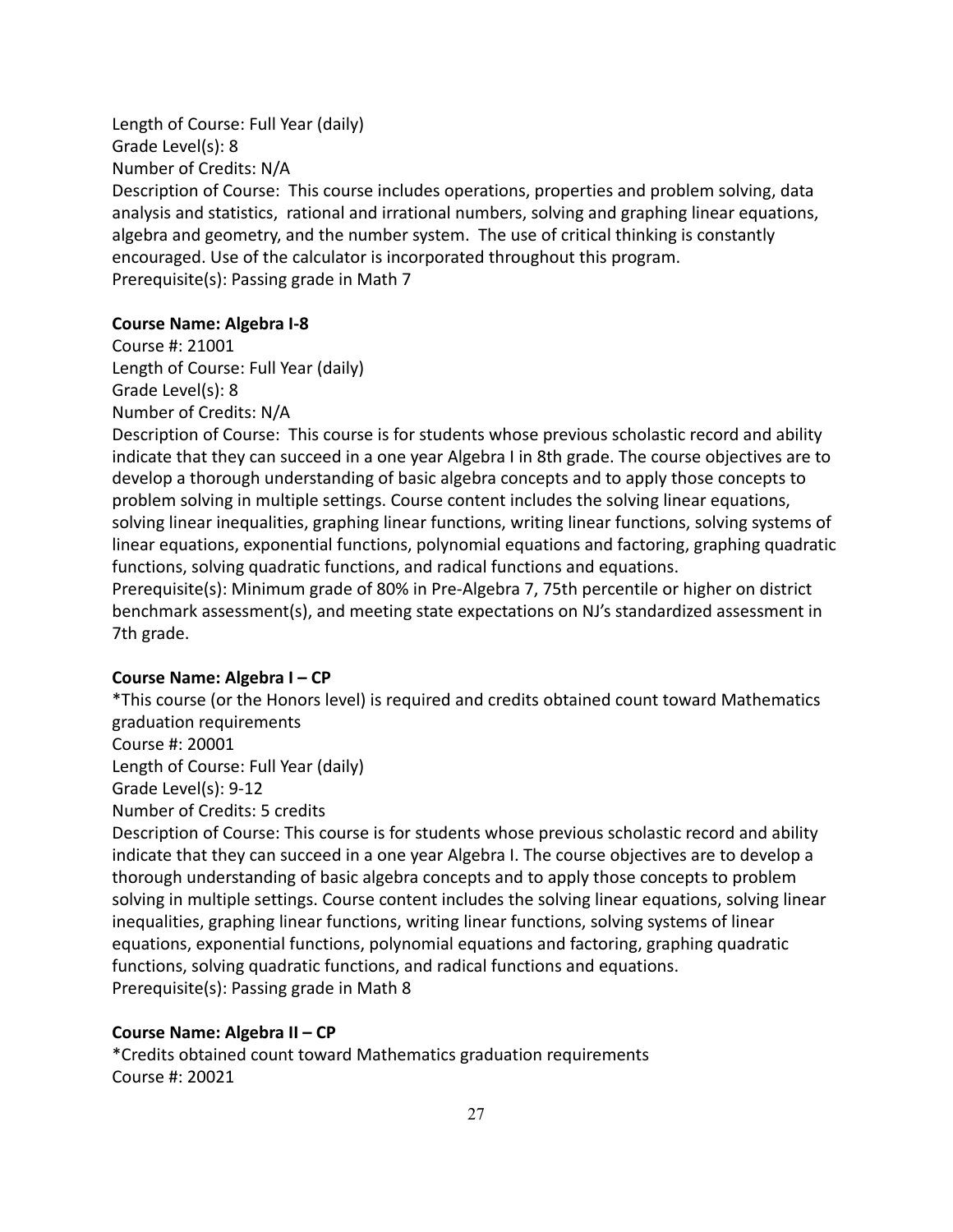### Length of Course: Full Year

Grade Level(s): 10 - 12

Number of Credits: 5

Description of Course: In this course, students will solidify concepts of Algebra I (through review, extension and application to problem solving) and study new, advanced topics including quadratic functions, complex numbers, polynomial functions, properties of rational exponents, radical functions, inverse functions, exponential functions, logarithmic functions, rational functions, sequences, series, trigonometric functions, probability and statistics. Applications are extended to include modeling through the use of polynomial, power and exponential functions. Prerequisite(s): Passing grade in Algebra I

### **Course Name: Algebra II – Honors**

\*This course (or the CP level) is required and credits obtained count toward Mathematics graduation requirements

Course #: 20022

Length of Course: Full year

Grade Levels: 9-11

Number of Credits: 5

Description of Course: In this course students will solidify concepts of Algebra I (through review, extension and application to problem solving) and study new, advanced topics including quadratic functions, complex numbers, polynomial functions, properties of rational exponents, radical functions, inverse functions, exponential functions, logarithmic functions, rational functions, sequences, series, trigonometric functions, probability and statistics. Applications are extended to include modeling through the use of polynomial, power and exponential functions. Graphing calculators are used to develop concepts and provide access to more complex applications.

Prerequisites: Minimum grade of a 90% in Algebra I CP or an 80% in Algebra I – 8, the recommendation of the AlgebraI/Algebra I-8 teacher, and/or meeting state expectations on NJ's standardized assessment

### **Course Name: Mathematics for Business and Finance**

\*Credits obtained count toward Mathematics graduation requirements Course #: 20044 Length of Course: Full Year Grade Levels: 11 - 12 Number of Credits: 5 Description of Course: Mathematics for Business & Finance provides modern examples for students to understand business mathematics and make connections with real-world applications. The course covers mathematical concepts from an algebraic approach, combined with Business applications. Every chapter is devoted to a Personal Finance theme, with topics that include Payroll and the Cost of Purchasing a Home. There is also extensive integration of scientific calculator notation, and also has the Wall Street Journal and Kiplinger news clips that are widely popular.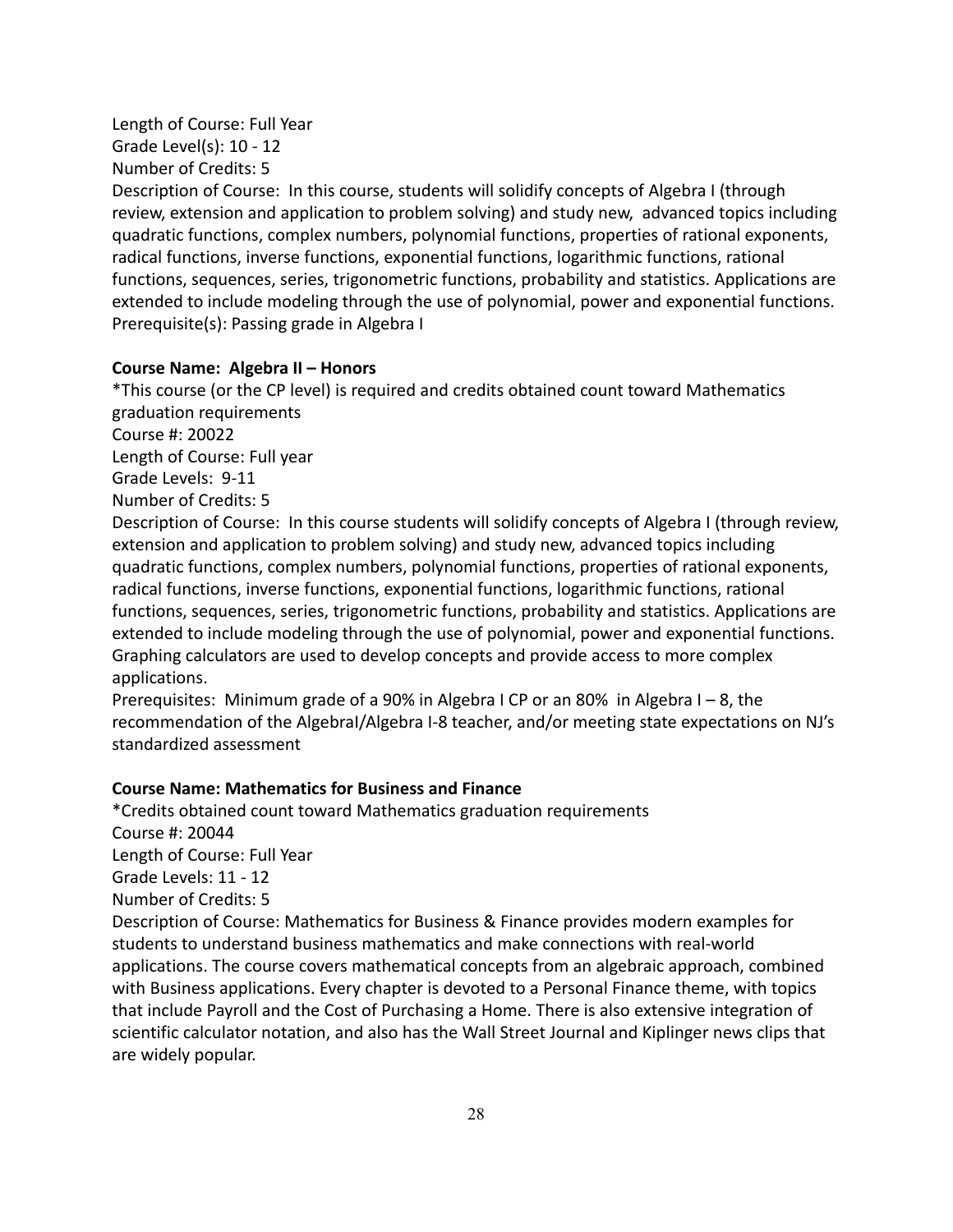### **Course Name: College Algebra**

\*Credits obtained count toward Mathematics graduation requirements Course #: 20034 Length of Course: Full Year Grade Level(s): 10 - 12 Number of Credits: 5 Description of Course: Course objectives are to solidify concepts taught in Algebra I and Algebra II through review, extension and application to problem solving. Topics include: polynomial, rational, logarithmic and exponential functions and systems of equations and inequalities. Concepts are approached both algebraically and graphically to enhance student understanding. Applications are extended to include modeling through the use of quadratic, power and exponential functions.

Prerequisite(s): Passing grade in Algebra II and/or teacher recommendation

### **Course Name: Geometry - CP**

\*This course (or the Honors level) is required and credits obtained count toward Mathematics graduation requirements Course #: 20011 Length of Course: Full Year Grade Level(s): 10-12 Number of Credits: 5 Description of Course: In this course students will be furthering their study of Euclidean Geometry. Skills acquired in Algebra I will be further strengthened throughout the course. Units of study include: Patterns and Inductive Reasoning; Deductive Reasoning and Proof; Parallel Lines and Perpendicular Lines; Properties of Triangles; Quadrilaterals; Surface Area and Volume of Solid Figures.

Prerequisite(s): Passing grade in Algebra I

### **Course Name: Geometry – Honors**

\*This course (or the CP level) is required and credits obtained count toward Mathematics graduation requirements Course #: 20012 Length of Course: Full Year Grade Level(s): 10-12 Number of Credits: 5 Description of Course: In this course students will be furthering their study of Euclidean Geometry. This course will be presented at a faster pace than a traditional Geometry course. Units of study include: Patterns and Inductive Reasoning; Deductive Reasoning and Proof; Parallel Lines and Perpendicular Lines; Congruent Triangles; Similar Triangles; Right Triangles and Right Triangle Trigonometry; Quadrilaterals; Circles; Surface Area and Volume of Solid Figures. Approximately one semester will be spent on developing proofs.

Prerequisite(s): Minimum grade of a 90% in Algebra II CP or an 80% in Algebra II - Honors, the recommendation of the Algebra II/Algebra II Honors teacher, and/or meeting state expectations on NJ's standardized assessment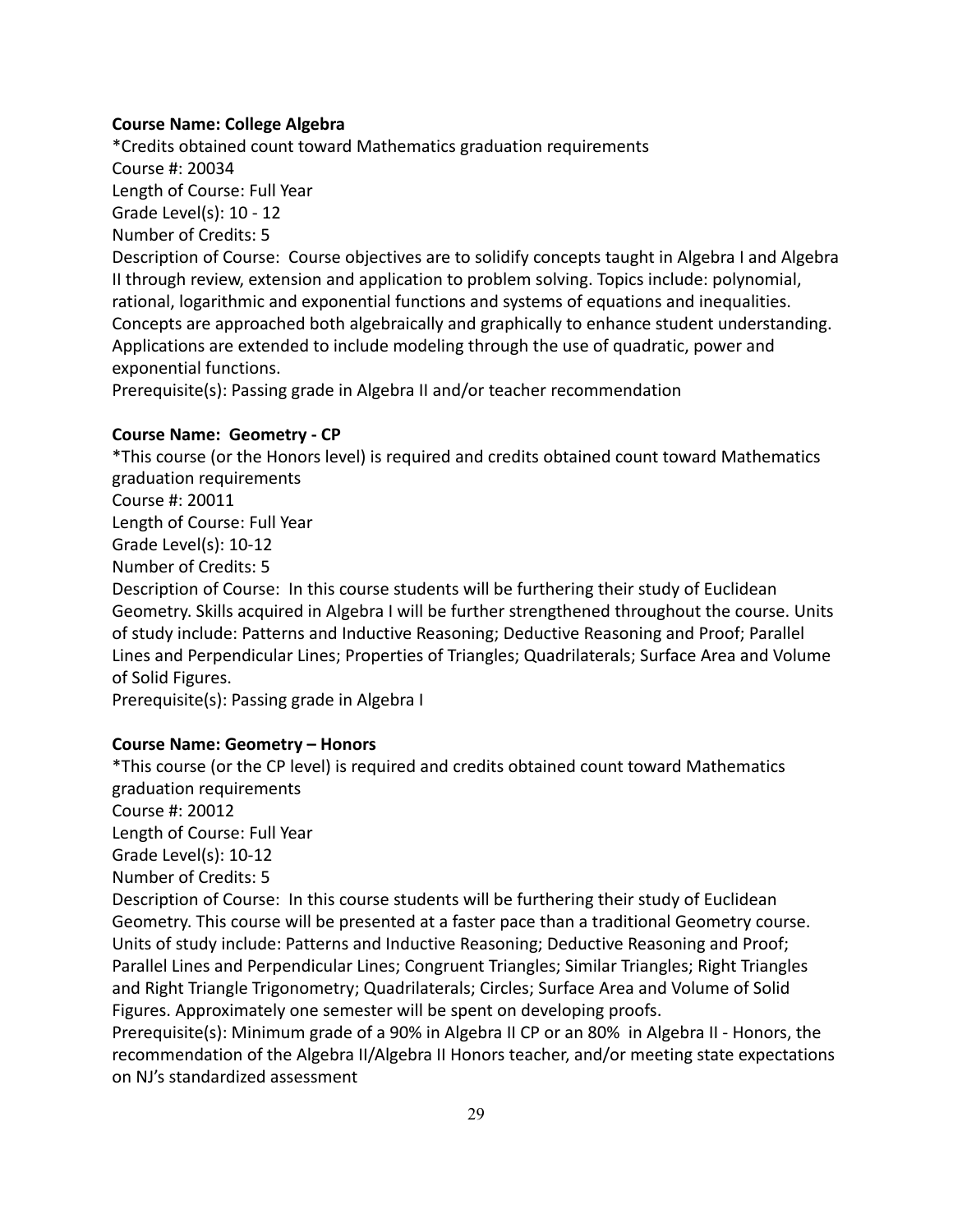#### **Course Name: Pre- Calculus – CP**

\*Credits obtained count toward Mathematics graduation requirements Course #: 20030 Length of Course: Full Year Grade Level(s): 11-12 Number of Credits: 5 Description of Course: This course is offered for students who intend to work in the area of math/science on the college level or in their careers. The following functions are studied in depth: polynomials, rational, radical, exponential, logarithmic and trigonometric. Graphing calculators are used to develop concepts and provide access to more complex applications. Prerequisite(s): A grade of an 85% (B) or higher in Algebra II and/or an 85% (B) or higher in **Geometry** 

#### **Course Name: Pre-Calculus – Honors**

\*Credits obtained count toward Mathematics graduation requirements Course #: 20031 Length of Course: Full year Grade Levels: 10-12 Number of Credits: 5 Description of Course: This course is offered for students who plan to study highly advanced

math courses in college or who plan to utilize complex mathematics in a career path. The honors program develops an in-depth study of the following functions: polynomial, rational, radical, exponential, logarithmic and trigonometric. Graphing calculators are used to develop concepts and provide access to more complex applications. Mathematical models are developed using graphing calculators and computers. Students who successfully complete Pre-Calculus Honors will be considered for acceptance into AP Calculus for the following year. Prerequisites: Minimum grade of an 85% (B) in Algebra II Honors, the recommendation of the Algebra II Honors teacher, and an evaluation of the current Algebra II state standardized assessment scores

### **Course Name: Calculus AB – Honors**

\*Credits obtained count toward Mathematics graduation requirements Course #: 20332 Length of Course: Full year Grade Levels: 11-12 Number of Credits: 5 Description of Course: This is an advanced course for the serious-minded student who plans to

pursue a college major where calculus is required or is considering a career that involves advanced math. Topics to be presented will include functions, limits, derivatives of algebraic and transcendental functions, applications of derivatives, integration, and applications of the definite integral. Graphing calculators are used to develop concepts and provide access to more complex applications.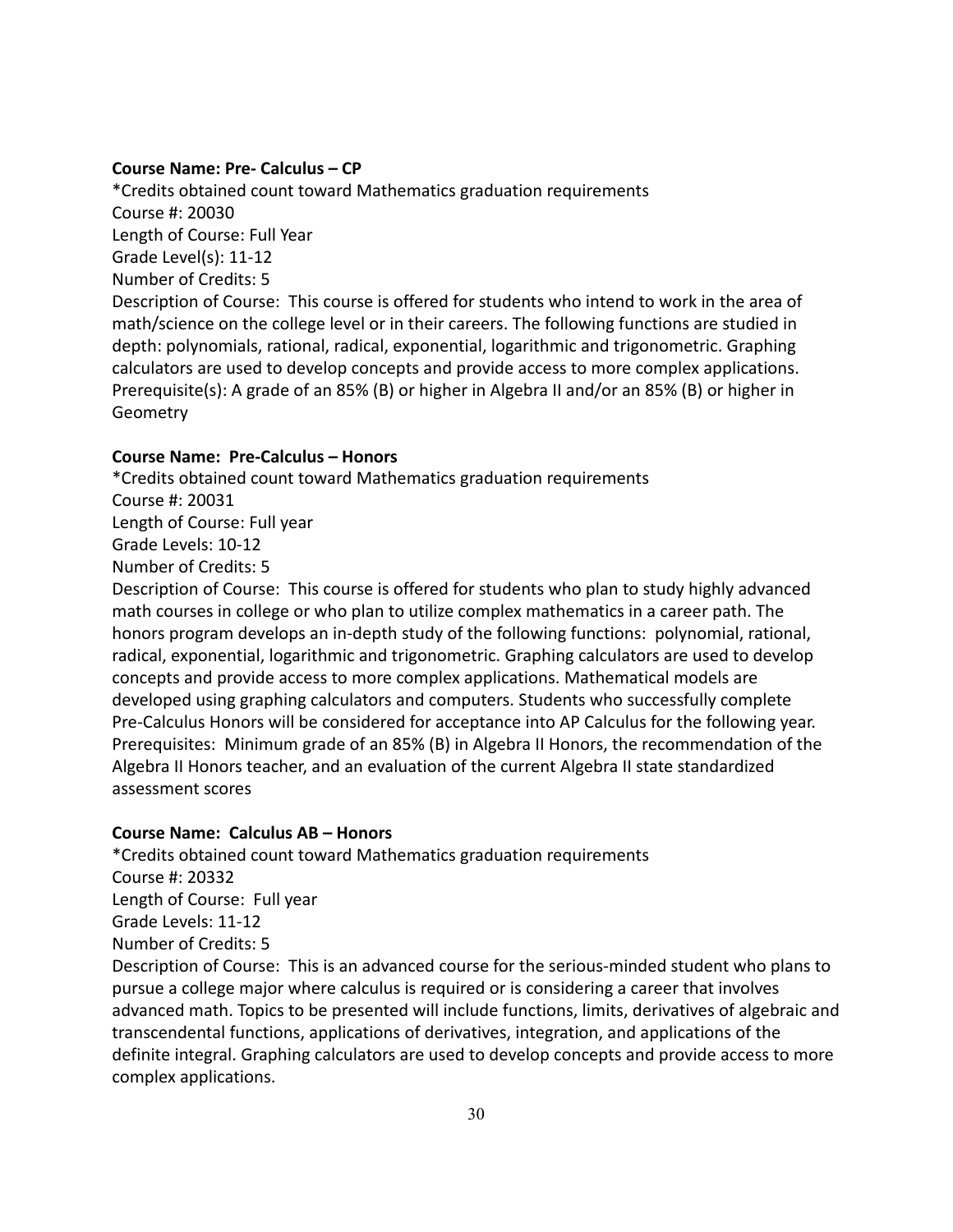Prerequisites: A passing grade in Pre-Calculus - Honors or a grade of an 85% (B) or higher in Pre-Calculus CP, and the recommendation of the Pre-Calculus teacher

#### **Course Name: Calculus AB – AP**

Course #: 20033 Length of Course: Full year Grade Levels: 11-12 Number of Credits: 6

Description of Course: This course is designed for motivated and dedicated students who are prepared to accept the challenges of advanced mathematics. This course offers in-depth coverage of functions, limits, derivatives of algebraic and transcendental functions, applications of derivatives, integration and applications of the definite integral. Graphing calculators are used to develop concepts and provide access to more complex applications. This is a college level course and students are expected to perform at that level. Students may obtain college credit by taking the AP exam in May. This course is highly recommended for those students who plan on pursuing math or science related fields in college.

Prerequisites: A grade of an 85% (B) or higher in Pre-Calculus Honors and the recommendation of the Pre-Calculus Honors teacher

#### **Course Name: Statistics – AP**

Course #: 20036 Length of Course: Full Year Grade Level(s): 11-12 Number of Credits: 6 Description of Course: This course will build upon the basic statistics and probability concepts that have been discussed in courses throughout the mathematics program. Four major conceptual themes include 1: Exploring data which asks students to look at real world data sets to illustrate concepts. 2: Experimental design in which students create experiments to draw conclusions about data. 3: Producing models using probability and simulation. 4: Statistical inference as a way to understand what can be generalized about populations. Prerequisite(s): A grade of an 85% (B) in Algebra II and Geometry, co-requisite Pre-Calculus

### **Science**

The New Jersey Student Learning Standards for Science enable our teachers to offer all students interactive science instruction that promotes analysis and interpretation of data, critical thinking, problem solving, and connections across science disciplines, with a high set of expectations for achievement. Scientifically literate individuals possess the knowledge and understanding of scientific concepts and processes required for personal decision-making, participation in civic and cultural affairs, and economic productivity.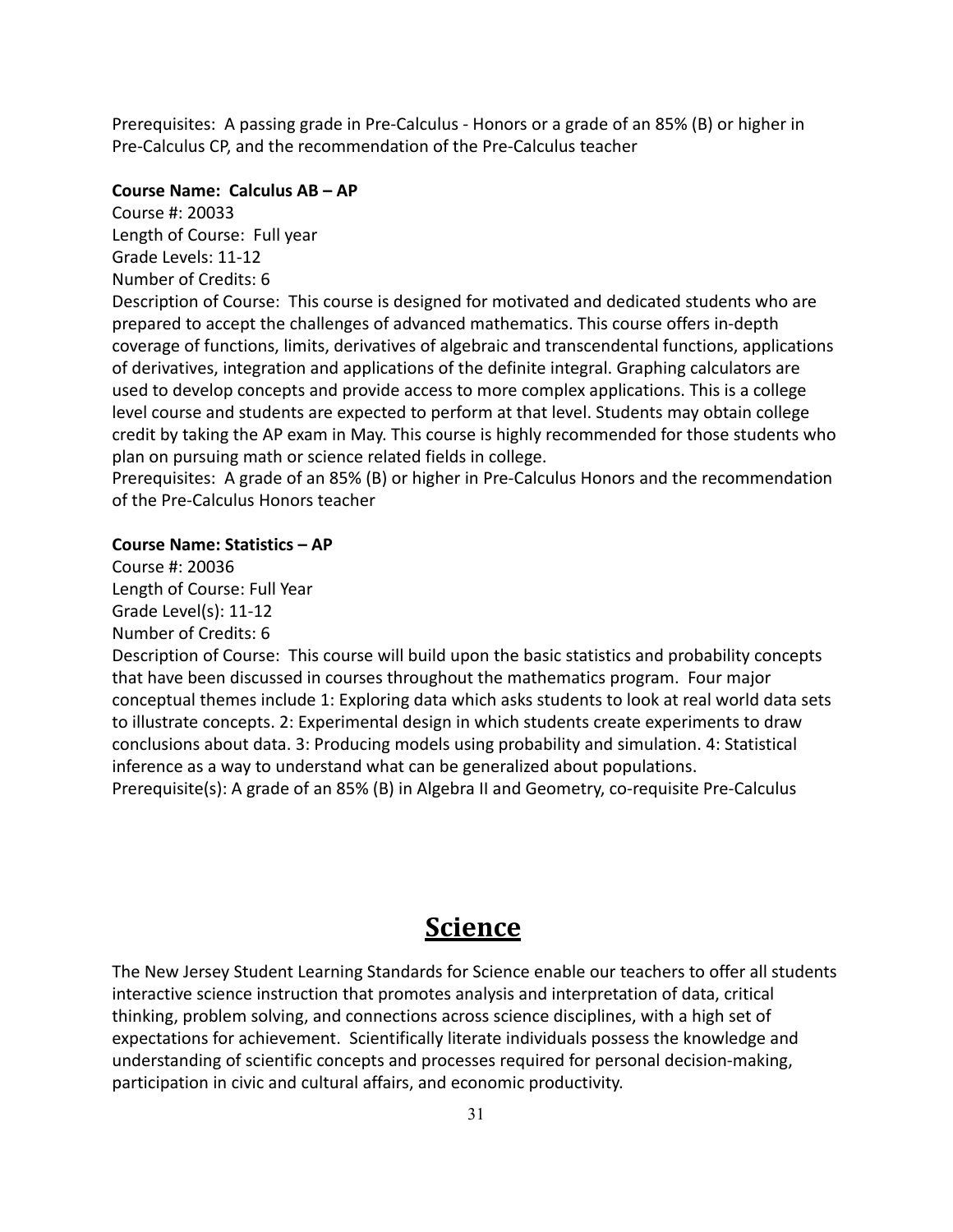([https://www.state.nj.us/education/aps/cccs/science/\)](https://www.state.nj.us/education/aps/cccs/science/)

## **Science CP Program Sequence**

| 9 <sup>th</sup> Grade                                                 | 10 <sup>th</sup> Grade                                                                       | 11 <sup>th</sup> Grade                                                                              | 12 <sup>th</sup> Grade                                       |
|-----------------------------------------------------------------------|----------------------------------------------------------------------------------------------|-----------------------------------------------------------------------------------------------------|--------------------------------------------------------------|
| <b>Physics CP</b><br><b>Biology CP</b><br>Environmental<br>Science CP | <b>Biology CP</b><br><b>Chemistry CP</b><br><b>Physics CP</b><br>Environmental<br>Science CP | <b>Chemistry CP</b><br><b>Physics CP</b><br><b>Biology CP</b><br>Environmental<br><b>Science CP</b> | Any additional<br><b>Science</b><br>(including<br>electives) |

## **Science Honors Program Sequence**

| $9th$ Grade                                                                              | $10th$ Grade                                                                                                        | $11th$ Grade                                                                                                                           | 12 <sup>th</sup> Grade                                          |
|------------------------------------------------------------------------------------------|---------------------------------------------------------------------------------------------------------------------|----------------------------------------------------------------------------------------------------------------------------------------|-----------------------------------------------------------------|
| <b>Biology Honors</b><br><b>Physics Honors</b><br>Environmental<br><b>Science Honors</b> | <b>Chemistry Honors</b><br><b>Physics Honors</b><br><b>Biology Honors</b><br>Environmental<br><b>Science Honors</b> | <b>Physics Honors</b><br><b>Chemistry Honors</b><br>Environmental<br><b>Science Honors</b><br><b>AP Biology</b><br><b>AP Chemistry</b> | <b>Any</b><br>additional<br>Science<br>(including<br>electives) |

*REQUIRED for graduation:*

- *● Biology (must be taken)*
- *● Chemistry, Physics, OR Environmental Science*
- *● A third Lab Science courses that count as a "Lab Science" are marked with an \**

**\*\*SHRSD strongly recommends that all students have 4 years of science classes in grades 9-12 including** *Biology, Chemistry and Physics.\*\**

#### **Course Name: Science 7**

Course #: 31007 Length of Course: Full Year Grade Level(s): 7 Number of Credits: N/A

Description of Course: The 7th grade science course provides an introduction to many of the concepts associated with the Life Sciences by having students engage with the NJ Student Learning Standards for Science/Next Generation Science Standards. The general topics of Classification, Cell Processes, Inheritance, Evolution, Body Systems, and Ecology are covered during the 7th grade year. These topics are used to draw broad conclusions regarding the interconnectedness of life on various levels such as within an individual body, throughout an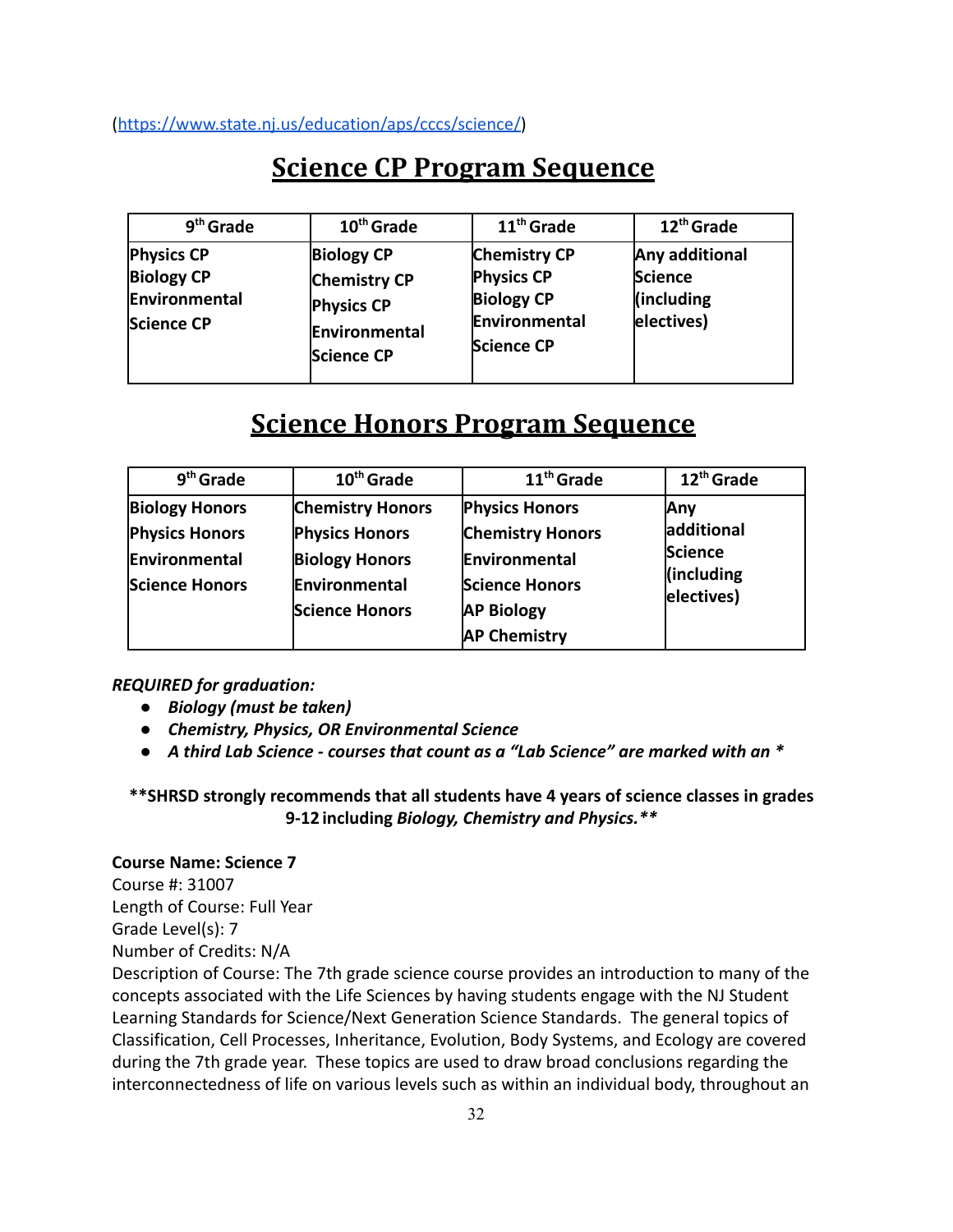ecosystem, over long periods of time in Earth's history. These concepts will be explored via curriculum which emphasizes the general science process skills of observation, experimentation, data collection, and analysis.

#### **Course Name: Science 8**

Course #: 31008 Length of Course: Full Year Grade Level(s): 8 Number of Credits: N/A

Description of Course: Science 8 primarily focuses on physical science topics. Students begin the year discussing lab procedures, lab safety and the metric system. Through their study of matter and chemistry, students build understandings of what occurs at the atomic and molecular scale. Students gain an understanding of states of matter, changes between states, and chemical reactions. Through their study of physics, students will build understandings of motion, forces and how materials interact. Students gain an understanding of energy transfer, different types of energy and Newton's Laws of Motion. Finally, students will gain an understanding of the characteristics of waves and how they behave. Students will use science and engineering practices to demonstrate understanding of core ideas. Science 8 is a hands-on science course. Students perform group and laboratory work on a daily basis.

#### **Course Name: Biology – CP\***

\*Biology (CP or Honors) is a required course to meet Science graduation requirements Course #: 30011 Length of Course: Full Year Grade Level(s): 9-12 Number of Credits: 5 Description of Course: The College Prep level Biology course provides an in-depth survey of the major topics and current issues in the Life Sciences. General topics of Linnaean Classification system, Cellular Processes, Genetics, Evolution, Body Systems, and Ecology are studied. These topics are used to show the interconnectedness of life and examine the biological issues which will face future generations of humans such as genetic engineering, species and habitat loss as well as future of medicine. These concepts will be explored via curriculum which emphasizes the general science process skills of observation, experimentation, data collection, and analysis.

#### **Course Name: Biology – Honors\***

\*Biology (CP or Honors) is a required course to meet Science graduation requirements Course #: 30012 Grade Level(s): 9-12 Number of Credits: 5 Length of Course: Full Year

Description of Course: Honors Biology is a course that explores principles in biochemistry, cell biology, genetics and evolution, ecology, biodiversity, and human biology. These principles are presented at an accelerated pace for those students who wish to be challenged in the area of biology. The laboratory component of this course will provide an opportunity for students to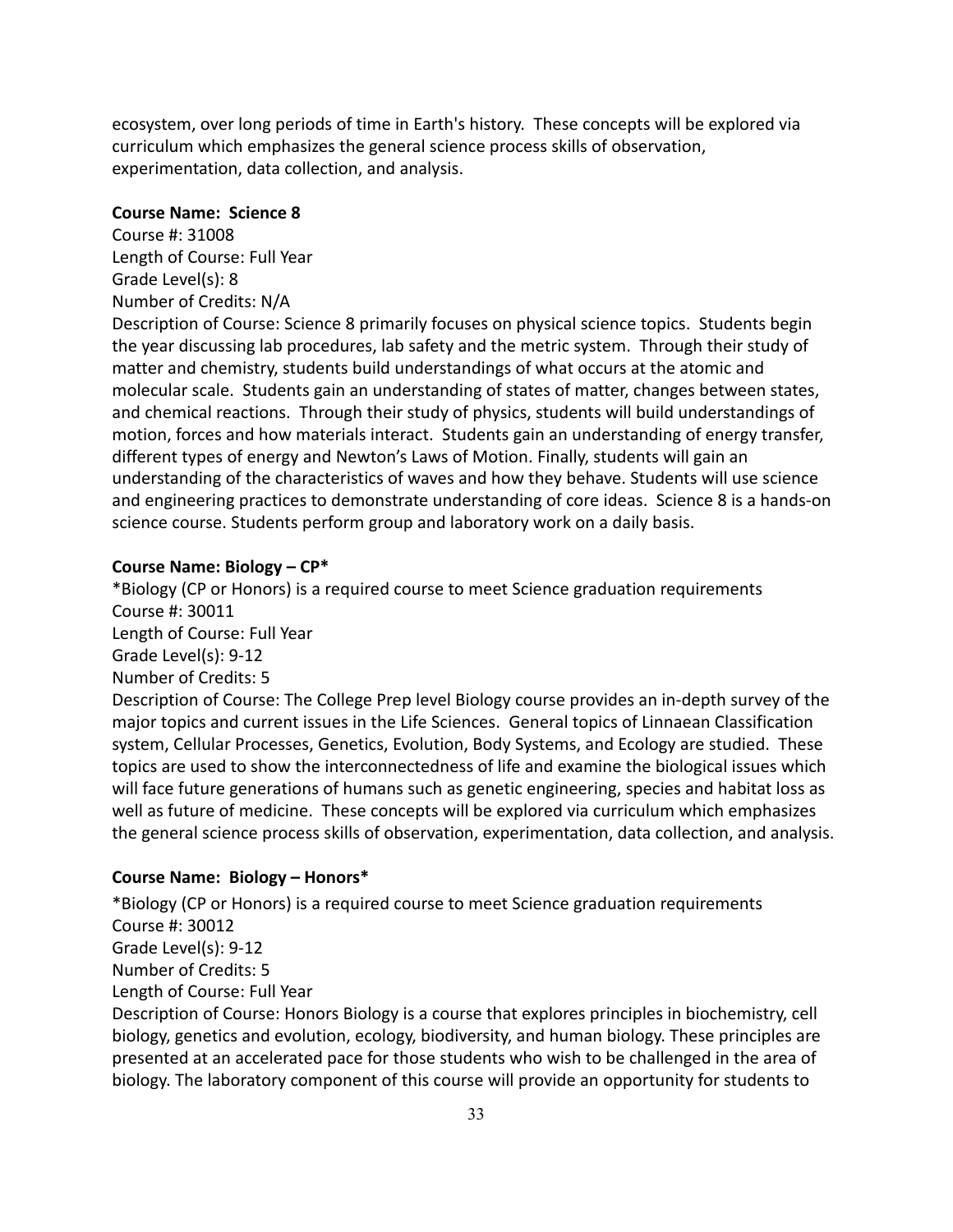investigate principles in biology in greater depth. The preparation of an insect collection during the summer before taking the course is a requirement.

Prerequisites: A score of an 87% (B+) or higher in Physics/Chemistry Honors OR a grade of a 90% (A-) or higher in Physics/Chemistry CP OR Minimum of 93% average in Grade 8 Science.

#### **Course Name: Environmental Science – CP\***

\*This course counts towards the Science graduation requirement (if not taking this course at the CP or Honors level, Physics or Chemistry must be taken)

Course #: 30040

Length of Course: Full Year

Grade Level(s): 9-12

Number of Credits: 5

Description of Course: Environmental Science introduces students to relevant environmental issues they face today as well as may in the future. Throughout the course, students gain an understanding of local, regional and global environmental issues, ecological principles and energy flow of ecosystems, how population impacts the environment, the use of renewable and nonrenewable resources, impact of human activities on natural ecosystems, types and sources of pollution, and government policies on environmental issues. The course work throughout the year is project based and requires students to use problem solving skills to provide solutions to environmental problems. Students will use science and engineering practices to show understanding of core ideas.

Prerequisite(s): N/A

#### **Course Name: Environmental Science – Honors\***

\*This course counts towards the Science graduation requirement (if not taking this course at the CP or Honors level, Physics or Chemistry must be taken) Course #: 30043 Length of Course: Full Year Grade Level(s): 9-12 Number of Credits: 5 Description of Course: Environmental Science Honors differs from the Environmental Science CP course in terms of the level of expectations placed on the students, the pace of the course, the expected skill level and the breadth and depth of the content covered. Prerequisite(s): A grade of an 93% or higher in 8th grade Science

#### **Course Name: Chemistry – CP\***

\*This course counts towards the Science graduation requirement (if not taking this course at the CP or Honors level, Physics or Environmental Science must be taken) Course #: 30021 Length of Course: Full Year Grade Level(s): 10-12 Number of Credits: 5 Description of Course: This course is designed for those students who will use chemistry as a foundation upon which they may build in college, engineering, nursing, or technical schools. It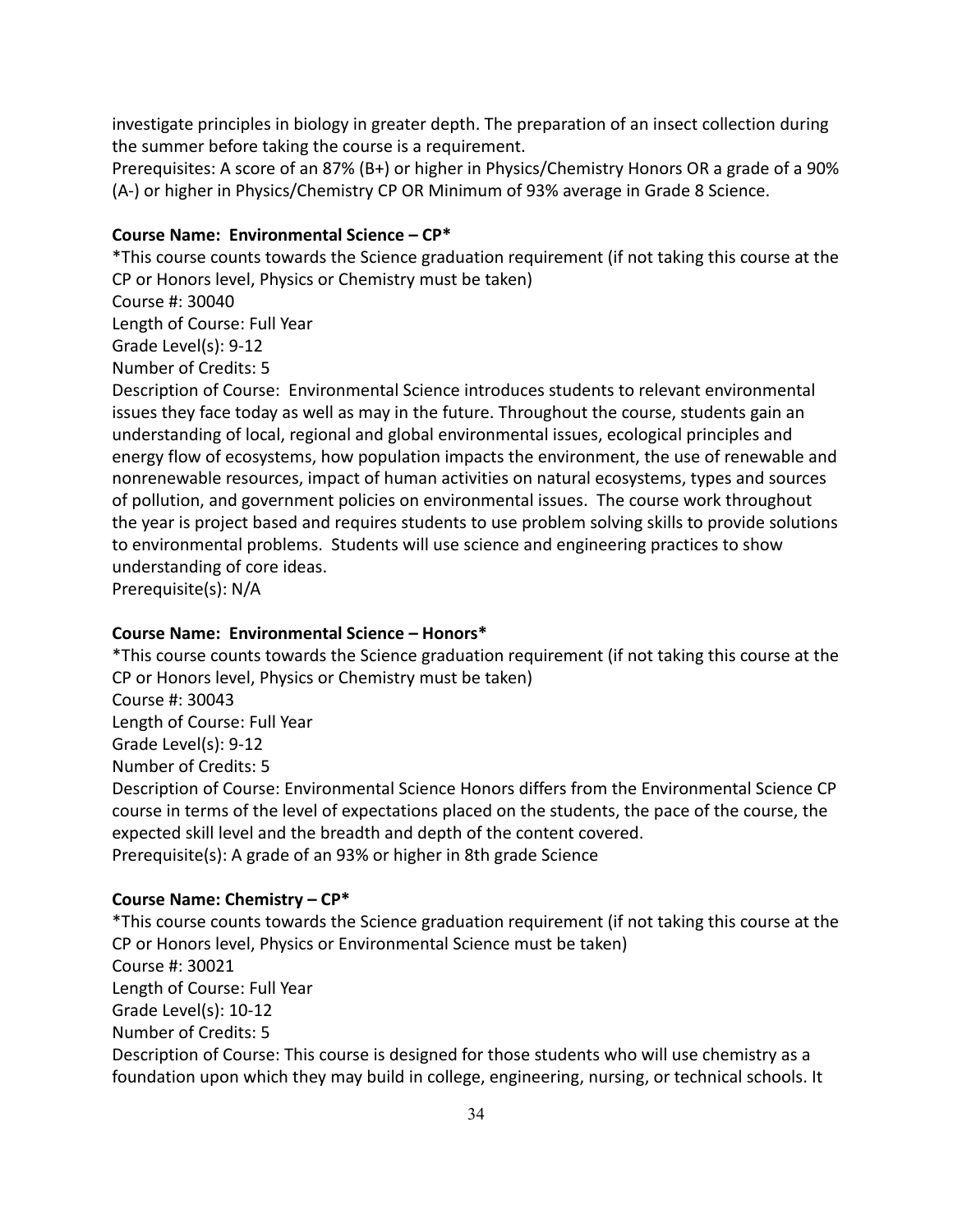consists of a study of the chemical nature of matter, the solution of various chemical problems both by mathematics and laboratory skills and techniques in the handling of chemical materials and apparatus. Students taking this course should gain a greater insight into the scientific advances made possible through chemistry.

Prerequisites: Passing grades in Biology, Physics, or Environmental Science (strongly suggested that students have earned an 85% (B) or higher in Algebra II or concurrently be enrolled in Algebra II)

### **Course Name: Chemistry – Honors\***

\*This course counts towards the Science graduation requirement (if not taking this course at the CP or Honors level, Physics or Environmental Science must be taken)

Course #: 30022

Length of Course: Full Year

Grade Level(s): 10-12

Number of Credits: 5

Description of Course: Chemistry Honors differs from the Chemistry CP course in terms of the level of expectations placed on the students, the pace of the course, the expected skill level and the breadth and depth of the content covered.

Prerequisites: A score of an 87% (B+) or higher in Biology Honors/Physics Honors/Environmental Science Honors OR a grade of a 90% (A-) or higher in Biology CP/Physics CP/Environmental CP (strongly suggested that students be concurrently enrolled in Geometry and have earned an 87% (B+) or higher in Algebra II or concurrently be enrolled in Algebra II)

#### **Course Name: Physics – CP\***

\*This course counts towards the Science graduation requirement (if not taking this course at the CP or Honors level, Chemistry or Environmental Science must be taken) Course #: 30030 Grade Level(s): 9-12 Number of Credits: 5 Length of Course: Full Year Description of Course: The behavior of matter and energy will be studied through laboratory

investigations and through the use of theoretical concepts. Provision is made for students to solve problems presented in their studies. Familiarity with common laboratory apparatus and equipment will be gained through use in practical applications of the laws of physics. Prerequisite(s): Passing grade in 8th Grade Pre-Algebra Math and concurrent enrollment in Algebra I

### **Course Name: Physics – Honors\***

\*This course counts towards the Science graduation requirement (if not taking this course at the CP or Honors level, Chemistry or Environmental Science must be taken) Course #: 30030 Grade Level(s): 9-12 Number of Credits: 5 Length of Course: Full Year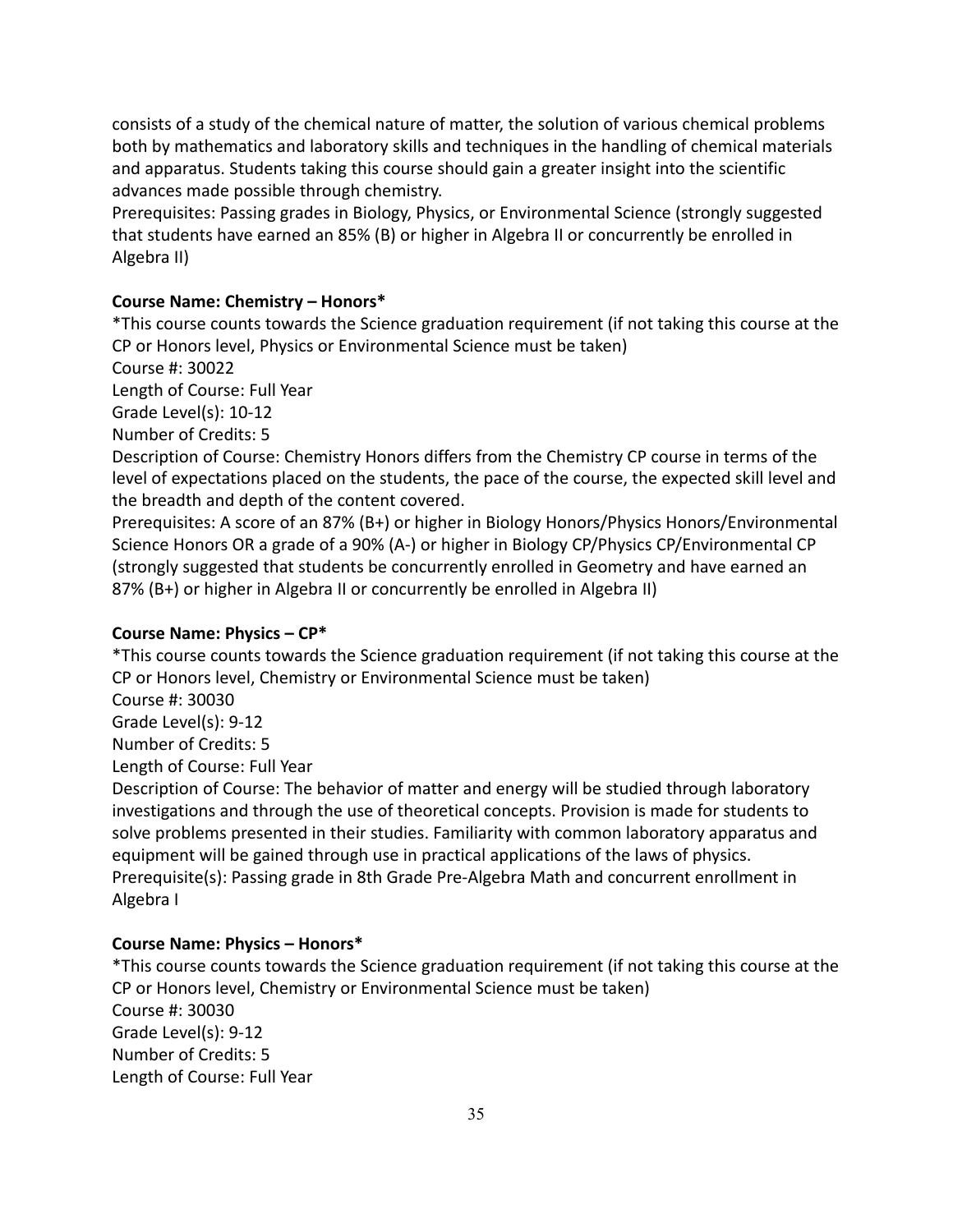Description of Course: Physics Honors differs from the Physics CP course in terms of the level of expectations placed on the students, the pace of the course, the expected skill level and the breadth and depth of the content covered.

Prerequisites: A passing grade in Algebra I and concurrent enrollment in Algebra II OR a grade of a 87% (B+) or higher in Biology Honors/Chemistry Honors OR Minimum of 93% average in Grade 8 Science.

#### **Course Name: Anatomy & Physiology – Honors\***

\*This course counts toward the Science graduation requirement as a "Lab Science" course Course #: 30042

Length of Course: Full Year

Grade Level(s): 11-12

Number of Credits: 5

Description of Course: This course is an advanced course in the study of the human body. The course focuses on the major body systems with emphasis on nutrition, exercise physiology, the brain and senses, and developments and applications in the field of genetics and biotechnology. A variety of laboratory procedures will be conducted in order for students to develop standard laboratory skills that are used in the biotechnology field. This course is geared toward the student who is considering a possible career in the healthcare/medical field. Students will gain an understanding and working knowledge of the human body. Animal dissections will be a part of the laboratory portion of course.

Prerequisites: Passing grades in Biology and Chemistry OR currently enrolled in Chemistry

#### **Course Name: Biology – AP\***

Course #: 30013 Grade Level(s): 11-12 Number of Credits: 6 Length of Course: Full Year

Description of Course: This course is designed to be the equivalent of a college introductory biology course usually taken by biology majors in their freshman year of college. The two main goals are to develop a conceptual framework for modern biology and to gain experience in biology inquiry through laboratory experimentation and field investigations. This course will provide students with an opportunity to gain confidence about their ability to succeed and excel in future college science courses. The 3 major course topics in AP Biology consist of: molecules and cells, heredity and evolution, and organisms and populations. Students must be willing to expend a large amount of time and effort to succeed. Students may obtain college credit by taking the AP Biology Exam in May in accordance with the requirements of the school's AP program of study.

Prerequisites: Minimum of a 85% in Biology Honors or a 93% and/or a teacher recommendation in Biology and Chemistry Honors OR concurrently enrolled in Chemistry.

**Course Name: Chemistry – AP\***  Course #: 30023 Length of Course: Full Year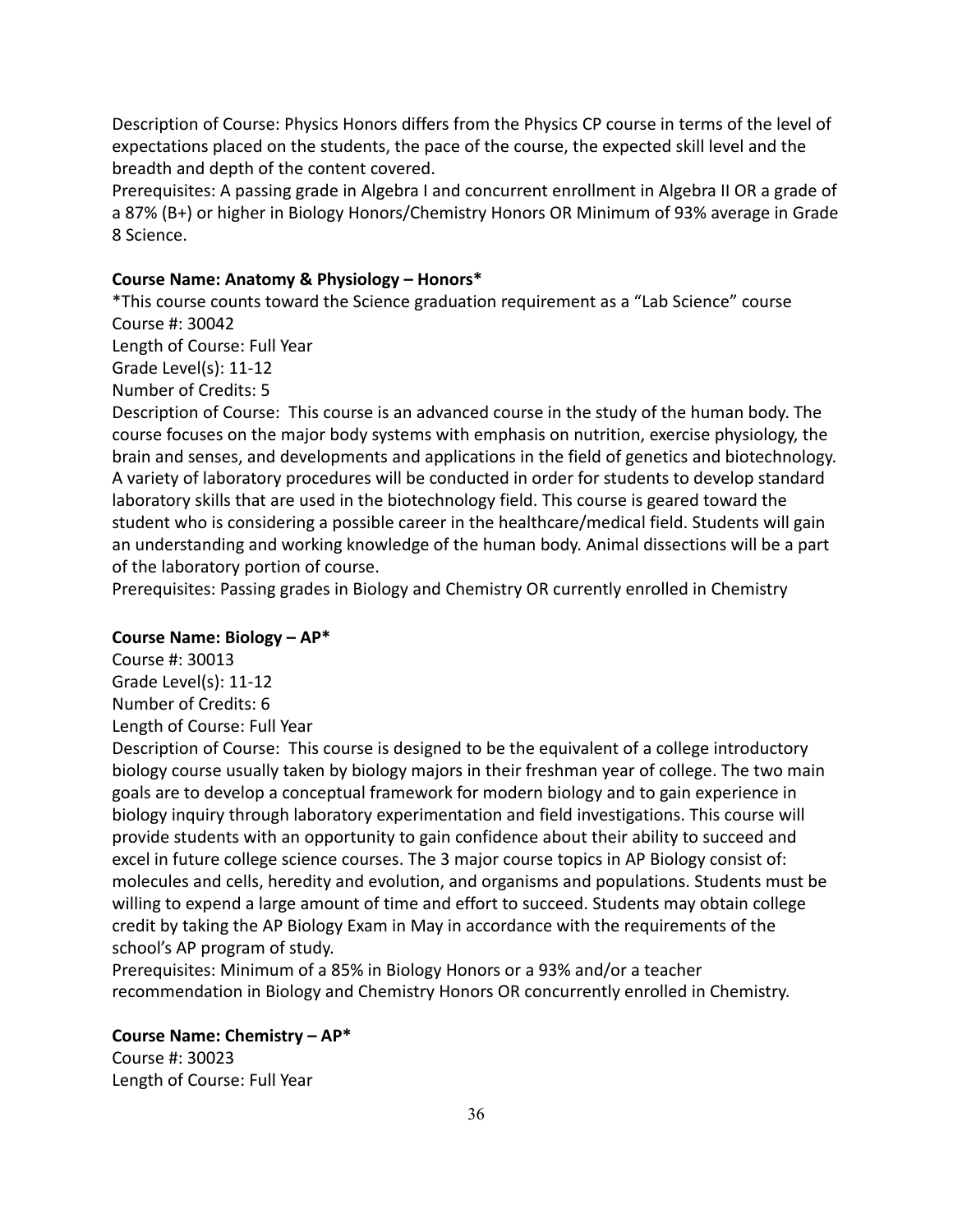Grade Level(s): 11-12

Number of Credits: 6

Description of Course: This course is designed for those students who will use chemistry as a foundation which they may build in college, engineering, pre-med, and pharmaceutical programs. The curriculum is designed for those students who wish to be challenged in the science area. The course offers an in-depth coverage of the interaction of matter, stoichiometry, and advanced laboratory procedures. AP Chemistry is highly recommended for those students who plan on being a science major in college.

Prerequisite(s): A grade of an 85% (B) or higher in Chemistry Honors or a grade of a 90% (A-) or higher in Chemistry CP and teacher recommendation (strongly recommended that students earned an 85% (B) or higher in Algebra II and concurrently enrolled in Pre-Calculus or Calculus)

# **Social Studies/History**

The South Hunterdon Regional Social Studies Program and the State of New Jersey require three years of Social Studies/History as part of the graduation requirements. This represents two years of United States History and one year of World History and Cultures.

# **Social Studies/History CP Program Sequence**

| 9 <sup>th</sup> Grade   | 10 <sup>th</sup> Grade | 11 <sup>th</sup> Grade | 12 <sup>th</sup> Grade                                                       |
|-------------------------|------------------------|------------------------|------------------------------------------------------------------------------|
| <b>World History CP</b> | US History I CP        | US History II CP       | Any additional<br>Social<br>Studies/History<br>$\ $ (including<br>electives) |

# **Social Studies/History Honors Program Sequence**

| 9 <sup>th</sup> Grade                 | 10 <sup>th</sup> Grade        | 11 <sup>th</sup> Grade                       | 12 <sup>th</sup> Grade                                                       |
|---------------------------------------|-------------------------------|----------------------------------------------|------------------------------------------------------------------------------|
| <b>World History</b><br><b>Honors</b> | US History I<br>Honors/Pre-AP | <b>AP US History</b><br>US History II Honors | Any additional<br>Social<br>Studies/History<br>$\ $ (including<br>electives) |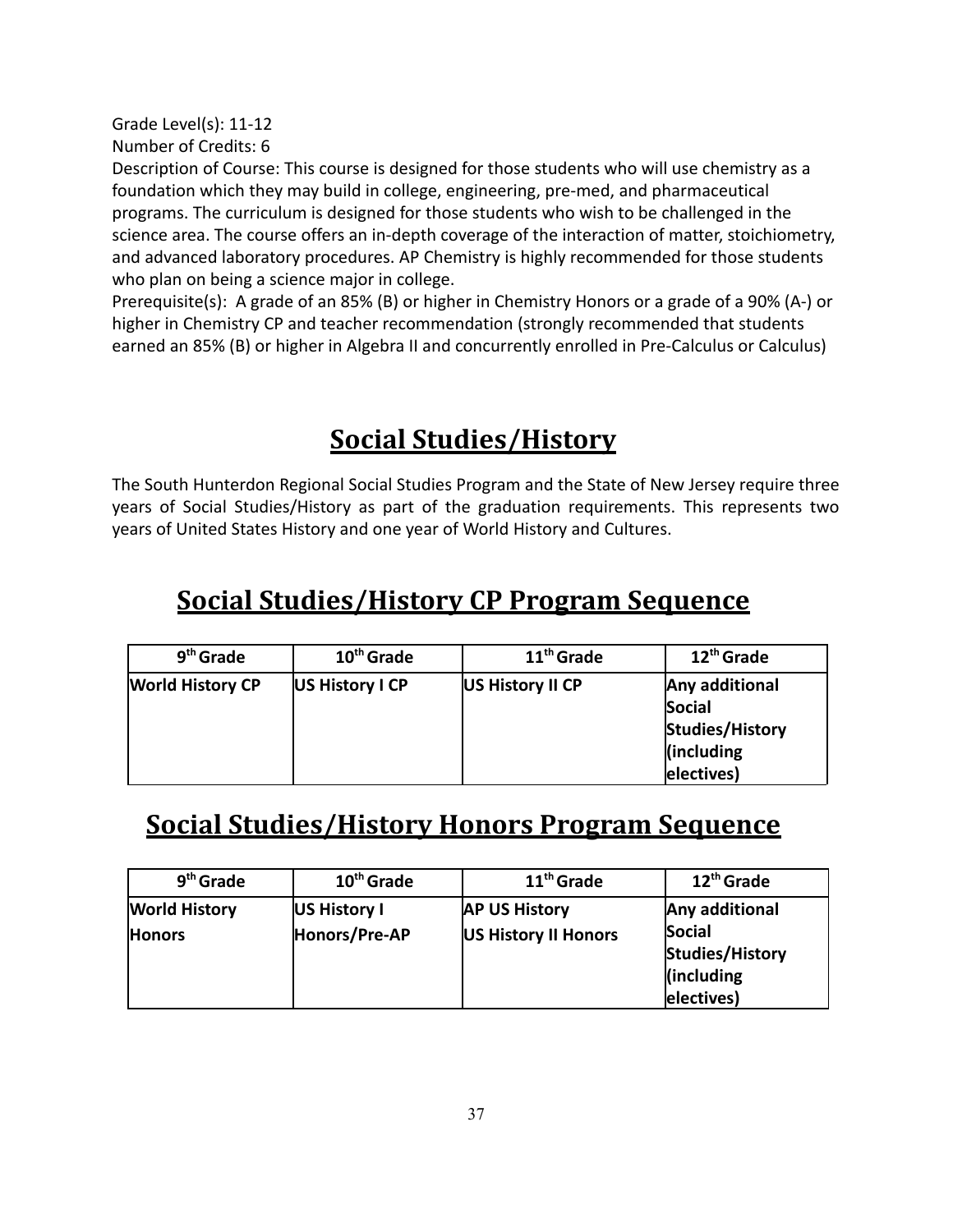#### **Course Name: Social Studies - Grade 7**

Course #: 41007 Length of Course: Full Year Grade Level(s): 7 Number of Credits: N/A

Description of Course: This course is designed to enable students to understand the relationship between the physical and human environments of Earth. Students in this course develop a greater awareness of the history, culture, and geography. Students study general topics in physical and human geography and then look more closely at the geography and cultures on each of the continents around the world, beginning with North America. The study of Geography is defined by the five themes, which generate the essential questions in each area for the investigations leading to discovery on the part of students. Students become familiar with major landforms, countries, and cities around the world, and develop their skills in research, map construction and interpretation, and critical thinking. Throughout the year, this course also includes an on-going exposure to current events and historical fiction, while continually working on improving their written and oral expression. Prerequisite(s): Passing grade in 6th Grade Social Studies

#### **Course Name: Social Studies - Grade 8**

Course #: 41008 Length of Course: Full Year Grade Level(s): 8 Number of Credits: N/A

Description of Course: This eighth grade Social Studies class is an integrated program of history, geography, and citizenship. The early civilizations of Mesopotamia and Egypt are briefly observed as a continuation of world history studies from 6th grade. The ancient civilizations of India, China, Greece, Rome and Medieval Europe are explored in more detail and from the perspective of various peoples. Location, religions, cultures, and government of the various countries are studied. Student activities include connection of current events, reading and writing activities, projects, and class discussion. This course traces the development of humankind from the Early River Civilizations through the Middle Ages in Europe. Prerequisite(s): Passing grade in 7th Grade Social Studies

### **Course Name: World History – CP**

\*This course (or Honors level) is required and credits obtained count toward the Social Studies graduation requirements Course #: 40000 Length of Course: Full Year Grade Level(s): 9-12 Number of Credits: 5 Description of Course: World History describes the variety of world cultures that humans have

developed from ancient times to the present. The course will examine the continuity of world history and will give an understanding of cause and effect relationships of important events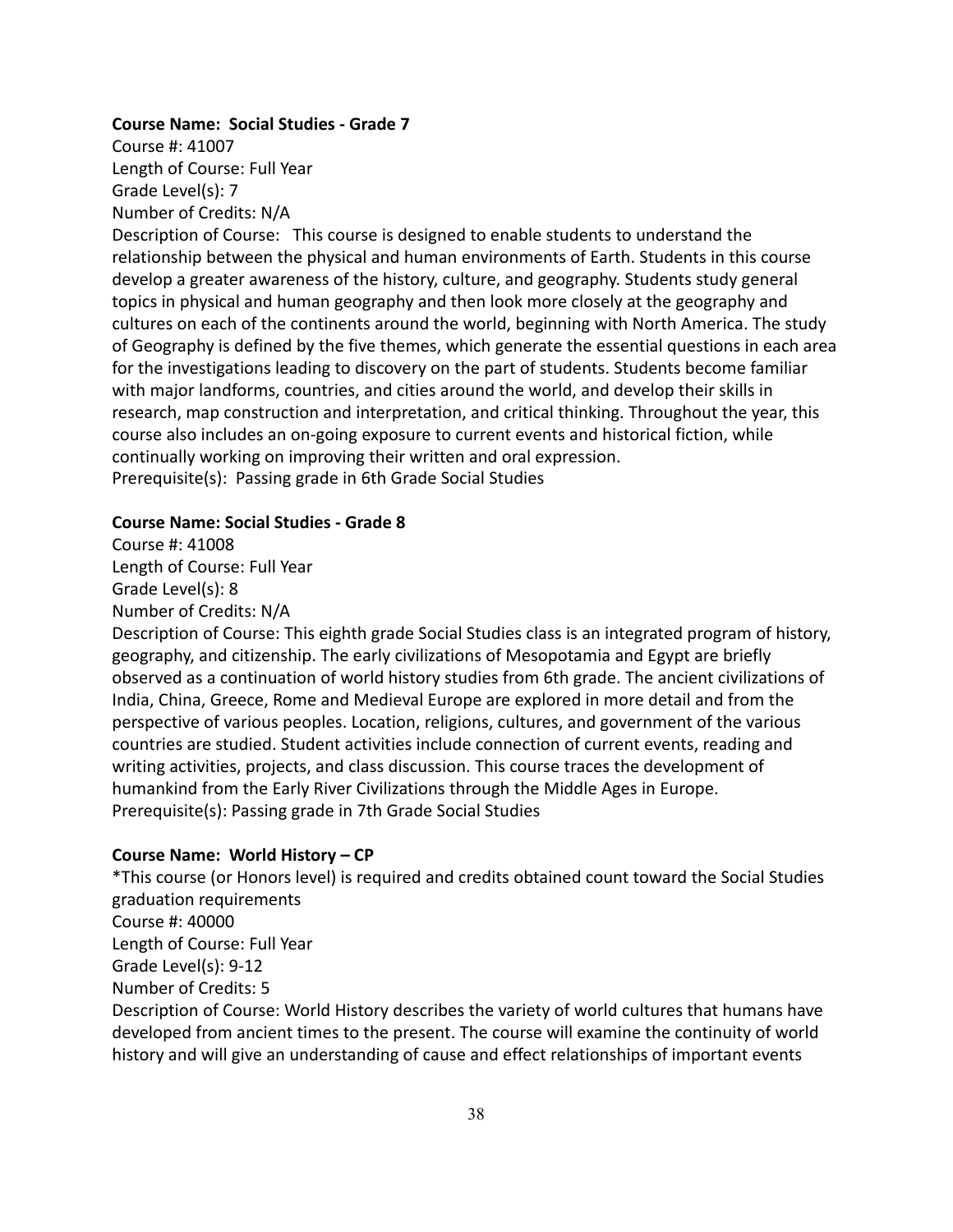throughout history. The cultures of Europe, Asia, Africa, and Latin America will be covered through their history from the Middle Ages. Prerequisite(s): None

#### **Course Name: World History – Honors**

\*This course (or CP level) is required and credits obtained count toward the Social Studies graduation requirements Course #: 40050 Length of Course: Full Year Grade Level(s): 9 Number of Credits: 5 Description of Course: This course is an accelerated world history class. The course will cover

time periods from the Renaissance up until World War I while going into depth within each unit. Students in this course will be required to read and write at a high level as well as analyze primary sources to fully understand the political structure, economics, and culture of each time period covered. Students will be assessed with a mix of projects and standard assessments where students must take control of their own learning. The course will follow the New Jersey state standards for social studies as well as learning key skills for social studies that will help lead to further social studies classes.

Prerequisite(s): Teacher recommendation, 88% or better in 8th Grade Social Studies, and completion of essay/writing sample, summer work due on first day of class

### **Course Name: US History I – CP**

\*This course (or Honors level) is required and credits obtained count toward the Social Studies graduation requirements

Course #: 40101

Length of Course: Full Year

Grade Level(s): 10-12

Number of Credits: 5

Description of Course: This US History course is a survey of United States History with an emphasis on the economic, social, and political characteristics of the twentieth century beginning with the rise of industrialization and culminating with the years following the Civil War. The role of women, immigrants, African-Americans, Native Americans, and the diverse racial and ethnic groups of America will be highlighted throughout the course of study. Critical thinking, presentation, and improved writing skills will be interwoven into the curriculum. Prerequisite(s): None

### **Course Name: US History II – CP**

\*This course (or Honors level) is required and credits obtained count toward the Social Studies graduation requirements Course #: 40103 Length of Course: Full Year Grade Level(s): 11-12 Number of Credits: 5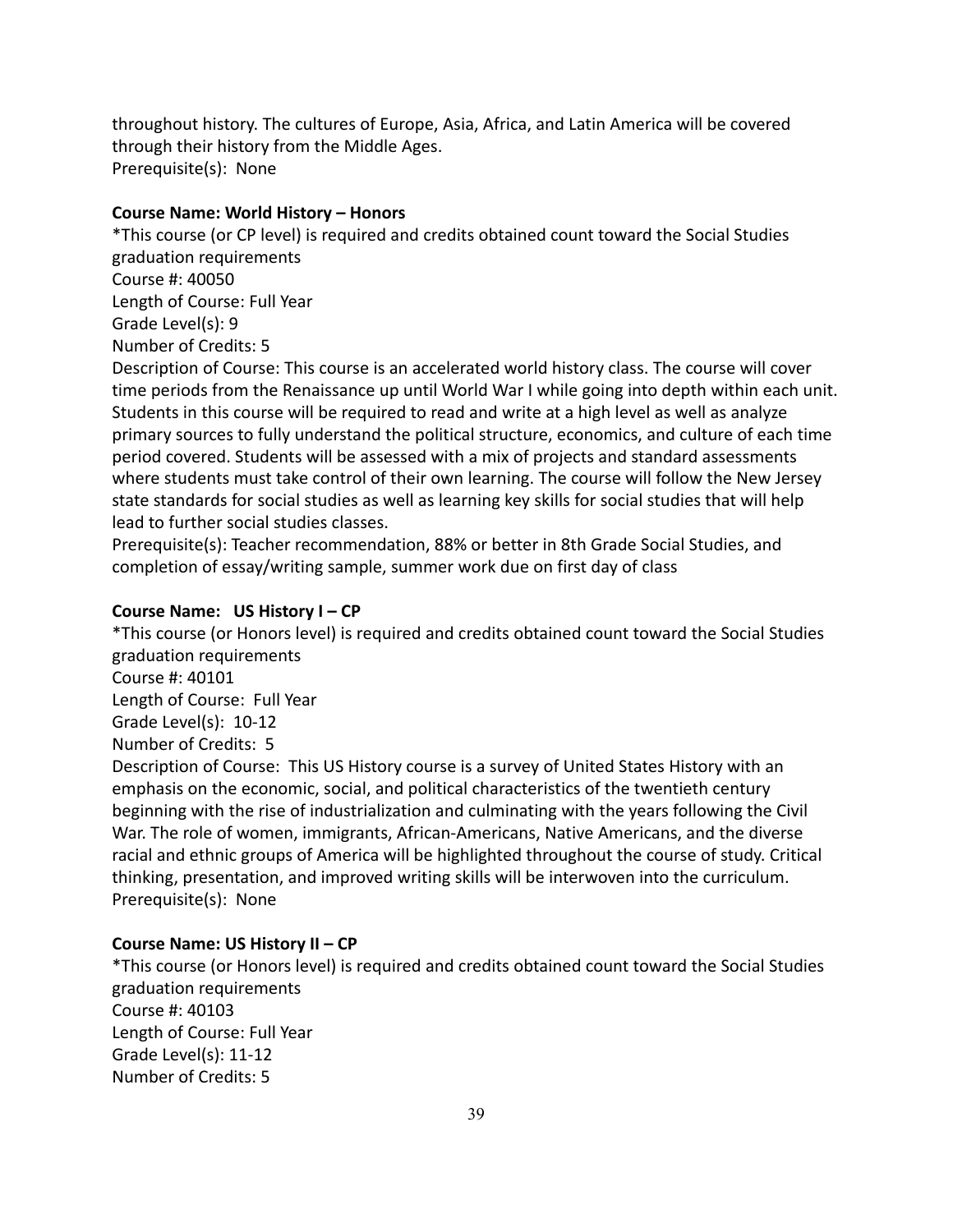Description of Course: This course is a survey of United States History with an emphasis on the economic, social, and political characteristics of the twentieth century beginning with the rise of industrialization and culminating with the Civil Rights Movement of the 1960's. The role of women, immigrants, African-Americans, Native Americans, and the diverse racial and ethnic groups of America will be highlighted throughout the course of study. Critical thinking, presentation, and improved writing skills will be interwoven in the curriculum. Prerequisite(s): Passing grade in US History I

#### **Course Name: US History II – Honors**

\*This course (or AP level) is required and credits obtained count toward the Social Studies graduation requirements

Course #: 40106

Length of Course: Full Year

Grade Level(s): 11-12

Number of Credits: 5

Description of Course: This course is a survey of United States History with an emphasis on the economic, social, and political characteristics of the twentieth century beginning with the rise of industrialization and culminating with the Civil Rights Movement of the 1960's. The role of women, immigrants, African-Americans, Native Americans, and the diverse racial and ethnic groups of America will be highlighted throughout the course of study. As an honors level course, this course will delve deeper, move at a faster pace, and require students to write evidence -based essays and (Document-Based Questions) DBQs while drawing conclusions from various points of view/perspectives. Critical thinking, presentation, and improved writing skills will be interwoven in the curriculum.

Prerequisite(s): Teacher recommendation from US HIstory I Honors/Pre-AP, at least a grade of a B in US History I Honors/Pre-AP and/orentrance essay submitted to teacher (if coming from CP level course)

### **Course Name: US History I Honors/Pre-AP**

\*This course (or CP level) is required and credits obtained count toward the Social Studies graduation requirements Course #: 40102

Length of Course: Full Year

Grade Level(s): 10-12

Number of Credits: 5

Description of Course: United States History Pre-AP is designed to provide students with the analytic skills and factual knowledge necessary to deal critically with the problems and materials in United States history. The program prepares students for college courses by making demands upon them equivalent to those made by full year introductory college courses. Students should learn to assess historical materials--their relevance to a given interpretive problem, their reliability, and their importance--and to weigh the evidence and interpretations presented in historical scholarship. United States History I should thus develop the skills necessary to arrive at conclusions on the basis of informed judgment and to present reasons and evidence clearly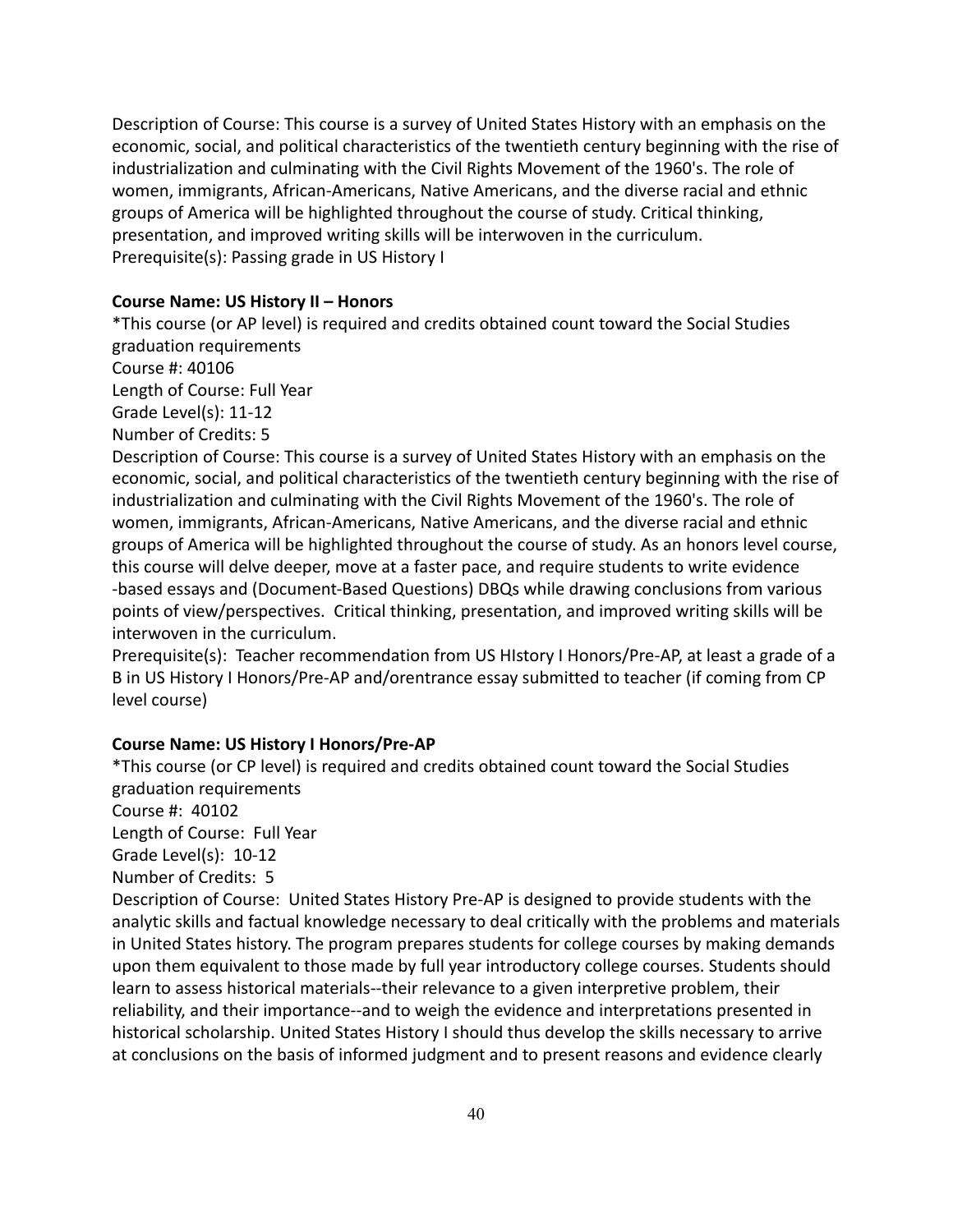and persuasively in essay format. Students will learn to write historical long essays and Document Based Questions (DBQ's).

Prerequisite(s): Teacher recommendation from World History, at least a grade of a B in World History, entrance essay submitted to teacher, summer work due on first day of class

### **Course Name: US History - AP**

Course #: 40105 Length of Course: Full Year Grade Level(s): 11-12 Number of Credits: 6

Description of Course: United States History – AP is an intensive course of study designed to provide students with the analytic skills and factual knowledge necessary to deal critically with the problems and materials in United States history. The course also prepares the students for the AP College Board exam and is run with the intensity of a college class. The program prepares students for college courses by making demands upon them equivalent to those made by full-year introductory college courses. Students should learn to assess historical materials--their relevance to a given interpretive problem, their reliability, and their importance--and to weigh the evidence and interpretations presented in historical scholarship. Advanced Placement United History should thus develop the skills necessary to arrive at conclusions on the basis of informed judgment and to present reasons and evidence clearly and persuasively in essay format. Students will write LEQs (Long Essay Questions), DBQ's (Document Based Questions), and SAQ's (Short Answer Questions). These are all in preparation for the AP exam which is given in May of each school year.

Prerequisite(s): US History Pre-AP, Teacher recommendation, B in Honors, summer work due on the first day of class

### **Course Name: American Legal Procedure**

\*The credits earned for this course count toward Elective credits Course #: 40012 Length of Course: Semester Grade Level(s): 9-12 Number of Credits: 2.5 Description of Course: This course will introduce and define the American legal process in relation to the student's rights and responsibilities as a worker and citizen in today's society. In

criminal law, the law of torts, federal and state courts, the operation and procedures of our judicial system and particularly the juvenile justice system, the students will also be made aware of the many career opportunities available to them.

### **Course Name: Modern US History (1960s-Present)**

\*The credits earned for this course count toward Elective credits Course #: 40107 Length of Course: Full Year Grade Level(s): 10-12 Number of Credits: 5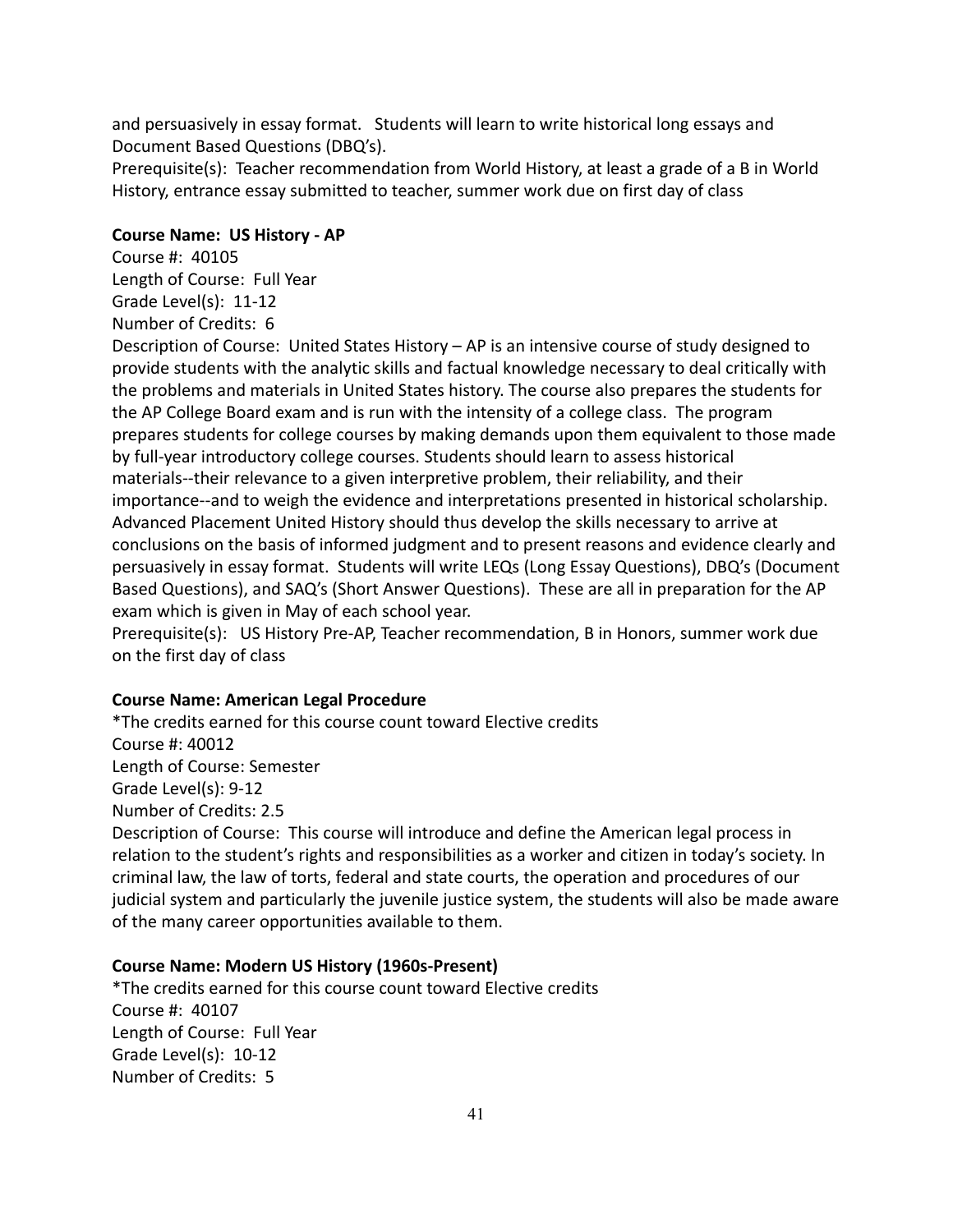Description of Course: This US History course is a survey of United States History with an emphasis on the economic, social, and political characteristics of the twentieth and twenty-first century continuing the study of the Civil Rights Movement of the 1960's and into the Vietnam War leading to the present day. The role of women, immigrants, African-Americans, Native Americans, and the diverse racial and ethnic groups of America will be highlighted throughout the course of study. Critical thinking, presentation, and improved writing skills will be interwoven into the curriculum. Prerequisite(s): US History II

#### **Course Name: Sociology**

\*The credits earned for this course count toward Elective credits Course #: 40020 Length of Course: Full Year Grade Level(s): 10-12 Number of Credits: 5 Description of Course: This full-year course will help our students understand social order and social behavior. Some of the topics that will be discussed include, but are not limited to, culture, socialization, deviance and crime, class and stratification, race and ethnicity, inequality based on age, education, and social change. These topics will be discussed through the sociological perspective – offering explanations on what people do and why. This course will allow the students to think critically about the world around them through various resources ranging from film and computer technology to primary sources and documents. The course will also enable students to do further research in a sociological area of interest.

### **Course Name: Contemporary Issues**

\*The credits earned for this course count toward Elective credits Course #: 40010 Length of Course: Semester (Economics will be taken the second half of the same year) Grade Level(s): 10-12

Number of Credits: 2.5

Description of Course: Contemporary Issues gives a student a broad view of local, national, and international current events. This course is designed to produce well informed citizens that are aware of domestic and global issues, and how these issues affect the world as a global community. Contemporary Issues places a heavy emphasis on reading, writing, and critical thinking.

#### **Course Name: Social Justice**

\*The credits earned for this course count toward Elective credits Course #: 40021 Length of Course: Full Year Grade Level(s): 11-12 Number of Credits: 5 Description of Course: Racial, Class, Sex, Gender and Cultural inequality remain entrenched in society until specific views, actions and policies are taken to rebalance the power structure. The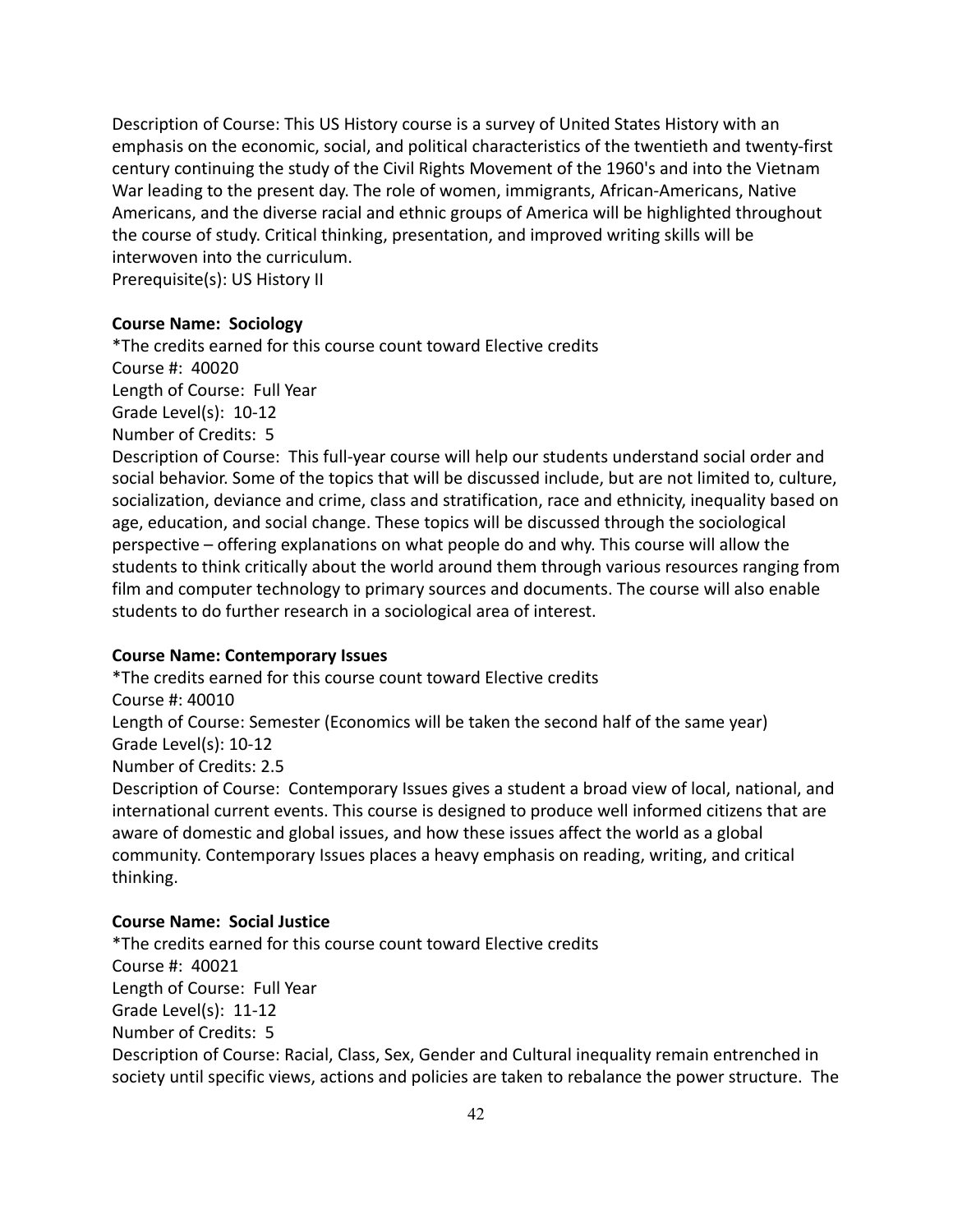course is designed to prepare students for college level, inquiry based learning with actionable outcomes aimed at resolving student identified challenges. Students will examine social constructs that impact the access people have to social rewards, and how and why these constructs are perpetuated.

### **Course Name: American Legal Procedure**

\*The credits earned for this course count toward Elective credits Course #: 40012 Length of Course: Semester Grade Level(s): 9-12 Number of Credits: 2.5 Description of Course: This course will introduce and define the American legal process in relation to the student's rights and responsibilities as a worker and citizen in today's society. In criminal law, the law of torts, federal and state courts, the operation and procedures of our judicial system and particularly the juvenile justice system, the students will also be made aware of the many career opportunities available to them.

# **World Language**

The South Hunterdon Regional Social Studies Program and the State of New Jersey require a minimum of 1 year of a World Language as part of the graduation requirements.

# **World Language CP Program Sequence**

| 9 <sup>th</sup> Grade | 10 <sup>th</sup> Grade | 11 <sup>th</sup> Grade    | $12th$ Grade             |
|-----------------------|------------------------|---------------------------|--------------------------|
| Spanish I CP          | Spanish II CP          | <b>Spanish III Honors</b> | <b>Spanish IV Honors</b> |
| <b>French I CP</b>    | <b>French II CP</b>    | <b>French III Honors</b>  | <b>French IV Honors</b>  |
|                       |                        |                           |                          |

# **World Language Honors Program Sequence**

| 9 <sup>th</sup> Grade | 10 <sup>th</sup> Grade   | 11 <sup>th</sup> Grade   | 12 <sup>th</sup> Grade |
|-----------------------|--------------------------|--------------------------|------------------------|
| Spanish II CP         | Spanish III Honors       | <b>Spanish IV Honors</b> | <b>AP Spanish</b>      |
| French II CP          | <b>French III Honors</b> | <b>French IV Honors</b>  | Language and           |
|                       |                          |                          | <b>Culture</b>         |
|                       |                          |                          | <b>AP French</b>       |
|                       |                          |                          | Language and           |
|                       |                          |                          | <b>Culture</b>         |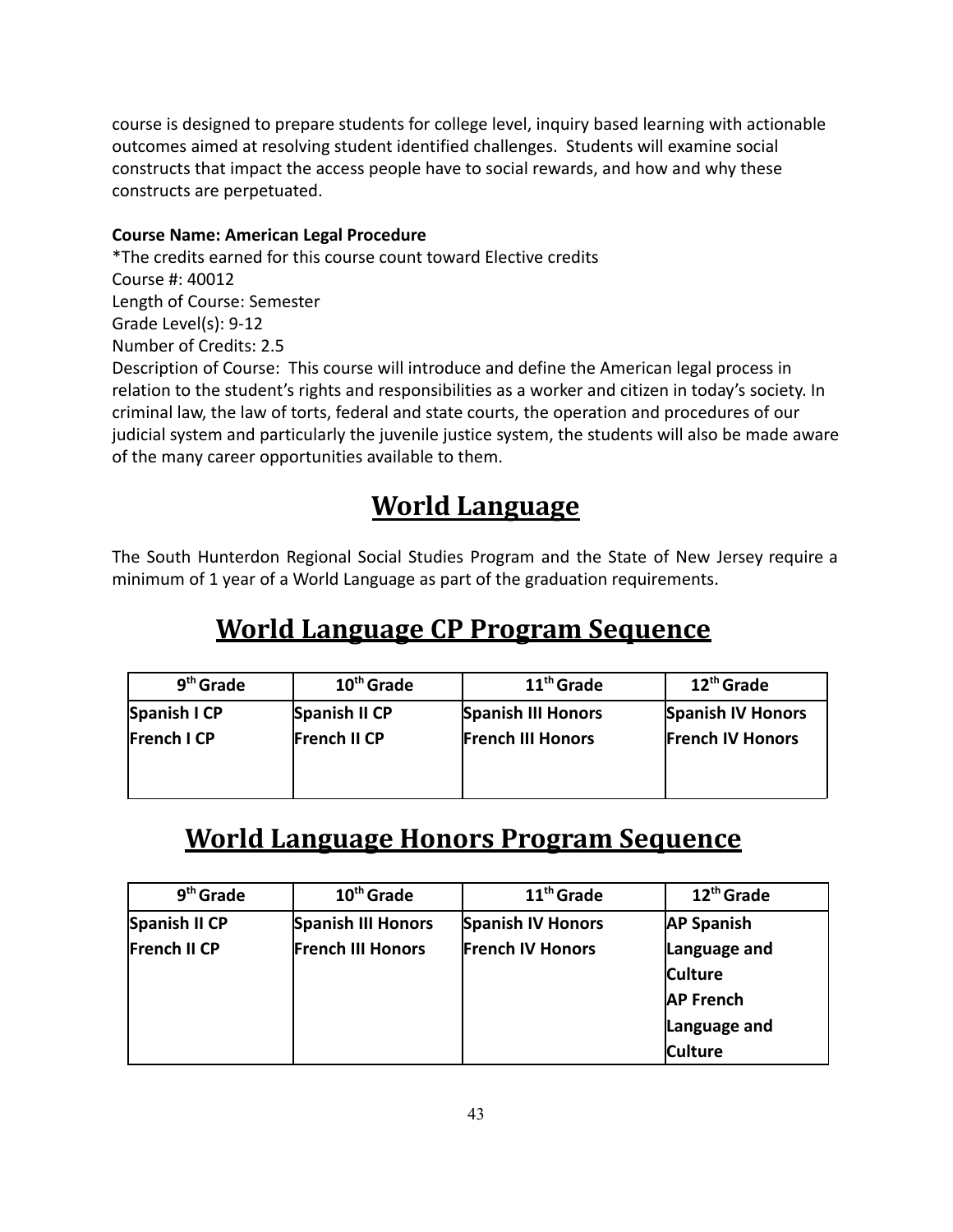#### **Course Name: Middle School French**

Course #: 77003 Length of Course: 7 weeks Grade Level(s): 7-8 Number of Credits: N/A

Description of Course: This course is offered as part of the Middle School specials rotation. The main goal is to expose the students to the basics of the French language and culture. Through speaking, listening, reading and writing activities that incorporate various Francophone cultural activities, the students can experience and build an appreciation of the French speaking world.

#### **Course Name: French I – 8**

Course #: 52008 Length of Course: Full Year Grade Level(s): 8 Number of Credits: N/A

Description of Course: French I is where students begin to learn the language, geography and cultures of French speaking countries. This course is designed for students to communicate by speaking, reading, writing, and understanding written and spoken French. They will learn to communicate in everyday situations through dialogues, oral presentations, projects and group activities. Grammar is taught directly and indirectly throughout the entire year. The use of music, film, food and games enrich the students' appreciation of Francophone culture.

#### **Course Name: French I - CP**

\*Credits obtained from this course count toward the World Language graduation requirements Course #: 50001 Length of Course: Full Year Grade Level(s): 9-12 Number of Credits: 5 Description of Course: French I is where students begin to learn the language, geography and cultures of French speaking countries. This course is designed for students to communicate by

speaking, reading, writing, and understanding written and spoken French. They will learn to communicate in everyday situations through dialogues, oral presentations, projects and group activities. Grammar is taught directly and indirectly throughout the entire year. The use of music, film, food and games enrich the students' appreciation of Francophone culture.

#### **Course Name: French II - CP**

\*Credits obtained from this course count toward the World Language graduation requirements Course #: 50002 Length of Course: Full Year Grade Level(s): 9-12

Number of Credits: 5

Description of Course: French II is designed for students who have a fundamental knowledge of the sound system, grammatical structures and vocabulary presented in the French I course. There is increased opportunity to practice the four basic skills of listening, speaking, reading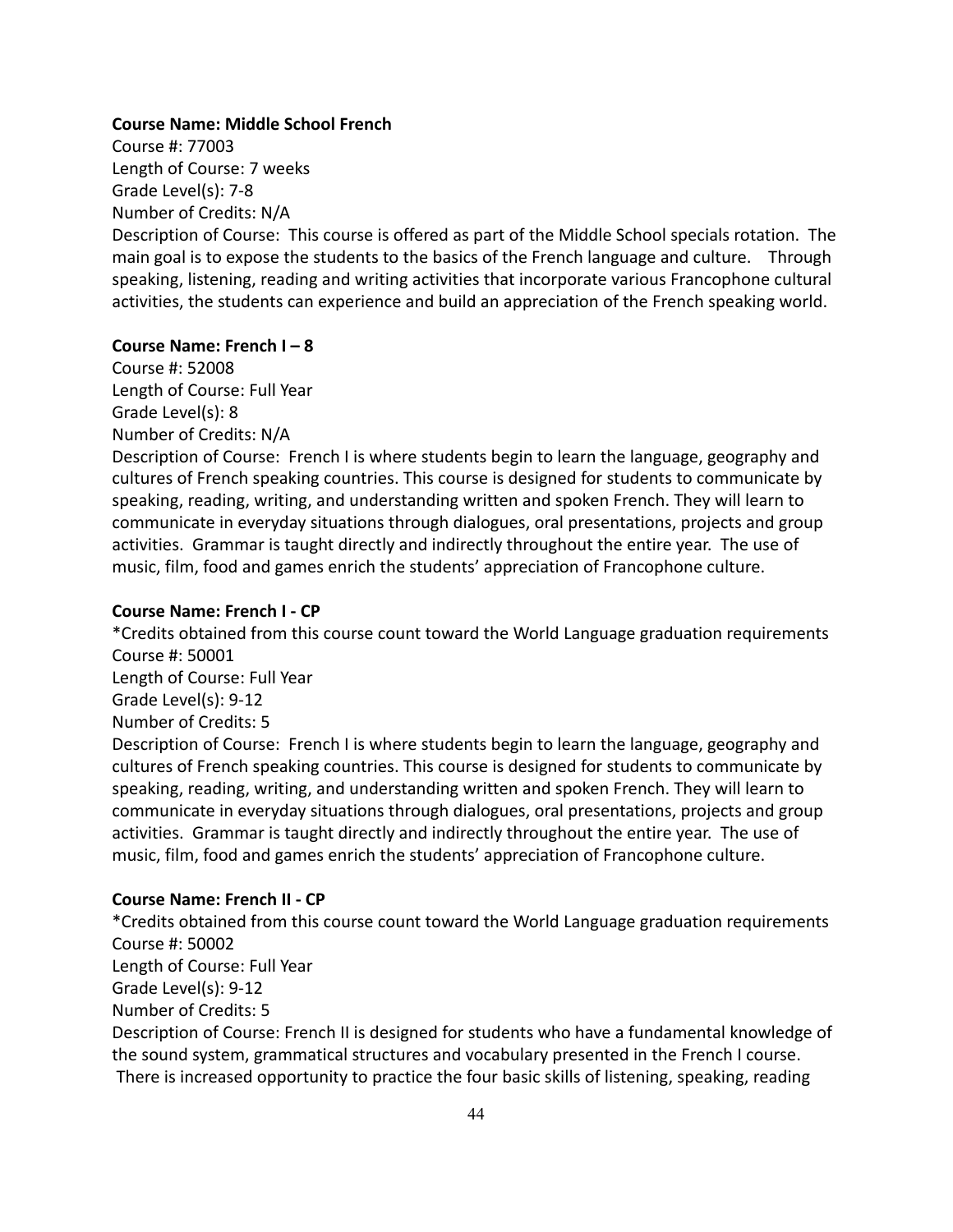and writing through in-class application, role-plays, immersive experiences and student-led culture days. The students are exposed to various Francophone countries and choose cultural aspects to present and share with the class through music, food, games and more. Prerequisite(s): Passing grade in French I

#### **Course Name: French III - Honors**

\*Credits obtained from this course count toward the World Language graduation requirements Course #: 50003

Length of Course: Full Year

Grade Level(s): 10-12

Number of Credits: 5

Description of Course: French III is a continuation of the study of the language and Francophone world. At this advanced level, thinking in French enables the student to appreciate and enjoy the language through the study of French music, literature and theatre. Much more competence in the writing skill is expected, and a full command of grammar by the end of the year is a "must". Communication in French is stressed as we practice and apply our skills in interpretation, presentation and interpersonal expression.

Prerequisite(s): Passing grade in French II – CP

### **Course Name: French IV - Honors**

\*Credits obtained from this course count toward the World Language graduation requirements Course #: 50004

Length of Course: Full Year

Grade Level(s): 11-12

Number of Credits: 5

Description of Course: French IV – Honors is taught as a Pre-AP course for the students to learn advanced grammar and broaden their vocabulary through multimedia (authentic texts, news, films, musicals, etc.) They will informally practice the AP tasks of presentational, interpretive and interpersonal communication while focusing on the various themes of community, technology, culture, world challenges, self-identity and contemporary life. Role-play, skits, immersion activities, games and conversation encourage the students to use the language in a meaningful way.

Prerequisite(s): Passing grade in French III

### **Course Name: AP French Language and Culture**

Course #: 50005 Length of Course: Full Year Grade Level(s): 12 Number of Credits: 6

Description of Course: French Language and Culture – AP is an extension of French IV – Honors. It further broadens the students' interest in the French language and Francophone culture through multimedia resources (authentic texts, news, films, etc.) and role play/ immersive experiences to simulate real world situations in which the language is used. Grammar is refined through application of reading, writing, speaking and listening. Students will prepare for the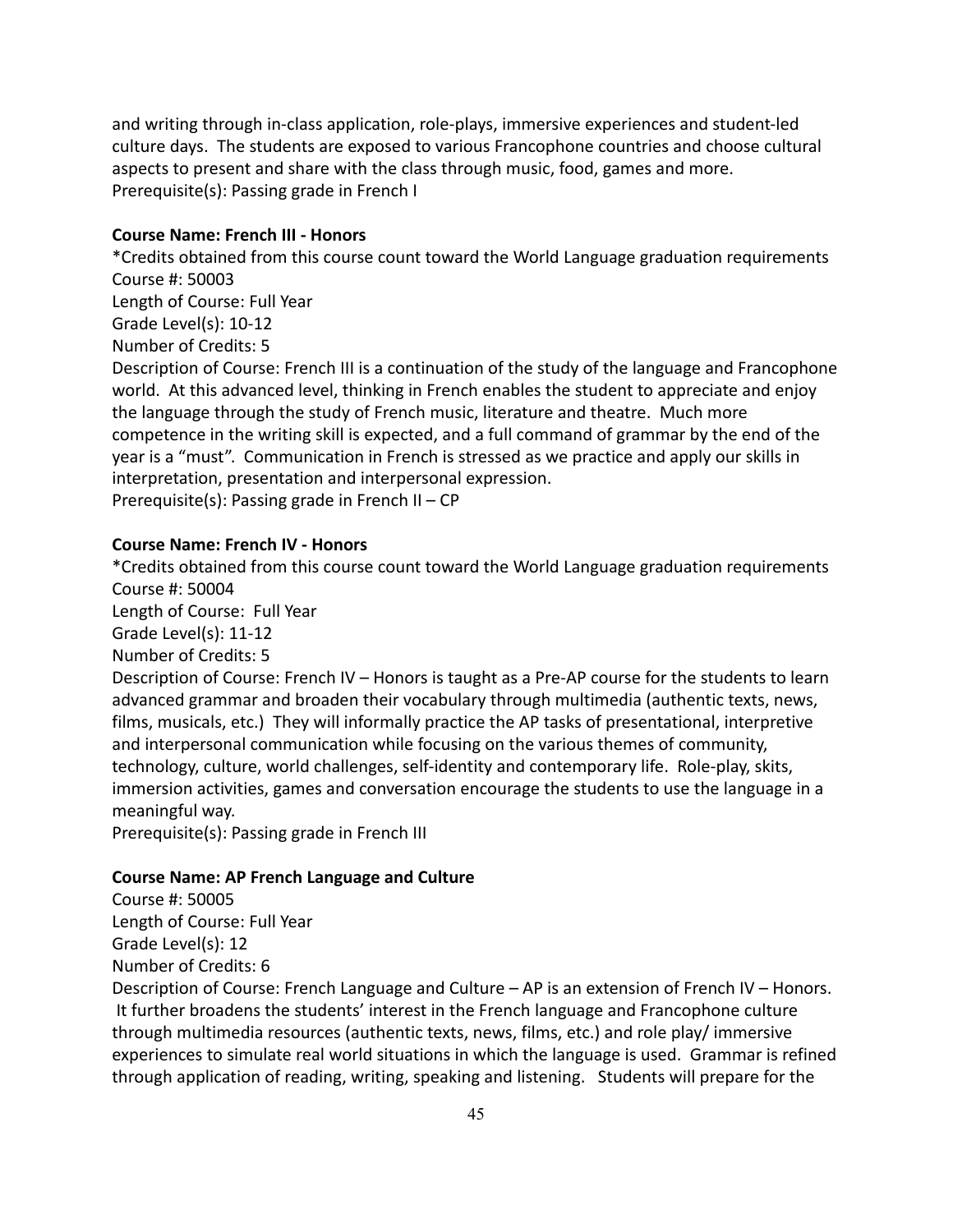STAMP and AP tests using the AP format to meet our objectives of communication (presentational, interpersonal and interpretive). Prerequisite(s): Passing grade in French IV – Honors

#### **Course Name: Middle School Spanish**

Course #: 77004 Length of Course: 7 weeks Grade Level(s): 7-8 Number of Credits: N/A Description of Course: This course is offered as part two of the Middle School specials rotation. The main goal is to further expose the students to the basics of the Spanish language and culture. Through speaking, listening, reading and writing activities that incorporate various Spanish cultural activities, the students can experience and build an appreciation of the Spanish speaking world. This course will prepare students to take Spanish I at the high school level.

### **Course Name: Spanish I - 8**

Course #: 51008 Length of Course): Full Year Grade Level(s): 8 Number of Credits: 5

Description of Course: Spanish Level I students acquire communication skills and content knowledge while exploring the products, practices, and perspectives of Spanish-speaking cultures. Video blogs, audio/video authentic resources, vocabulary PowerPoints, online portfolios and discussion forums are used for both cultural and grammatical reinforcement.

### **Course Name: Spanish I - CP**

\*Credits obtained from this course count toward the World Language graduation requirements Course #: 50011 Length of Course): Full Year Grade Level(s): 9-12 Number of Credits: 5 Description of Course: Spanish Level I students acquire communication skills and content knowledge while exploring the products, practices, and perspectives of Spanish-speaking cultures. Video blogs, audio/video authentic resources, vocabulary PowerPoints, online portfolios and discussion forums are used for both cultural and grammatical reinforcement.

#### **Course Name: Spanish II - CP**

\*Credits obtained from this course count toward the World Language graduation requirements Course #: 50012 Length of Course): Full Year Grade Level(s): 9-12 Number of Credits: 5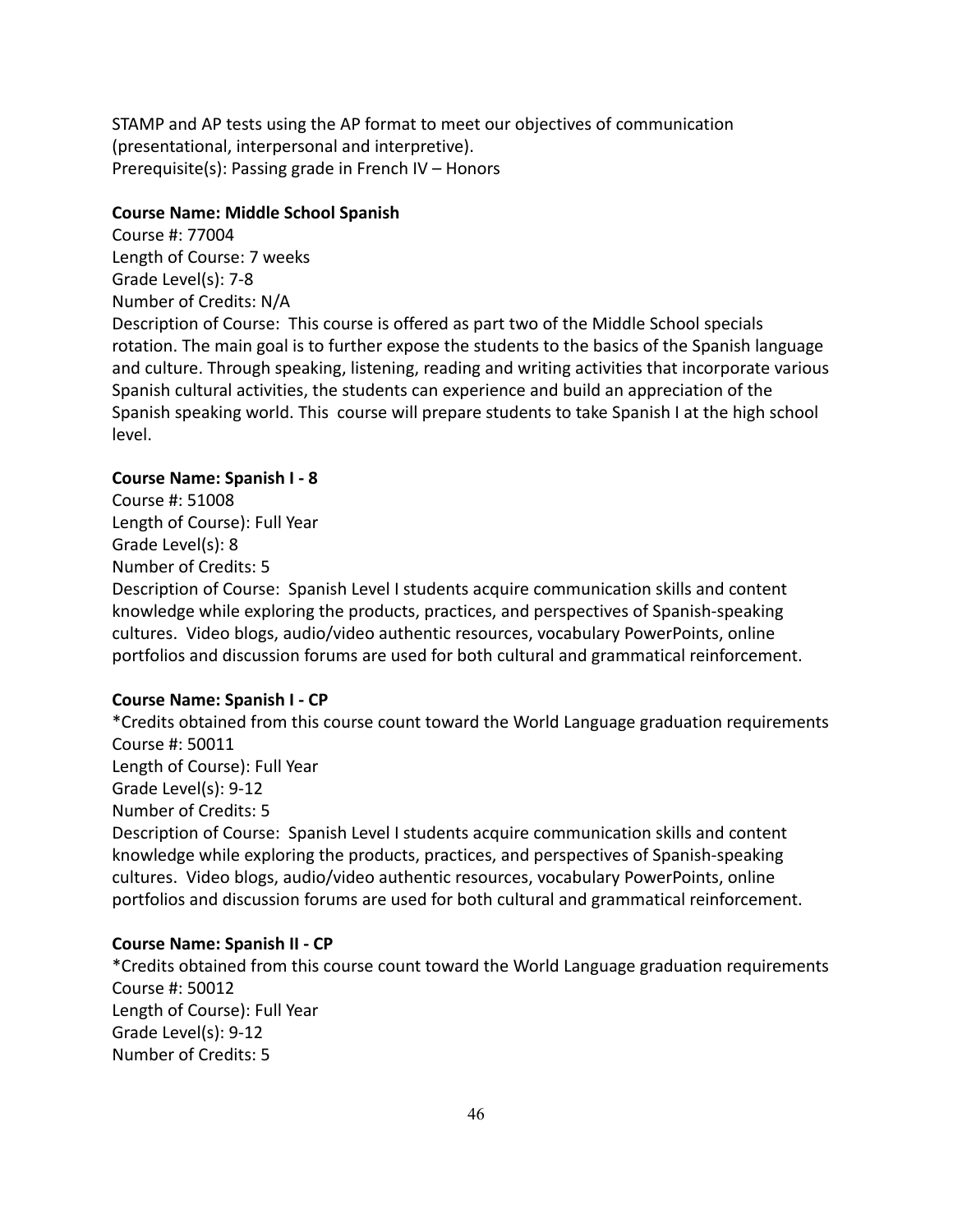Description of Course: Spanish II is a course designed for students who have a fundamental knowledge of the sound system, grammatical structures, and the vocabulary presented in Spanish I. There is increased opportunity to practice the four basic skills of listening comprehension, speaking, reading, and writing. Vocabulary building and grammar development are taught through practice in various contexts and modeling. Culture is incorporated throughout the course.

Prerequisite(s): Passing grade in Spanish I or teacher approval and an 80% or greater on Spanish I final exam

### **Course Name: Spanish III – Honors**

\*Credits obtained from this course count toward the World Language graduation requirements Course #: 50013

Length of Course): Full Year

Grade Level(s): 9-12

Number of Credits: 5

Description of Course: Spanish Level III students have opportunities to interact and engage with authentic materials and adolescent speakers of the Spanish language. Students will continue to acquire communication skills and content knowledge while exploring the products, practices, and perspectives of Spanish-speaking cultures. Video blogs, audio/video authentic resources, vocabulary PowerPoints, online portfolios and discussion forums are used for both cultural and grammatical reinforcement.

Prerequisite(s): Passing grade in Spanish II

### **Course Name: Spanish IV – Honors**

\*Credits obtained from this course count toward the World Language graduation requirements Course #: 50014 Length of Course): Full Year Grade Level(s): 9-12 Number of Credits: 5 Description of Course: Honors Spanish IV focuses on the advancing proficiency in reading, writing, listening, and speaking skills with increased grammatical accuracy and cultural appropriateness. Spoken and written expression is emphasized within the themes of the course, which include identity, science and technology, families and communities, and modern life. Students should be prepared to use the Spanish language almost exclusively.

Prerequisite(s): Passing grade in Spanish III with a recommended average of 85%

### **Course Name: AP Spanish Language and Culture**

Course #: 50015 Length of Course): Full Year Grade Level(s): 11-12 Number of Credits: 6 Description of Course: AP Spanish Language and Culture is a rigorous college-level course designed to work towards mastery in the skills that are required for success on the AP Exam. Throughout the year, students complete tasks that are similar in nature to those which appear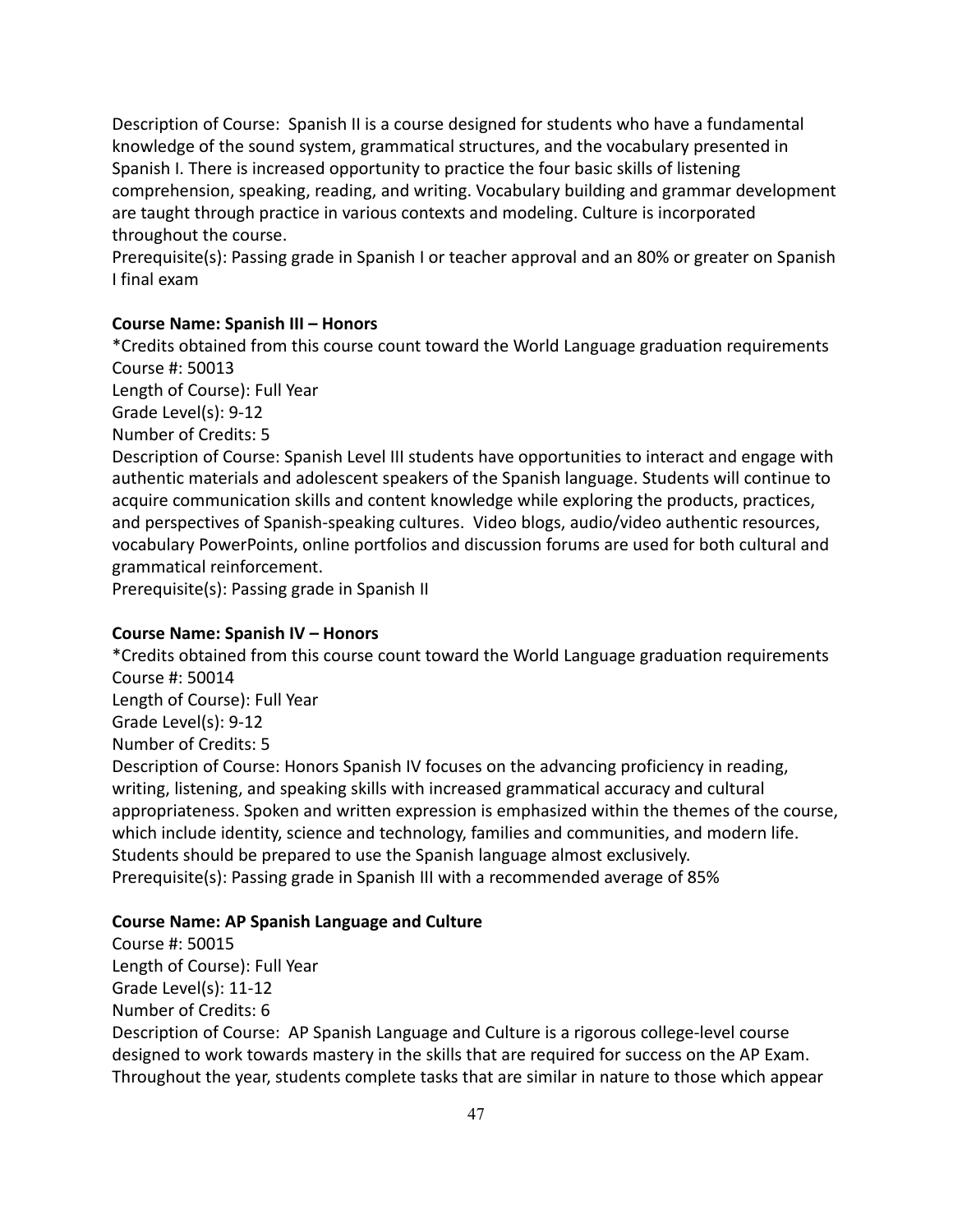on the AP Spanish Language and Culture exam, which include reading and listening comprehension and spoken and written expression with appropriate cultural references. The themes of the course include Beauty and Aesthetic, Contemporary Life, Families and Communities, Global Challenges, Personal and Public Identities, and Science and Technology. Prerequisite(s): Passing grade in Spanish IV – Honors with a recommended average of 85%

# **Health, Safety, and Physical Education**

Physical Education and Health are required courses of study in the State of New Jersey. A student must be enrolled in and pass Physical Education and Health each year in attendance.

### **Course Name: Physical Education Grades 7 – 8**

Course #: 67007 (7<sup>th</sup> Grade) & 68008 (8<sup>th</sup> Grade) Length of Course: 3 Marking Periods Grade Level(s): 7-8 Number of Credits: N/A Description of Course: The middle school physical education program is an orientation program. Seventh and Eighth grade students are placed in separate classes with their peers. An attempt is made to teach the students the skills and techniques needed to compete in a variety of

activities. This in turn enables the students to make intelligent choices in their physical education program when they reach high school. The middle school activities are as follows: flag football, field hockey, soccer, volleyball, lacrosse, floor hockey, weight training, basketball, track and field, softball, aerobics, Adventure Programming and other mass games.

### **Course Name: High School Physical Education 9-12**

\*Credits obtained from these courses are required in order to meet the Physical Education graduation requirements (all students must be enrolled in Physical Education courses for each year they are enrolled at SHRSD)

Course #s: 60009 (9<sup>th</sup> Grade), 60010 (10<sup>th</sup> Grade), 60011 (11<sup>th</sup> Grade), and 60012 (12<sup>th</sup> Grade) Length of Course: Three marking periods each grade level

Grade Level(s): 9-12

Number of Credits: 3.75 (each grade level)

Course Description: The High School physical education is a coeducational program. Students in grades 9-12 will be offered specific activities by marking period. Students will have the opportunity to participate in activities that include fitness and strength training, aerobics, Adventure Programming, which includes cooperative team building, a variety of team and individual activities, and dance. Physical Education/Health courses are available in each quarter. Students will be placed in three quarters of physical education and one quarter of health per year.

### **Course Name: 7th and 8th Grade Health**

Course #: 67007 ( $7<sup>th</sup>$  Grade) and 68008 ( $8<sup>th</sup>$  Grade) Length of Course: Marking Period each grade level Grade Level(s): 7-8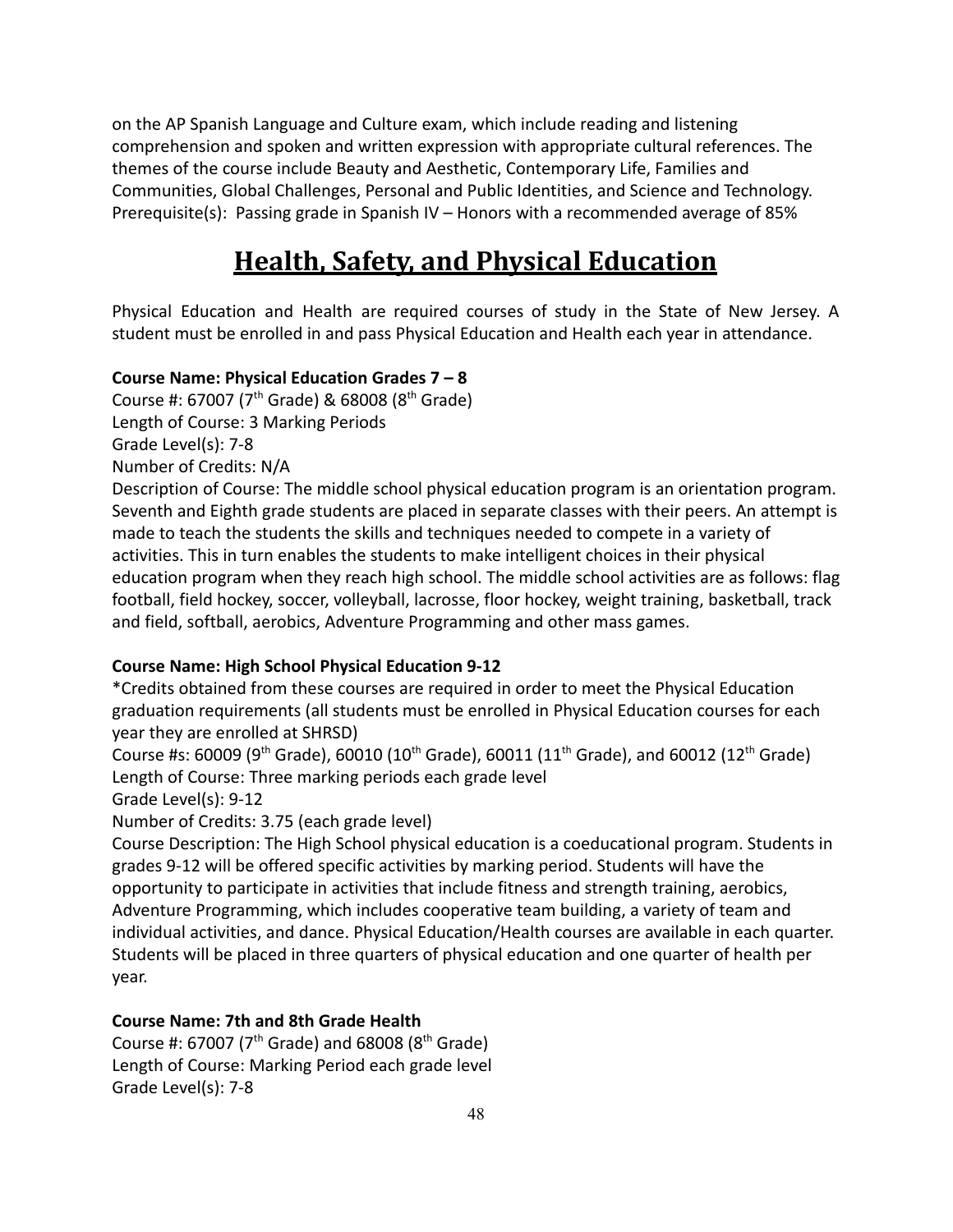#### Number of Credits: N/A

Description of Course: A course designed for the students to be introduced to a broad spectrum of relevant health topics. Students will be able to study how the body grows and changes through life, with emphasis on puberty and the reproductive systems. Also, critically evaluate misconceptions, beliefs, and information on drugs in order to establish a sound basis for personal action.

#### **Course Name: Health – Grade 9 – Physical/Emotional Growth & Development (CP)**

\*Credits obtained from this course are required to meet Health graduation requirements Course #: 60119

Length of Course: Marking Period Grade Level(s): 9

Number of Credits: 1.25

Description of Course: This course is designed to give students a more complete understanding of their physical and emotional sexuality. It is a course in which they will gain an understanding of how to make informed decisions in the process of managing their environments. This course presents clear, accurate information on the life cycle, adult relationships, family planning and pregnancy, drugs and alcohol. Emphasis is placed on helping students to prepare to cope with interpersonal relationships and with the stress of current social issues.

#### **Course Name: Driver's Ed – 10th Grade Health**

\*Credits obtained from this course are required to meet Health graduation requirements Course #: 62211 Length of Course: Marking Period Grade Level(s): 10 Number of Credits: 1.25 Description of Course: This classroom theory phase of driver education is designed to develop the student's understanding of traffic rules and regulations, car care and maintenance, road courtesies expected of an informed driver, and substance abuse as it relates to driving.

#### **Course Name: Health – Family Living 11 – 12**

\*Credits obtained from this course are required to meet Health graduation requirements Course #:  $64211 (11<sup>th</sup> Grade)$  and  $64212 (12<sup>th</sup> Grade)$ Length of Course: Marking Period each grade level Grade Level(s): 11-12 Number of Credits: 1.25 (each grade level) Description of Course: A course designed for the students to be prepared for a world after high school. Students will study mental health, personality, mental illness, suicide, depression, drug abuse, alcohol abuse, decision making, money management, relationships, communication

#### **Course Name: Health – First Aid 11 – 12**

skills, sexuality, reproductive systems, and family living.

\*Credits obtained from this course are required to meet Health graduation requirements Course #: 64212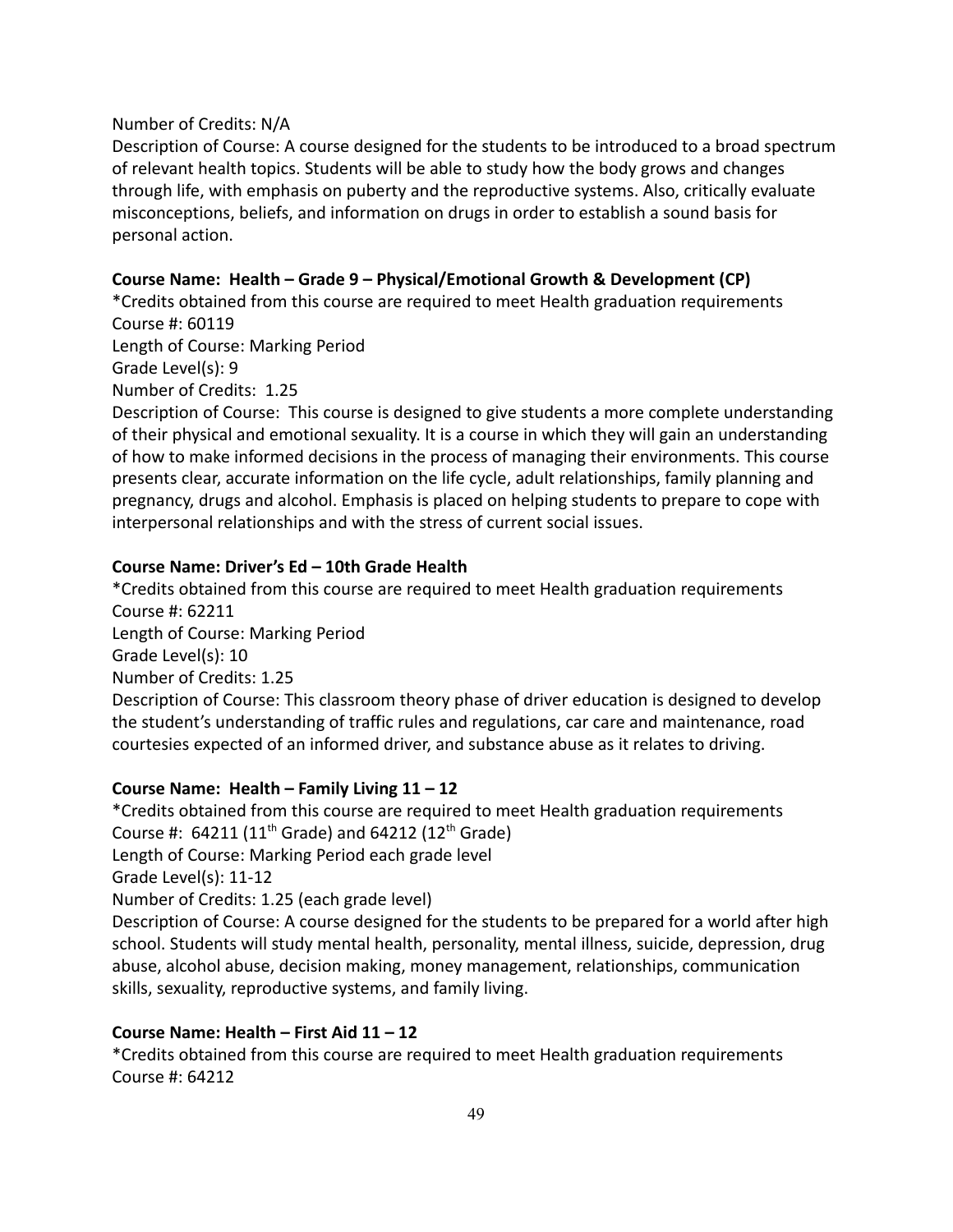Length of Course: Marking Period

Grade Level(s): 11/12

Number of Credits: 1.25 (each grade level)

Description of Course: A course designed for the students to be able to identify practices that are potential causes of accidents. This course covers the function of the systems of the body, responding to emergencies as well as basic survival skills. Students will engage in hands-on learning in emergency care, first aid, and CPR procedures.

# **Business Education**

### **Course Name: Financial Literacy**

\*This course (or Economics) is required to meet the Financial Literacy graduation requirement Course #: 80001

Length of Course: Semester

Grade Level(s): 10-12

Number of Credits: 2.5

Description of Course: This is a subject that deals with real life earning, borrowing, spending, saving, and investing. You can be the best mathematician or scientist, be bilingual, artistically creative, cultured, athletic, a historically literate person and still end up living from paycheck to paycheck or worse yet, broke! All students graduating from high school should be armed with computer and financial knowledge to assist them on their road to success. This class teaches you the basics through reading, playing games, and guest speakers who are experts in the field of financial planning.

### **Course Name: Economics**

\*This course (or Financial Literacy) is required to meet the Financial Literacy graduation requirement Course #: 40011 Length of Course: Semester (Contemporary Issues will be taken the second half of the same year)

Grade Level(s): 10-12

Number of Credits: 2.5

Description of Course: This course introduces students to the study of economics and principles of financial investment. Fundamental microeconomic principles of scarcity, opportunity costs, comparative advantage, supply and demand, elasticity, and price controls are discussed. Macroeconomic principles include issues of national output, unemployment, inflation, and the Federal Reserve's use of monetary policy for stabilization of the economy. The personal finance component includes an ongoing study of the securities market through the use of a stock simulation.

### **Course Name: Accounting I**

\*The credits earned for this course count toward Elective credits Course #: 1396 Length of Course: Full Year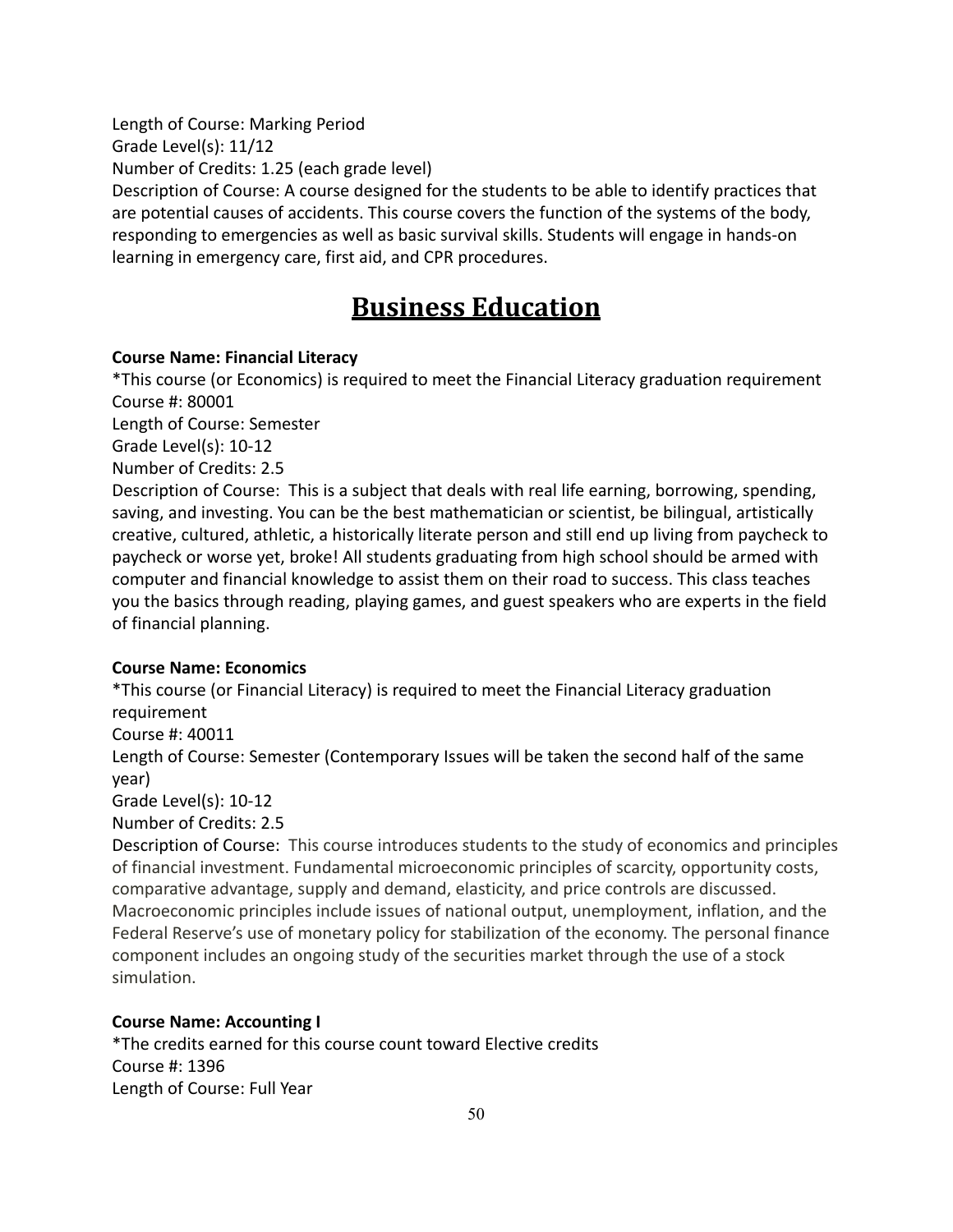#### Grade Level(s): 10-12

Number of Credits: 5 (Counts as elective credit)

Description of Course: This is an introductory accounting course which will introduce the student to the basic principles, concepts, and procedures of accounting, including computerized accounting. The student will go through the entire accounting cycle from analyzing and recording transactions to preparing financial statements. Accounting principles and control systems will be applied to recording financial information for the proprietorship, partnership, and corporate forms of business organizations. Accounting career opportunities will be explored.

#### **Course Name: Law and the Consumer**

\*The credits earned for this course count toward Elective credits Course #: 40013 Length of Course: Semester Grade Level(s): 9-12 Number of Credits: 2.5 Description of Course: The student will become aware of their legal rights and legal duties as

consumers in today's complex marketplace. The course will deal specifically with practical consumer situations such as consumer protection laws, warranties, truth in lending and truth in advertising. It will develop understanding in other personal consumer situations such as credit, banking insurance, buying and renting as dwellings, taxes, budgeting, and marriage and divorce laws, as well as laws dealing with wills.

#### **Course Name: Marketing**

\*The credits earned for this course count toward Elective credits Course #: 80003 Length of Course: Full Year Grade Level(s): 9-12 Number of Credits: 5 Description of Course: Marketing is a full year academic elective survey course for students in

grades nine through twelve. Social media has become a critical component of our modern digital lives, transforming the way we connect, communicate and learn about the world. Businesses have begun using these social media platforms to interact with consumers in new ways. Possessing a basic understanding of how social media marketing works can help you make informed choices as a consumer, as well as plan for future careers in business and marketing. This course will lead you to an understanding of the principles of social media marketing. Students will learn an understanding of the principles of social media marketing. Students will learn how marketers conduct research, make decisions, and strategize to help sell goods and services using social media platforms and other digital tools. Students will be challenged to think like a marketer as you consider financial, strategic, and communication components to compile a social media marketing plan for a business. This course will prepare you with the social media marketing principles and skills that you will use in the classroom, the workplace and beyond.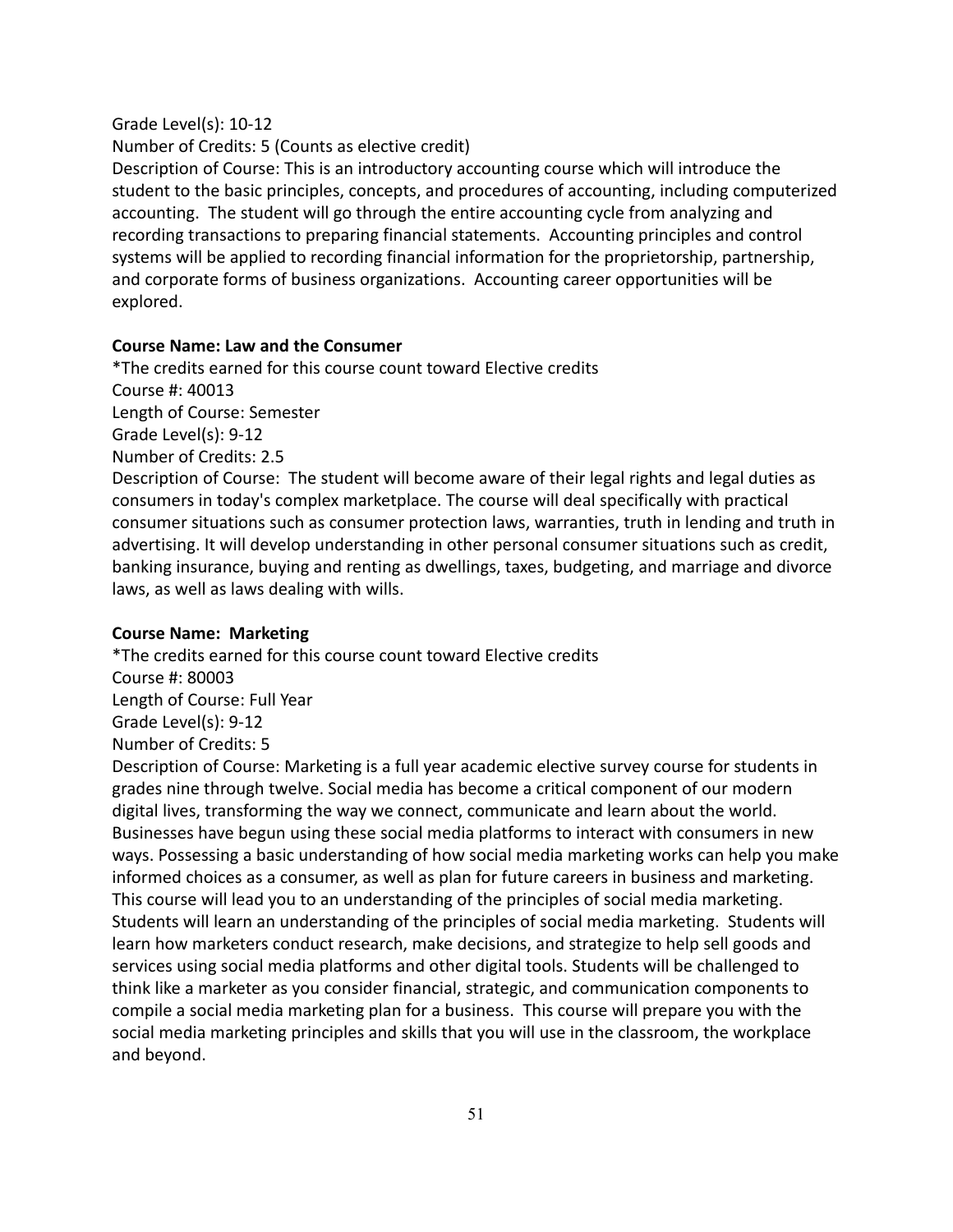# **21st Century Life & Careers and Career Technical Education/Practical Arts**

Students are required to obtain at least one full year (5 credits) of a practical art course during their high school program.

#### **Course Name: Agricultural Leadership – 7**

Course #: 77910 Length of Course: 7 weeks Grade Level(s): 7 Number of Credits: N/A

Course Description: As part of the Middle School rotations, this course is designed to promote leadership and teambuilding skills by teaching effective communication and employability skills through agriculture. Students will learn about the three components of Agricultural Education: Classroom Instruction, National FFA [Association](http://ffatest.ffa.org/about/) (FFA) and [Supervised Agricultural Experience](https://www.ffa.org/about/supervised-agricultural-experiences) [\(SAE\)](https://www.ffa.org/about/supervised-agricultural-experiences) as well as the opportunities they afford them. Students will work in a hands-on classroom environment where they will be encouraged to share their creativity through collaboration with their peers. Students will have an opportunity to participate in local, state and national activities of the National FFA Organization through the South Hunterdon Middle School FFA Chapter. \*Please see FFA description at the end of this section.

#### **Course Name: Agricultural STEM – 8**

Course #: 78015 Length of Course: 7 weeks

Grade Level(s): 8

### Number of Credits: N/A

Course Description: As part of the Middle School rotations, this course is designed to promote research and problem-solving skills by teaching the scientific process through agriculture. Students will learn about the different facets of the Agriculture Industry, select a current agricultural issue and design and conduct an experiment that will test their hypothesis. Students will work in a hands-on classroom environment where they will be encouraged to share their creativity through collaboration with their peers. Students will have an opportunity to participate in local, state and national activities of the National FFA Organization through the South Hunterdon Middle School FFA Chapter. \*Please see FFA description at the end of this section.

#### **Course Name: STEM - 8**

Course #: 78012 Length of Course: Half Year Grade Level(s): 8 Number of Credits: N/A Description of Course: During the STEM course students will engage in hands-on learning. Students will learn the basics of CAD modeling and use 3D printers to print solutions to real-life problems. Students will explore the areas of manufacturing, transportation, construction, and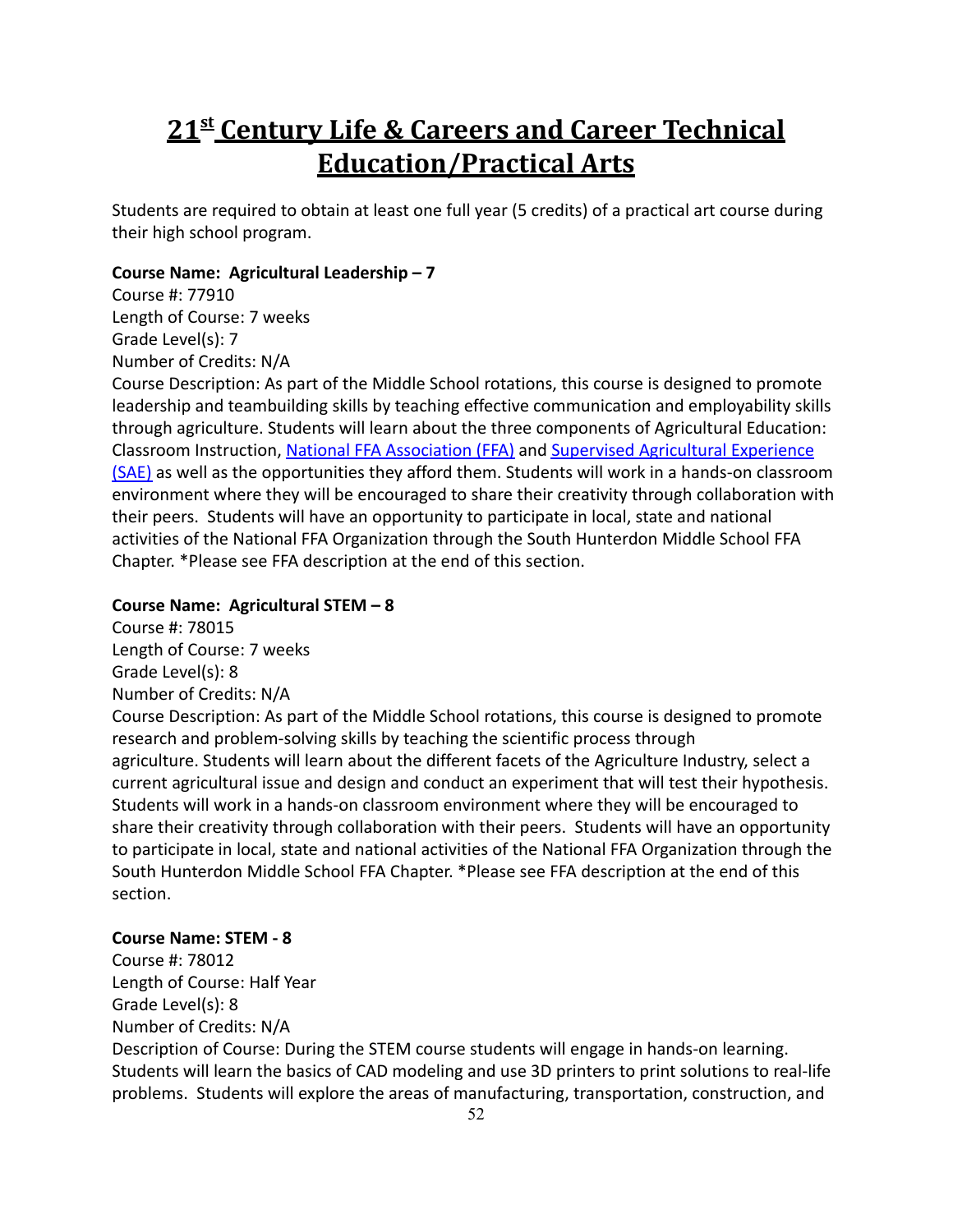communication technology. Students will learn to use the engineering design process to approach technical problems.

### **Course Name: Culinary Arts**

\*The credits earned for this course count toward the Practical Art graduation requirement or as Elective credits Course #: 90000 Length of Course: Full Year Grade Level(s): 9-12 Number of Credits: 5 Description of Course: Culinary Arts is a beginning course in food preparation, nutrition and food science. Students work with partners in a lab setting to create a variety of food products. The course offers hands-on experiences and theory. Written and practical tests are given. Safety and sanitation principles are stressed. Students develop their own recipe file box.

### **Course Name: Super Meals & Superb Baking** (Offered alternate years with World

Cuisine/Advanced Culinary Arts)

\*The credits earned for this course count toward the Practical Art graduation requirement or as Elective credits

\*\*This course **will not be offered** in the 2022-2023 school year, but **will be offered** in the 2021-2022 school year\*\*

Course #: 90001

Length of Course: Full Year

Grade Level(s): 10-12

Number of Credits: 5

Description of Course: This course is designed to build skills in advanced food preparation, evaluation and service. Students select the recipes they would like to prepare and serve in an attractive and interesting way. Creative thinking, organization of time and self-confidence are emphasized throughout the course. In addition, students will prepare gingerbread structures, sugar eggs and learn cake decorating techniques. Students work with lab partners and learn more complex culinary techniques.

Prerequisite(s): Passing grade in Culinary Arts

### **Course Name: World Cuisine/Advanced Culinary Arts**

\*The credits earned for this course count toward the Practical Art graduation requirement or as Elective credits

\*\*This course **will not be offered** in the 2021-2022 school year, but **will be offered** in the 2022-2023 school year. \*\* Course #: 90002 Length of Course: Full Year Grade Level(s): Grades 10-12 Number of Credits: 5 Description of Course: World Cuisine allows students to become familiar with the traditions, culture and food habits of many regions and nations, including our own. Students choose and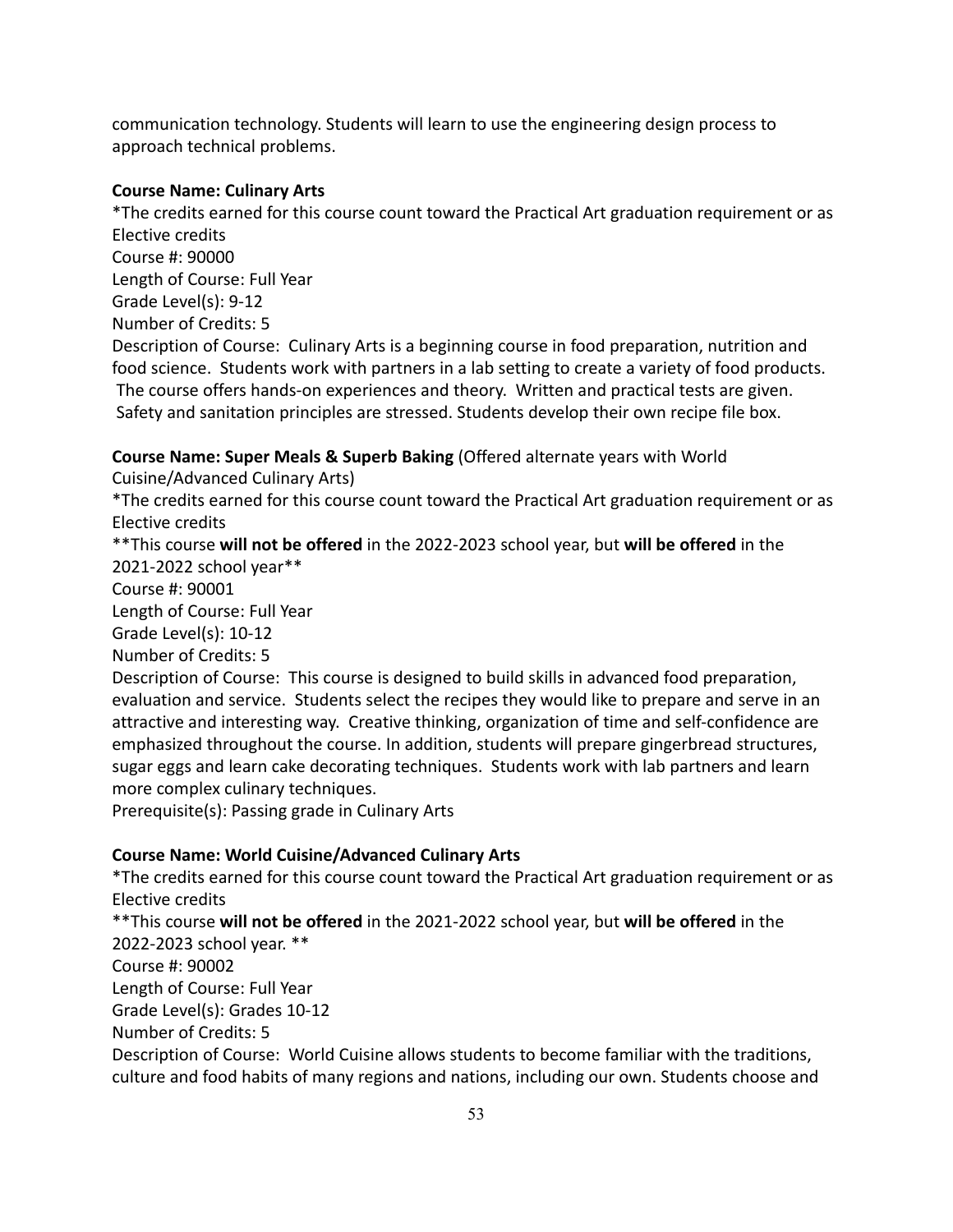prepare meals authentic to several countries. At an advanced culinary level, students select recipes, work with lab partners and learn more complex culinary techniques. Prerequisite(s): Passing grade in Culinary Arts

### **Course Name: Commercial Arts**

\*The credits earned for this course count toward the Practical Art graduation requirement or as Elective credits Course #: 70005 Length of Course: Full year Grade Level(s): 10-12 Number of Credits: 5 Description of Course: Commercial Arts is a visual arts course that centers around hands-on building and craft making. Materials such as fabric, wood, string, paper, clay and glass are used to create 2-D and 3-D projects. Famous artists who commonly work with these materials will be discovered and basic skills of drawing and painting will be integrated as well. Prerequisite(s): Passing grade in Art I

#### **Course Name: Woodworking I**

\*The credits earned for this course count toward the Practical Art graduation requirement or as Elective credits Course #: 90010 Length of Course: Full Year Grade Level(s): 9-12 Number of Credits: 5 Description of Course: Woodworking I is a hands on project based class that will guide students through the basic hand and power tools used to create wood products. The course also focuses on the ability to create accurate plans for the design of a wood product. Students will learn hand sketching skills as well as CAD software. Each marking period students design a product based on the new type of joinery and equipment taught during the previously assigned project.

#### **Course Name: Woodworking II**

\*The credits earned for this course count toward the Practical Art graduation requirement or as Elective credits Course #: 90011 Length of Course: Full Year Grade Level(s): 10-12th Number of Credits: 5 Description of Course: Woodworking II focuses on shaker style furniture. During the class student will make various shaker style furniture such as tables, cabinets, and chairs etc. Students will also learn advanced woodworking techniques and joinery. Students learn how to make jigs and fixtures to aid in the production of wood products. As a Level II course, there is more freedom in project selection and designing then in the previous level. Prerequisite(s): Passing grade in Woodworking I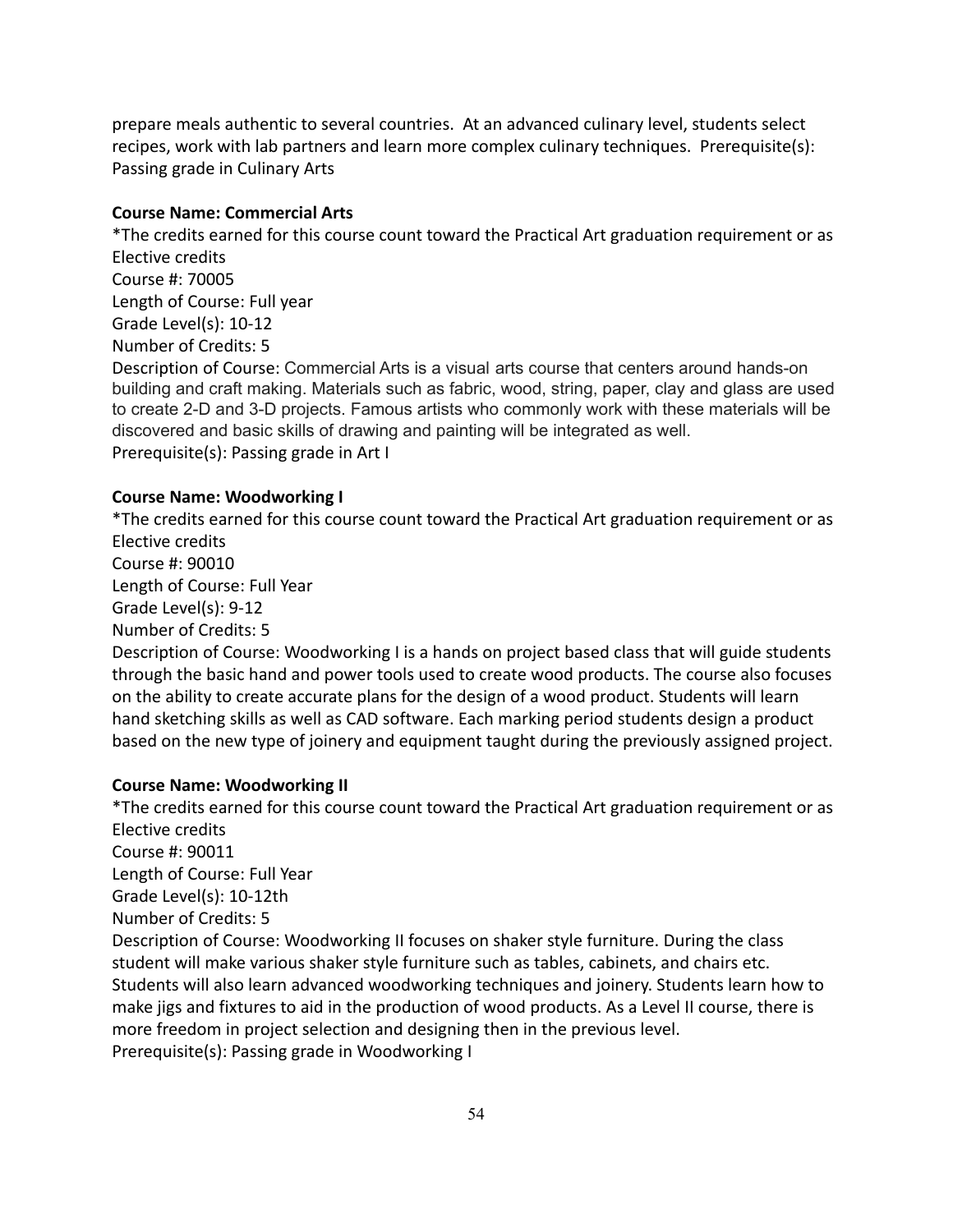#### **Course Name: Web Design**

\*The credits earned for this course count toward the Practical Art graduation requirement or as Elective credits Course #: 81001 Length of Course: Full Year Grade Level(s): 9-12 Number of Credits: 5 Description of Course: In today's world, web pages are the most common medium for sharing ideas and information. Learning to design websites is an incredibly useful skill for any career path. Using the CodeHS Web Design project-based course, students learn how to build their own web pages. Students will learn the languages HTML and CSS, and will create their own live homepages to serve as portfolios of their creations. By the end of this course, students will be able to explain how web pages are developed and viewed on the Internet, analyze and fix errors in existing websites, and create their very own multi page websites. Students will learn the foundations of user interface design, rapid prototyping and user testing, and will work together to create professional, mobile responsive websites.

#### **Course Name: Engineering Design I**

\*The credits earned for this course count toward the Practical Art graduation requirement or as Elective credits Course #: 90071 Length of Course: Full Year Grade Level(s): 9-12 Number of Credits: 5 Description of Course: This course is highly recommended for students considering careers in any field of engineering. The following areas will be explored during this year-long course: sketching, orthographic and isometric drawing, sectioning, revolutions, auxiliary views, mechanisms, pictorial and working drawings, surface developments, and modeling. Students will develop fundamental skills through hand sketching and the use of a Computer Aided Drafting and Design (CADD) program. Students will master the implementation of the engineering design process to create solutions to real world problems. Students will utilize 3D printers in the development of their solutions as well as shop equipment and tools.

#### **Course Name: Engineering Design II**

\*The credits earned for this course count toward the Practical Art graduation requirement or as Elective credits Course #: 90072 Length of Course: Full Year Grade Level(s): 10-12 Number of Credits: 5 Description of Course: In Engineering Design II, students will continue to advance their skills using 3D modeling software to design solutions. Students will also learn how to run simulations on their models to determine the stress points and part interference within the design.

Students will have the opportunity to do some software and electrical engineering through the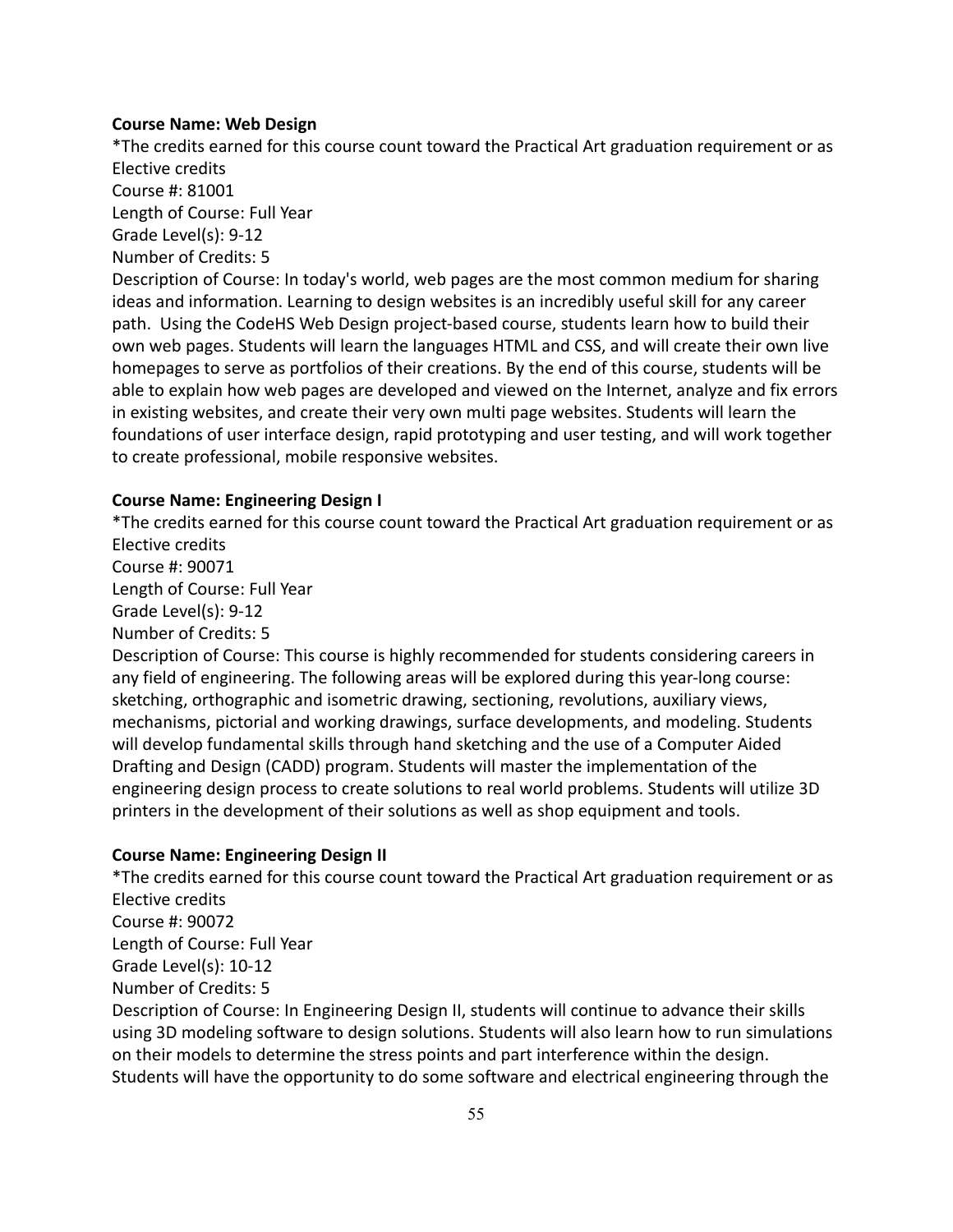use of Arduino boards and circuits. Additionally, students will participate in a real world design challenge that offers a prize to the winner, the challenge changes yearly. Prerequisite(s): Passing grade in Engineering I

### **Course Name: Introduction to Podcasting**

\*The credits earned for this course count toward the Practical Art graduation requirement or as Elective credits Course #: 83000 Length of Course: Full Year Grade Level(s): 9 - 12 Number of Credits: 5 Description of Course: The world of Podcasting has exploded in popularity since the beginning of the 21st Century. In this course, students will explore the history of podcasting and the many genres that exist, such as interviewing and storytelling. Students will learn about the technology involved in podcasting, as well as how to edit and produce. The course will culminate in the

students designing, creating, and producing their own podcast episode.

### **Course Name: Robotics**

\*The credits earned for this course count toward the Practical Art graduation requirement or as Elective credits Course #: 30070 Length of Course: Full year Grade Level(s): 9 - 12 Number of Credits: 5 Description of Course: Robotics is a lab-based course that uses a hands-on approach to introduce the basic concepts of robotics, focusing on the construction and programming of autonomous mobile robots.

### **Course Name: Computer Science Essentials**

\*The credits earned for this course count toward the Practical Art graduation requirement or as Elective credits Course #: 81003

Length of Course: Full Year

Grade Level(s): 9 - 10

Number of Credits: 5

Description of Course: Collaborate to create mobile apps. Solve problems and create value for others through innovation and creativity. Explore how innovations in computing impact and connect our world. With a gentle introduction to programming, you will learn how to put your designs into practice.

Whether these are your first steps in computer science, or a continuation of your journey, Computer Science Essentials will give you confidence to succeed today and beyond.

### **Course Name: Computer Science Principles**

\*The credits earned for this course count toward the Practical Art graduation requirement or as Elective credits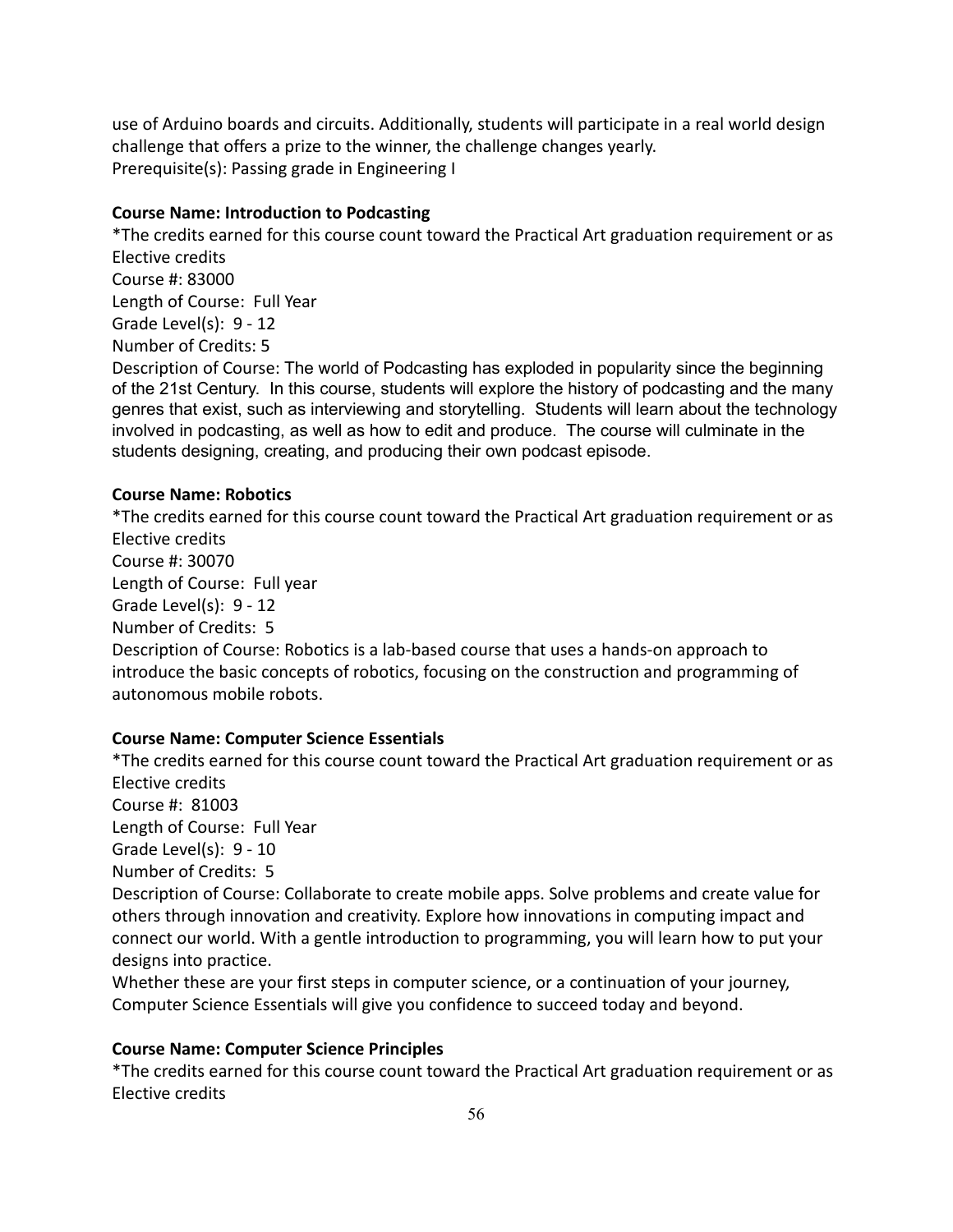Course #: 82003 Length of Course: Full Year Grade Level(s): 9 - 10 Number of Credits: 5 Description of Course: Express your creativity through code. Analyze computing innovations and

the impacts they have on our lives. Use abstraction and algorithmic thinking to solve problems and create value for others. Develop, analyze, implement, and test programs developed for a purpose. Learn to uncover patterns in data, protect data, and explore how the internet connects the world in which we live.

Whether seeking a career in the growing field of computer science or learning how computer science is transforming all careers, students in Computer Science Principles learn the fundamentals of coding, data processing, data security, and automating tasks while learning to contribute to an inclusive, safe, and ethical computing culture.

#### **Course Name: Introduction to Careers in Wellness**

\*The credits earned for this course count toward the Practical Art graduation requirement or as Elective credits Course #: 65100

Length of Course: Full Year

Grade Level(s): 11-12

Number of Credits: 5

Course Description: Introduction to Careers in Wellness is an optional course designed for students considering a career in health and exercise science. Each marking period students target specific areas pertaining to leadership, coaching, athletic and personal training, and Physical Education sciences. This course will provide 21st century skills related to careers in wellness through leadership opportunities, peer-collaboration, practicums, and mentoring. During the first marking period, students participate in and create field and strategic games. Students will engage in game-play and will be assigned management roles. In the second marking period, students focus on the role of an athletic trainer and acquire basic skills necessary to enter related career fields. Students will work side-by side and be mentored by South Hunterdon's athletic trainer. For the third marking period, students take a personal trainer class and will get up-to-date practices in the wellness environment via the use of technology to support health and understand body measurement with goal setting. The fourth marking period, students work on coaching and leadership. Through presenters and a coaching practicum, students will get valuable first-hand knowledge from in-house mentors.

#### **Course Name: TV Production & Multimedia**

\*The credits earned for this course count toward the Practical Art graduation requirement or as Elective credits Course #: 90070 Length of Course: Full Year Grade Level(s): 9-12 Number of Credits: 5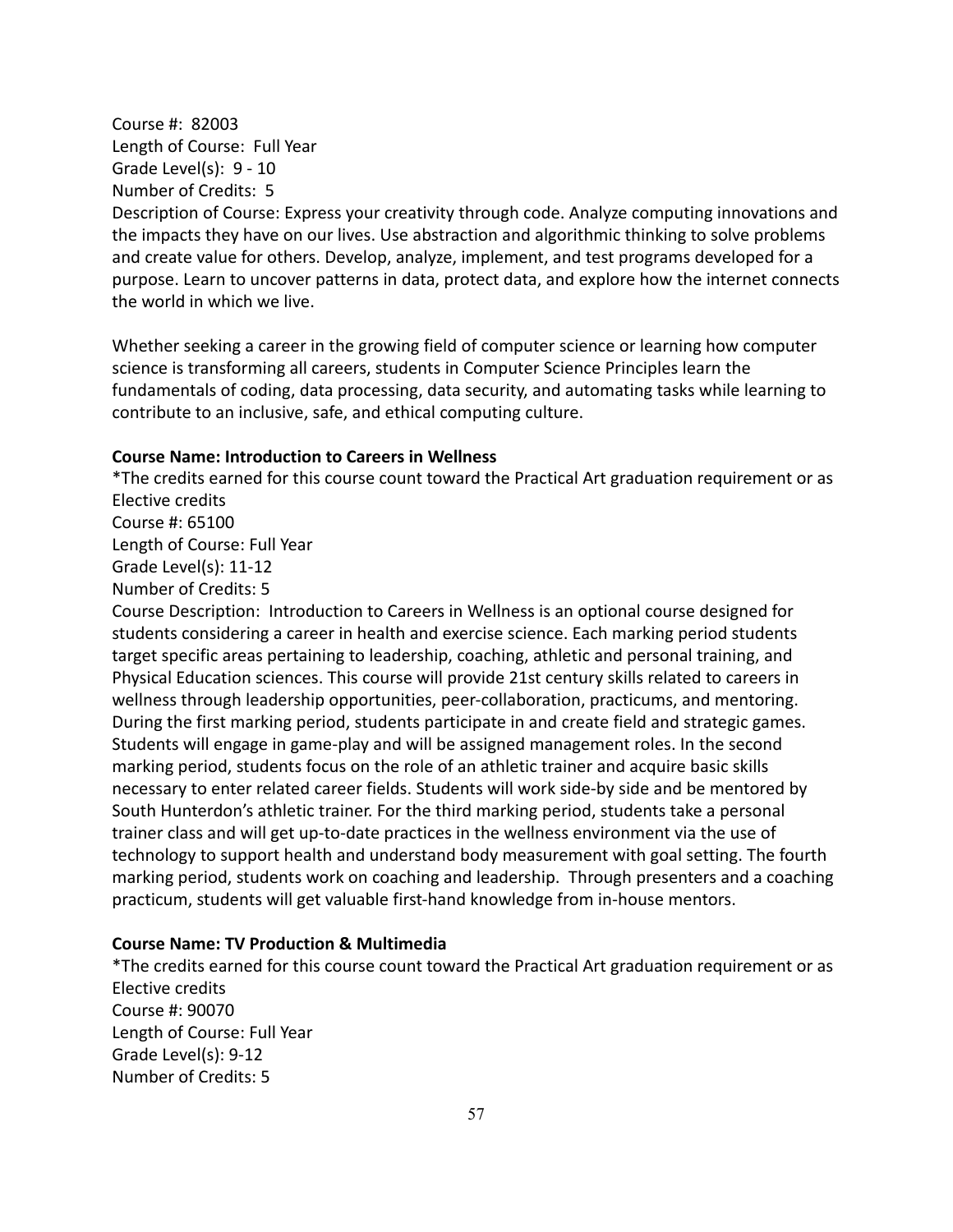Course Description: This brand new, project-driven course will engage students in a creative, hands-on learning experience that mimics the production flow of a professional television studio. Students will produce unique content and develop thoughtful video projects by applying practical, technical and creative skills acquired as members of a class production team. From script writing to video editing, this introductory course will offer a complete look at every aspect of visual story production while encouraging students to build confidence both in front of the camera and behind the scenes.

### **Agricultural Career and Technical Education (CTE) Program Courses:**

The South Hunterdon Regional School District continues to hold articulation agreements with Delaware Valley University, SUNY College of Agriculture and Technology, and Rutgers State University that allow students to earn college level credits through successfully completing one of two three-year sequences of agricultural science courses as follows:

| Option #1 | Agriculture, Food and Natural | Animal Science Food Science |                            |
|-----------|-------------------------------|-----------------------------|----------------------------|
|           | <b>Resources</b>              |                             |                            |
| Option #2 | Agriculture, Food and Natural | <b>Plant Science</b>        | Horticultural Design &     |
|           | <b>Resources</b>              |                             | <b>Business Management</b> |

\*Interested students should discuss these options with their school counselor when scheduling.

### **Course Name: Agriculture, Food and Natural Resources**

\*The credits earned for this course count toward the Practical Art graduation requirement or as Elective credits

Course #: 30062

Length of Course: Full Year

Grade Level(s): 9-12

Number of Credits: 5

Course Description: This course is designed to give students an overview of the agriculture industry in which we all rely on here in the United States and abroad. The importance, impact and diversity of the industry will be discussed. Students will examine the plant, animal, food, and natural resource sectors of agriculture and explore FFA and career opportunities within the industry. Students will be encouraged to participate in a hands-on learning environment that is predominately project and problem based. Students will also participate in the local, state and national activities of the National FFA Organization through the South Hunterdon Middle School FFA Chapter. \*Please see FFA description at the end of this section.

### **Course Name: Animal Science**

\*The credits earned for this course count toward the Practical Art graduation requirement or as Elective credits Course #: 30060 Length of Course: Full Year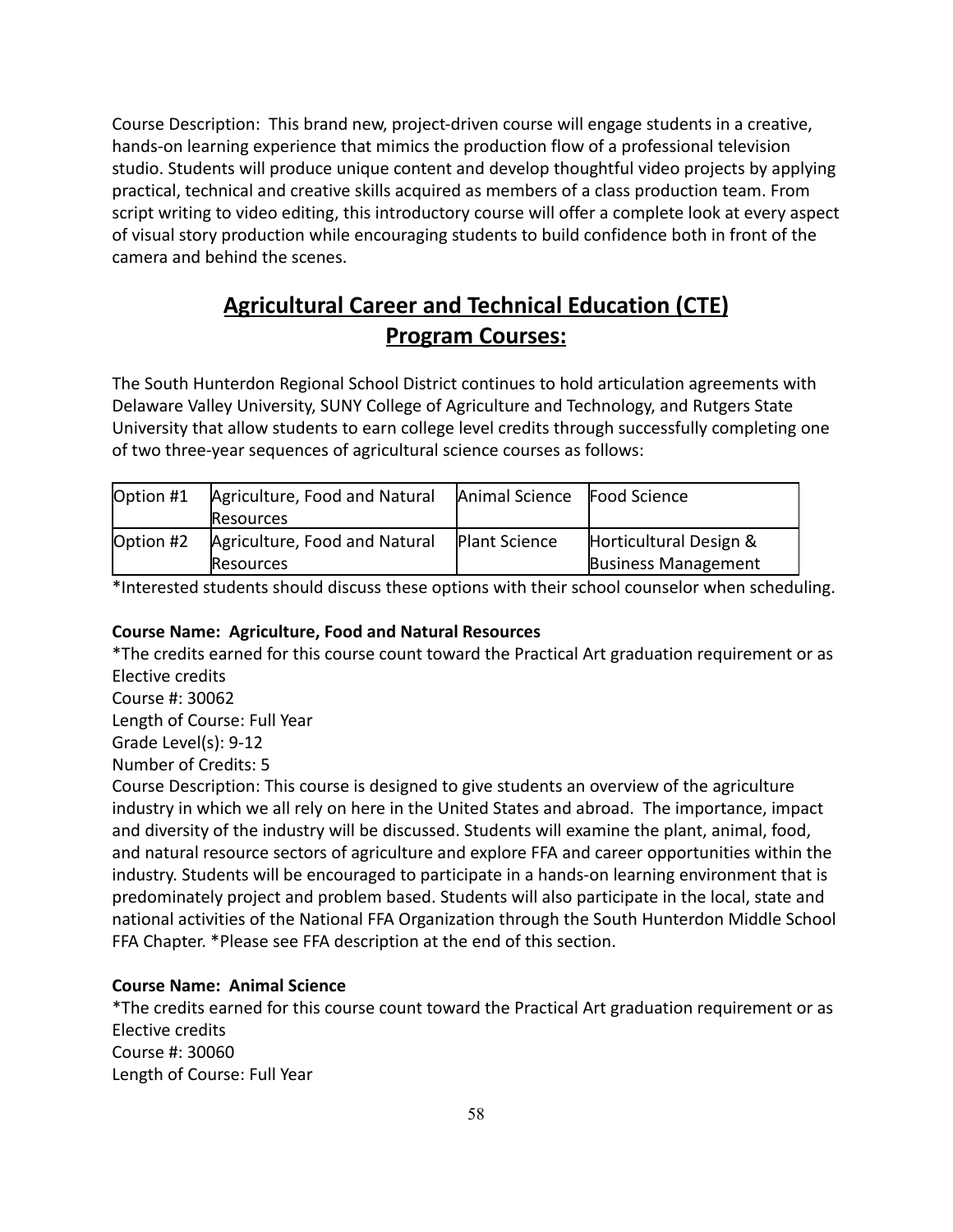#### Grade Level(s): 10-12

Number of Credits: 5

Description of Course: This course is a general introduction to the animal science concepts of nutrition, reproduction, management and marketing of animals for production. Students will perform experiments and work on major problems and projects similar to those that industry specialists, such as veterinarians, zoologists, and livestock producers are working on. Topics to be covered include: animal anatomy, physiology, behavior, nutrition, breeding, health, selection, and marketing. Classroom and laboratory instruction, supervised agricultural experience projects and FFA will be incorporated into this course. \*Please see FFA description at the end of this section. \*\*This course is eligible for Articulated College Credit; please see Mrs. Hayes or your Guidance Counselor for more information.

Prerequisite(s): Agriculture, Food and Natural Resources

### **Course Name: Plant Science**

\*The credits earned for this course count toward the Practical Art graduation requirement or as Elective credits Course #: 30061

Length of Course: Full Year

Grade Level(s): 10-12

Number of Credits: 5

Course Description: This course will allow students to discover the value of plant production and its impact on the individual, local, and global economy. Students will have the opportunity to develop horticultural skills and practice science techniques in a hands-on learning environment. Topics covered in this class include: soils, hydroponics, plant anatomy and physiology, plant propagation, study of plant pests and diseases, crop production and marketing. Classroom and laboratory instruction, supervised agricultural experience projects and FFA will be incorporated into this course. \*Please see FFA description at the end of this section. \*\*This course is eligible for Articulated College Credit; please see Mrs. Hayes or your Guidance Counselor for more information.

Prerequisite(s): Agriculture, Food and Natural Resources

### **Course Name: Food Science**

\*The credits earned for this course count toward the Practical Art graduation requirement or as Elective credits Course #: 60064 Length of Course: Full Year Grade Level(s): Preference to 11-12 Number of Credits: 5 Course Description: This course is designed to teach students about the ever-evolving food

industry. Concepts of food safety, processing, marketing, and technology will be discussed as well as career preparation and government regulation. Students will participate in class discussions, research projects and laboratory activities that will test their understanding of course concepts and develop their career readiness skills. Students will learn about the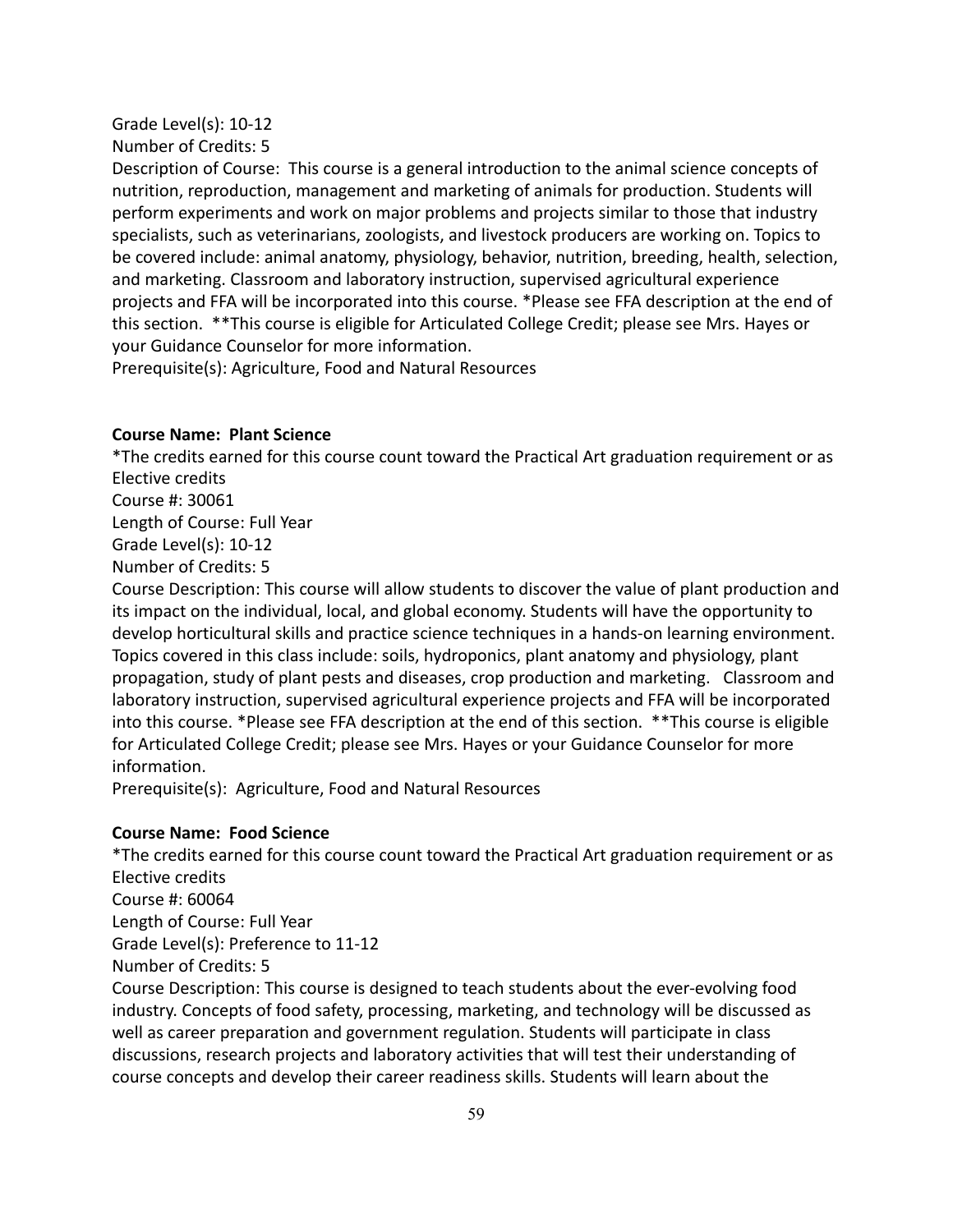complexity of the food industry starting with an acknowledgment of food laws and governing agencies. They will spend time evaluating food products and processing techniques as well as food preservation methods and will discuss food marketing and pricing strategies as they pertain to consumer preferences. Another topic of this course will be food technology and innovations that have impacted the industry as well as overall food security. Workplace and consumer safety will be covered in addition to food industry careers. Classroom and laboratory instruction supervised agricultural experience projects and FFA will be incorporated into this course. Students will also have the opportunity to compete at state and national competitions through the FFA and potentially earn scholarships for post-secondary education endeavors or career-related activities. \*Please see FFA description at the end of this section. \*\*This course is eligible for Articulated College Credit; please see Mrs. Hayes or your Guidance Counselor for more information.

Prerequisite(s): Plant Science OR Animal Science

#### **Course Name: Horticulture Design & Business Management**

\*The credits earned for this course count toward the Practical Art graduation requirement or as Elective credits Course #: 30162 Length of Course: Full Year Grade Level(s): Preference to 11-12 Number of Credits: 5

Course Description: Within the vast horticulture industry, the areas of floral and landscape design are the most widely regarded by the general observer. Floral arranging is an art that is used daily to enhance the quality of life for all. Flowers are used to celebrate the birth of a new child, give inspiration to those who need encouragement and ease the sorrow of a lost loved one. The floral industry employs hundreds of individuals in the United States and abroad in the cultivation, sale, and designing of fresh flower arrangements. The landscape design industry also brings about a sense of serenity for the consumer. Homeowners may hire a landscape architect to design a one of a kind backyard oasis while businesses try to bring a sense of the natural world and soften the harsh architectural lines of buildings by hiring a landscape designer. Both career fields require an in-depth understanding of plant anatomy and physiology as well as business management to be successful.

Through this class, students will engage in laboratory and other hands-on experiences that will encourage student growth and career success. Students have the opportunity to utilize their core content understandings in real-world situations and practice their problem-solving skills on a daily basis. Students will gain insight to the career opportunities available in the floral and landscape industry, as well as, practice their interpersonal, public speaking and other employability skills that will make them well suited for a career in any industry. Students will also have the opportunity to compete at state and national competitions through the FFA and potentially earn scholarships for post-secondary education endeavors or career-related activities. Classroom and laboratory instruction, supervised agricultural experience projects and FFA will be incorporated into this course. \*Please see FFA description at the end of this section. \*\*This course is eligible for Articulated College Credit; please see Mrs. Hayes or your Guidance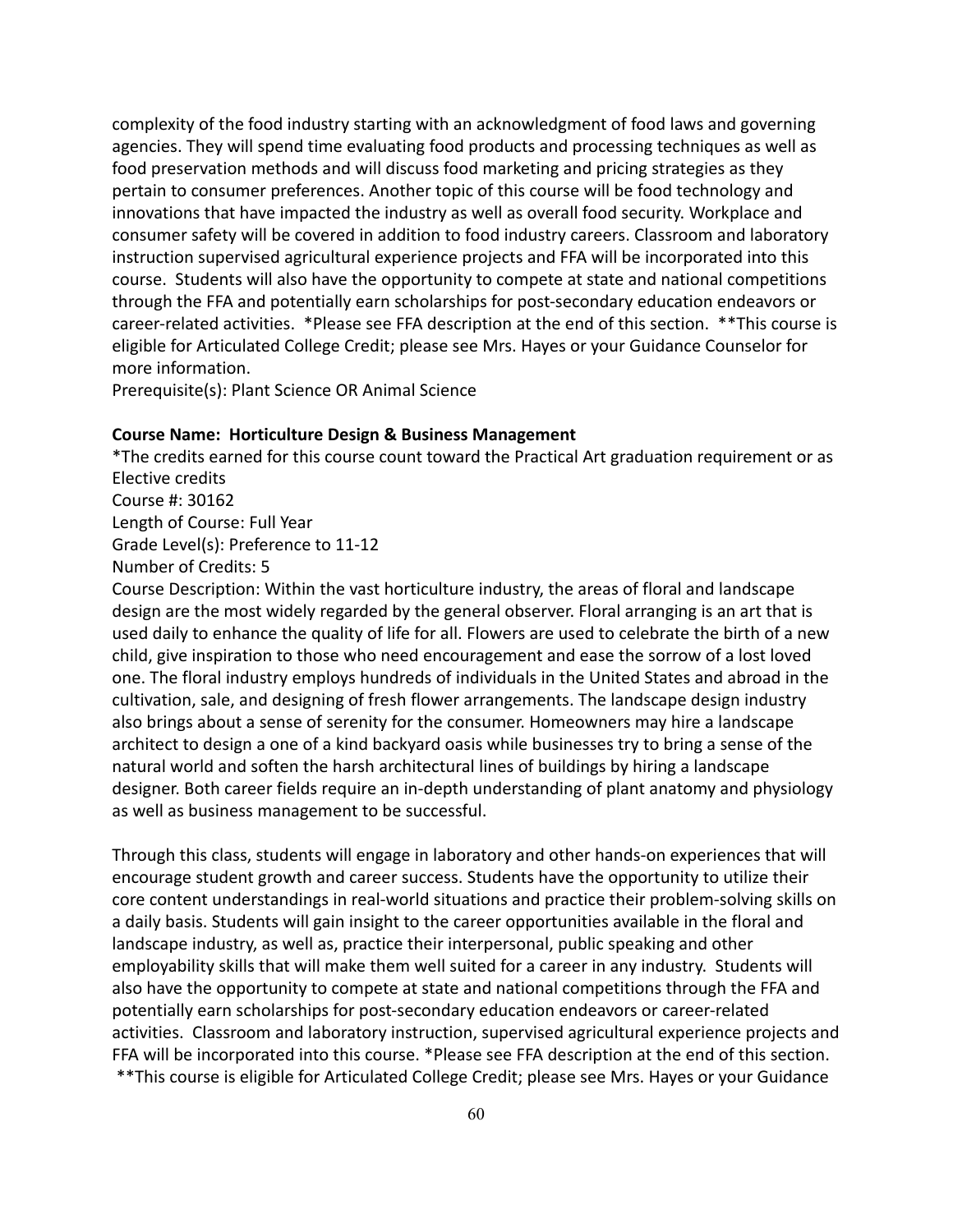Counselor for more information. Prerequisite(s): Plant Science OR Animal Science

*\*FFA Description: The National FFA Organization is one of the country's largest youth organizations with more than 500,000 members Nationwide. FFA functions as part of a school's agricultural education program where members prepare for careers in the science, business and technology of agriculture and beyond. The skills acquired through an FFA membership include but are not limited to leadership and teamwork, time management, public speaking, resume writing, job interviewing and industry specific skills in all areas of interest. FFA is not just for farmers anymore. FFA is for leaders and thinkers who want to have a positive impact on their school and community and prepare for successful careers in any industry.*

# **Visual & Performing Arts/Fine Arts**

The Visual and Performing Arts are a critical component of the overall educational process; at least one fine arts course is required.

#### **Course Name: Art I**

\*The credits earned for this course count toward the Fine Art graduation requirement or as Elective credits Course #: 70001

Length of Course: Full Year

Grade Level(s): 9-12

Number of Credits: 5

Description of Course: Art I is an introductory level course offered to students who wish to take art for personal interest or who intend to pursue a career in the arts. Throughout the year, students will explore the principles and elements of design and composition across a variety of media. Subjects covered include drawing, painting, ceramics, and non-ceramic sculpture. Each unit of study includes art history, proper use of tools and techniques and project work that build students' creativity and critical thinking skills. This elective can be used to fulfill the fine or performing arts requirement for graduation.

### **Course Name: Art II**

\*The credits earned for this course count toward the Fine Art graduation requirement or as Elective credits Course #: 70002 Length of Course: Full year Grade Level(s): 10-12 Number of Credits: 5 Description of Course: This course involves work on a more advanced level in painting, graphics, silk screening and "stop motion animation" as well as the elements of design and composition. The emphasis is on the development of skills and creative thinking.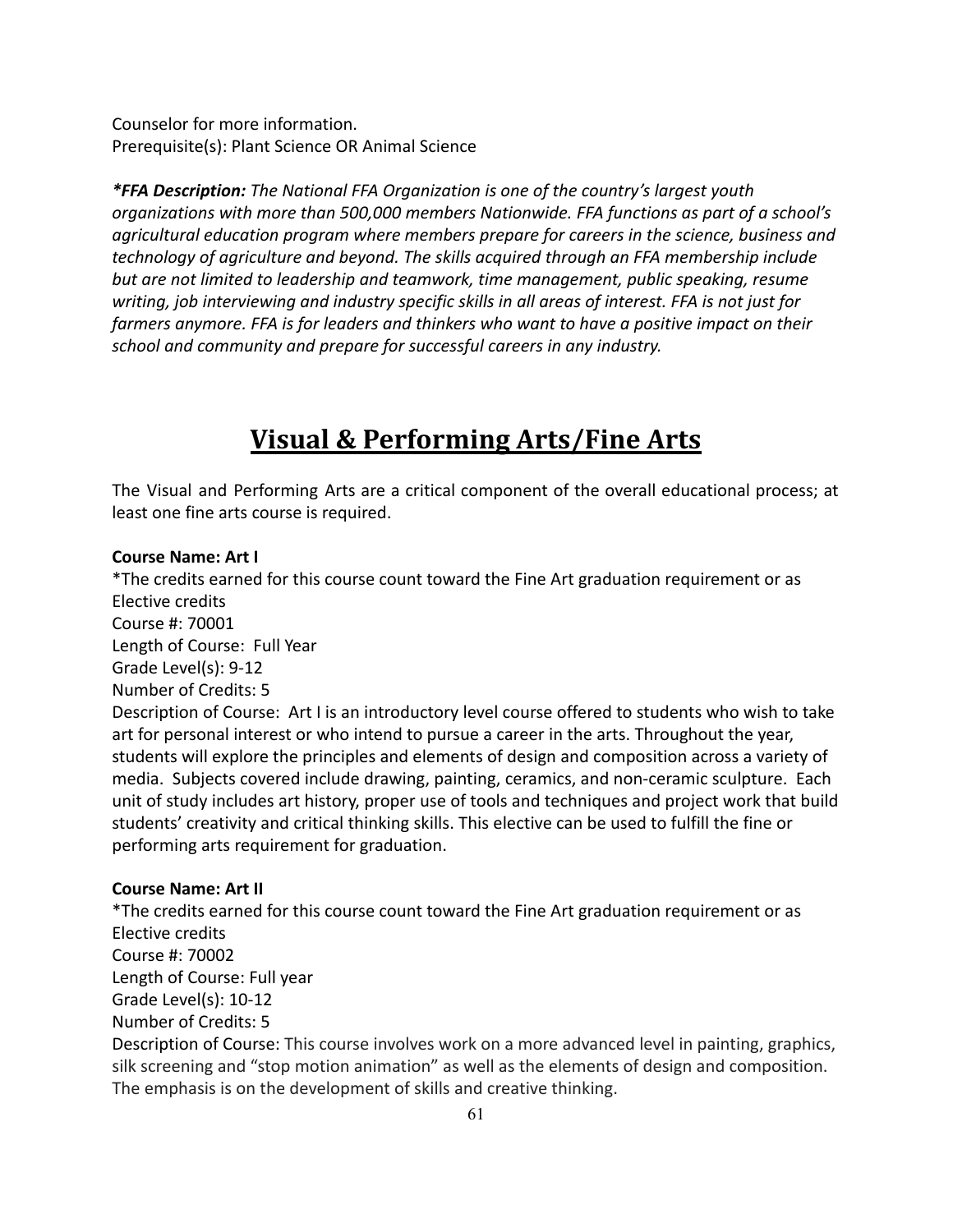Prerequisite(s): Passing grade in Art I

### **Course Name: Art III**

\*The credits earned for this course count toward the Fine Art graduation requirement or as Elective credits Course #: 70003 Length of Course: Full year Grade Level(s): 11-12 Number of Credits: 5 Description of Course: This course is for the student who has a serious interest in art. The emphasis is on individual expression and experimentation. The student is encouraged to work with a group as well as independently with the direction of his/her work being decided by the student and the teacher. Art history is covered on this level in conjunction with the work being done. Students will explore advanced techniques in painting (oil painting) and sculpture as well as learn figure drawing.

Prerequisite(s): Passing grade in Art II

### **Course Name: Art IV**

\*The credits earned for this course count toward the Fine Art graduation requirement or as Elective credits Course #: 70004 Length of Course: Full year Grade Level(s): 12 Number of Credits: 5 Description of Course: This course enables highly motivated students to explore the goal of art as a career option. The emphasis in IV will be to develop and refine those skills learned in the previous art classes as well as introduce and develop new concepts associated with an individual interpretation theme. This course provides students with an awareness of post-secondary options in art and helps them construct a presentable portfolio for students at the college level. All students enrolling in the course will be asked to exhibit their artwork and submit an artist's statement at the completion of the course. Students will also be expected to submit a copy of their assembled art portfolio at the completion of this course.

Prerequisite(s): Passing grade in Art III

### **Course Name: Studio Art - AP**

Course #: 70006 Length of Course: Full Year Grade Level(s): 11-12 Number of Credits: 6

Description of Course: This course is designed for students who are seriously interested in the practical experience of art. AP Studio Art is not based on a written exam; instead, students submit portfolios for evaluation at the end of the school year. The AP Studio Art Program consists of three portfolios — 2-D Design, 3-D Design and Drawing — corresponding to the most common college foundation courses.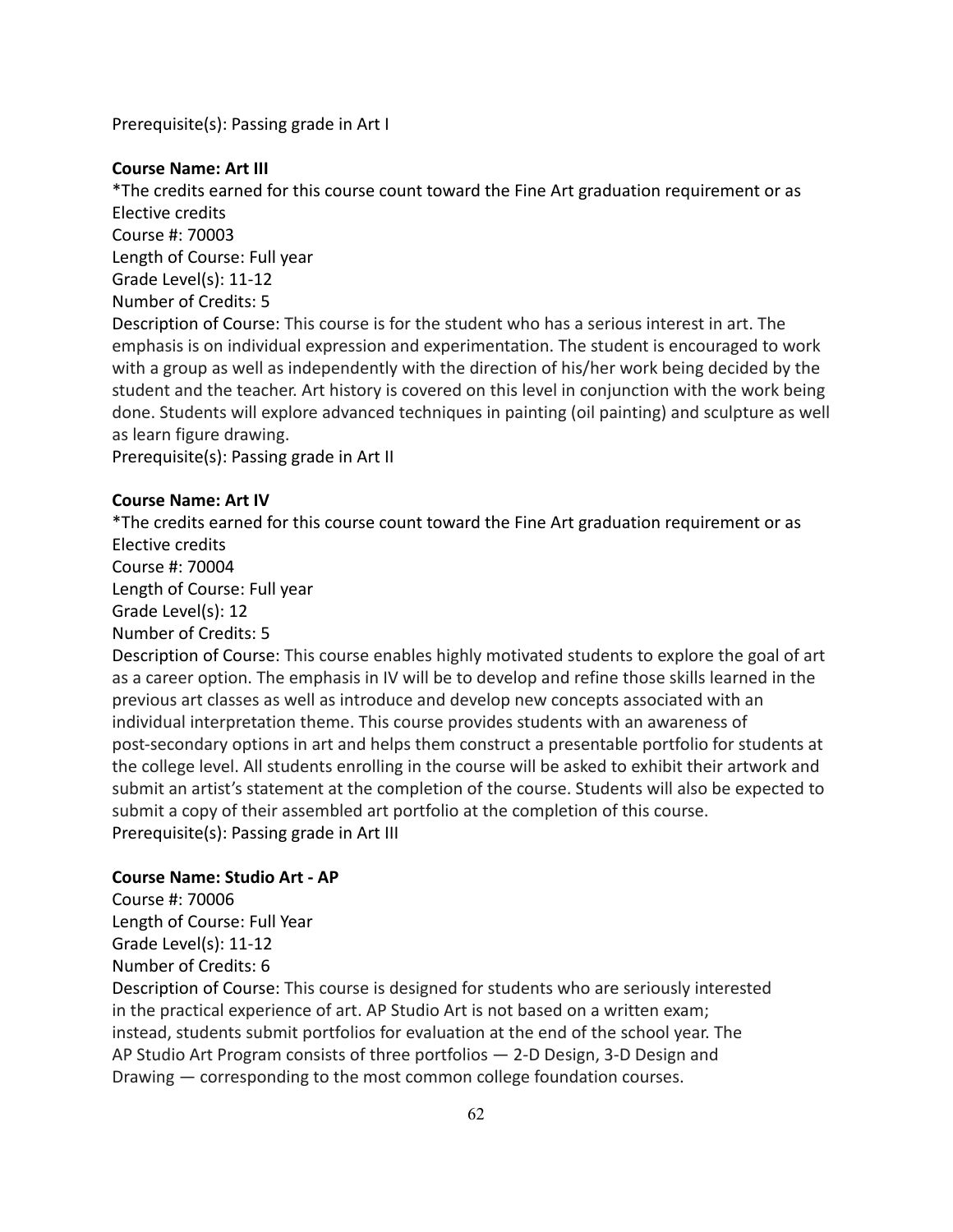#### **Course Name: Drama I**

\*The credits earned for this course count toward the Fine Art graduation requirement or as Elective credits Course #: 10070 Length of Course: Full Year Grade Level(s): 9-12 Number of Credits: 5 Description of Course: Drama I is an engaging, creative, hands-on class designed for students interested in playwriting, acting, directing, dance, and stage-craft. Members of the class function as a theatre ensemble, learning by doing and by working together to solve problems on and off stage. This is an especially effective class for students who wish to overcome fear of public speaking.

#### **Course Name: Drama II**

\*The credits earned for this course count toward the Fine Art graduation requirement or as Elective credits Course #: 10074 Length of Course: Full Year Grade Level(s): 9-12 Number of Credits: 5 Description of Course: Drama II is an advanced, hands-on continuation of Drama I, designed for students interested in playwriting, acting, directing, dance, and stage-craft. Members of the class function as a theatre ensemble, learning by doing and by working together to solve problems on and off stage. Drama II classes often present a play to the student body during the school day, so this is an excellent chance to rehearse and perform a play even if you have no time to do so after school hours!

Prerequisite(s): Passing grade in Drama I

### **Course Name: General Music – 7**

Course #: 77005 Length of Course: 7 weeks Grade Level(s): 7 Number of Credits: N/A

Description of Course: This course will be divided into three units of study. The first is music literacy, during which students will learn to read and interpret musical notation with application to musical performance. The second unit on performance skills will synthesize physical skills of instrumental performance (focusing primarily on the piano/keyboard) with musical content accessed through varied source materials. The final unit will allow students to evaluate musical genres through the lens of emotions evoked by particular musical sounds and apply these evaluations to personal events and memories.

**Course Name: General Music – 8**

Course #: 78011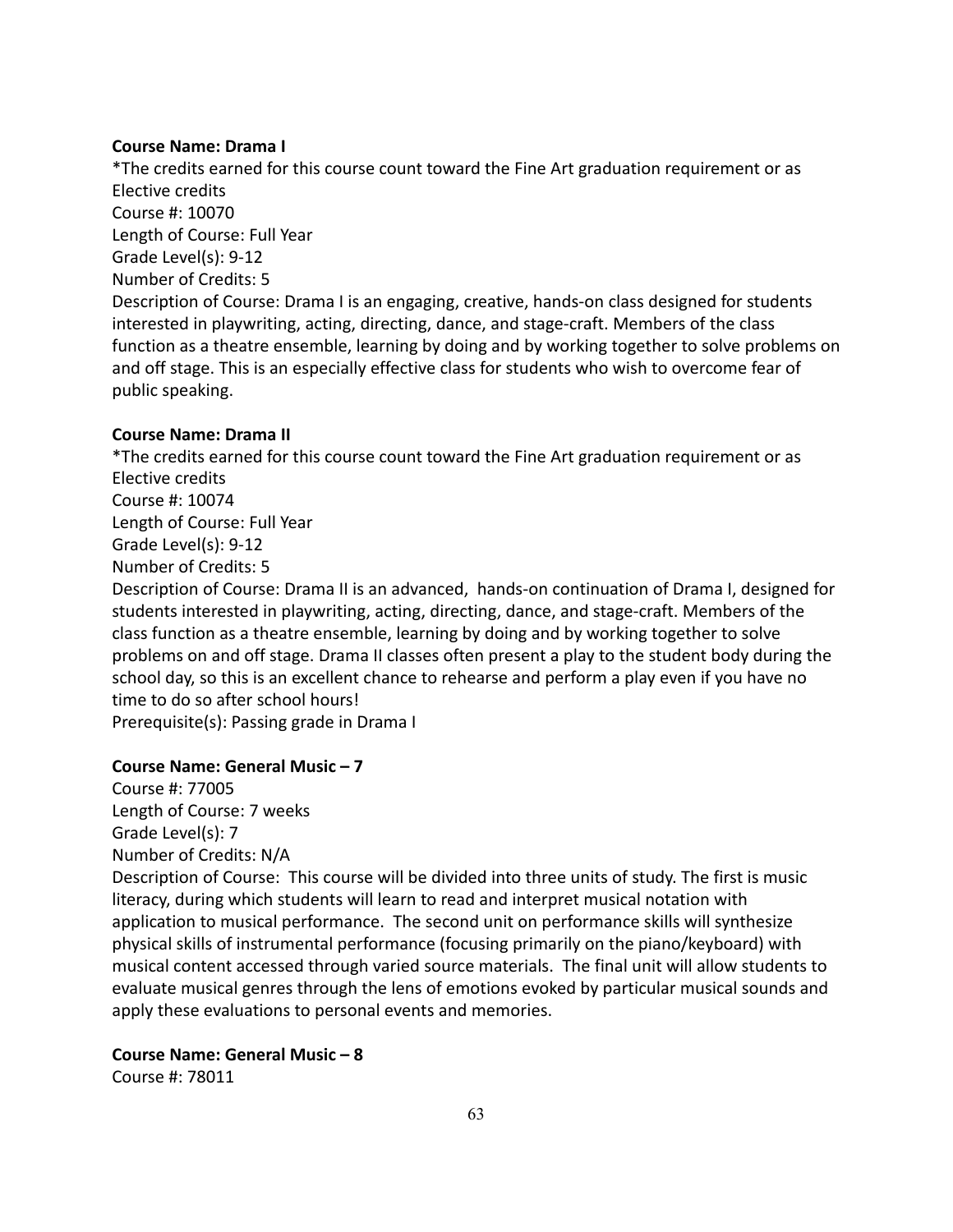### Length of Course: 7 weeks Grade Level(s): 8 Number of Credits: N/A

Description of Course: This course will be divided into three units of study. The first is music literacy, during which students will learn to read and interpret musical notation with application to musical performance. The second unit on performance skills will synthesize physical skills of instrumental performance (focusing primarily on the piano/keyboard) with musical content accessed through varied source materials. The final unit will allow students to evaluate musical genres through the lens of emotions evoked by particular musical sounds and apply these evaluations to personal events and memories.

#### **Course Name: Middle School Band**

Course #: 73000 Length of Course: Full Year Grade Level(s): 7-8 Number of Credits: N/A Description of Course: Students will learn to function in a musical ensemble. Basic posture, breathing, and playing technique will be practiced. Blend and balance within a musical group are refined and a variety of instrumental styles are introduced. The class will perform at the school's winter and spring concerts and in elementary schools. Prerequisites: Audition by teacher for placement

#### **Course Name: Middle School Chorus**

Course #: 73001 Length of Course: Full Year Grade Level(s): 7-8 Number of Credits: N/A Description of Course: Students will sing in multiple voice parts and will learn the basic ear training techniques to sing harmony independently. Correct posture, breathing, and sight-singing techniques will be introduced. All members of the chorus class will be expected to perform at the school's winter and spring evening concerts in addition to any in-school performances.

Prerequisites: Audition by teacher for voice placement

#### **Course Name: High School Concert Band**

\*The credits earned for this course count toward the Fine Art graduation requirement or as Elective credits Course #: 70010 Length of Course: Full Year Grade Level(s): 9-12 Number of Credits: 5 Description of Course: Students will learn to function in an instrumental musical ensemble.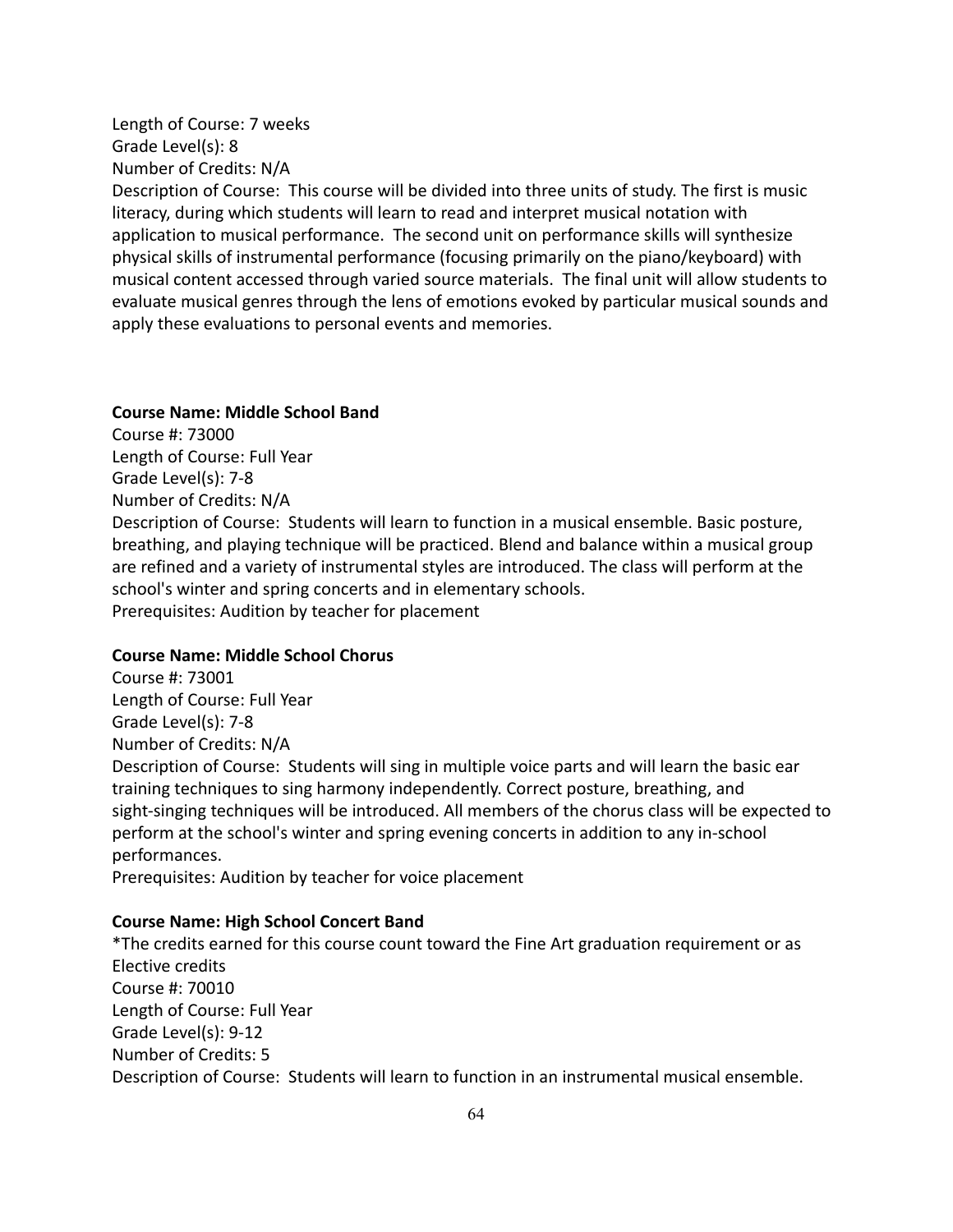Skills and fundamentals including posture, breathing, and playing technique will continue to be developed and mastered. Students will develop an understanding of blend and balance through participation in active listening and cooperative learning with their classmates. The class will study a diverse repertoire of Concert Band music at the school's winter and spring concerts and in elementary schools. The class will meet 2 to 3 times per week and attendance at weekly unit lunch rehearsals is required.

Prerequisite(s): 1 year Middle School Band or audition. Please note: all students performing in the Concert Band are expected to enroll in the Concert Band class.

#### **Course Name: High School Concert Choir**

\*The credits earned for this course count toward the Fine Art graduation requirement or as Elective credits Course #: 70020 Length of Course: Full Year Grade Level(s): 9-12 Number of Credits: 5 Description of Course: In this performance-focused course, students will sing choral repertoire in multiple voice parts from a wide variety of genres, cultures, and historical periods. Correct

vocal technique, harmonization, sight-singing skills, and expressive interpretation will all be introduced and reinforced through the rehearsal and performance of choral music. All members of the chorus class will be expected to perform at the school's winter and spring evening concerts, spring choral adjudication, and other performance opportunities that may arise during the school year. Concert attendance and weekly unit lunch rehearsals are mandatory and included in the course grade.

Prerequisite(s): None. Please note: all students performing in the Concert Choir are required to enroll in the Concert Choir class.

#### **Course Name: Music Appreciation**

\*The credits earned for this course count toward Elective credits (does not count toward Fine Art credit) Course #: 70032 Length of Course: Full Year Grade Level(s): 9-12 Number of Credits: 5 Description of Course: The Music Appreciation course provides an introduction to the historical, cultural and theoretical concepts of music. Students taking this course will explore both their music listening and analyzing skills while developing a greater understanding of music's past and present. Musical elements including pitch, rhythm, harmony, form style will be discussed and put in context through the study of music history's origins and influential contributors.